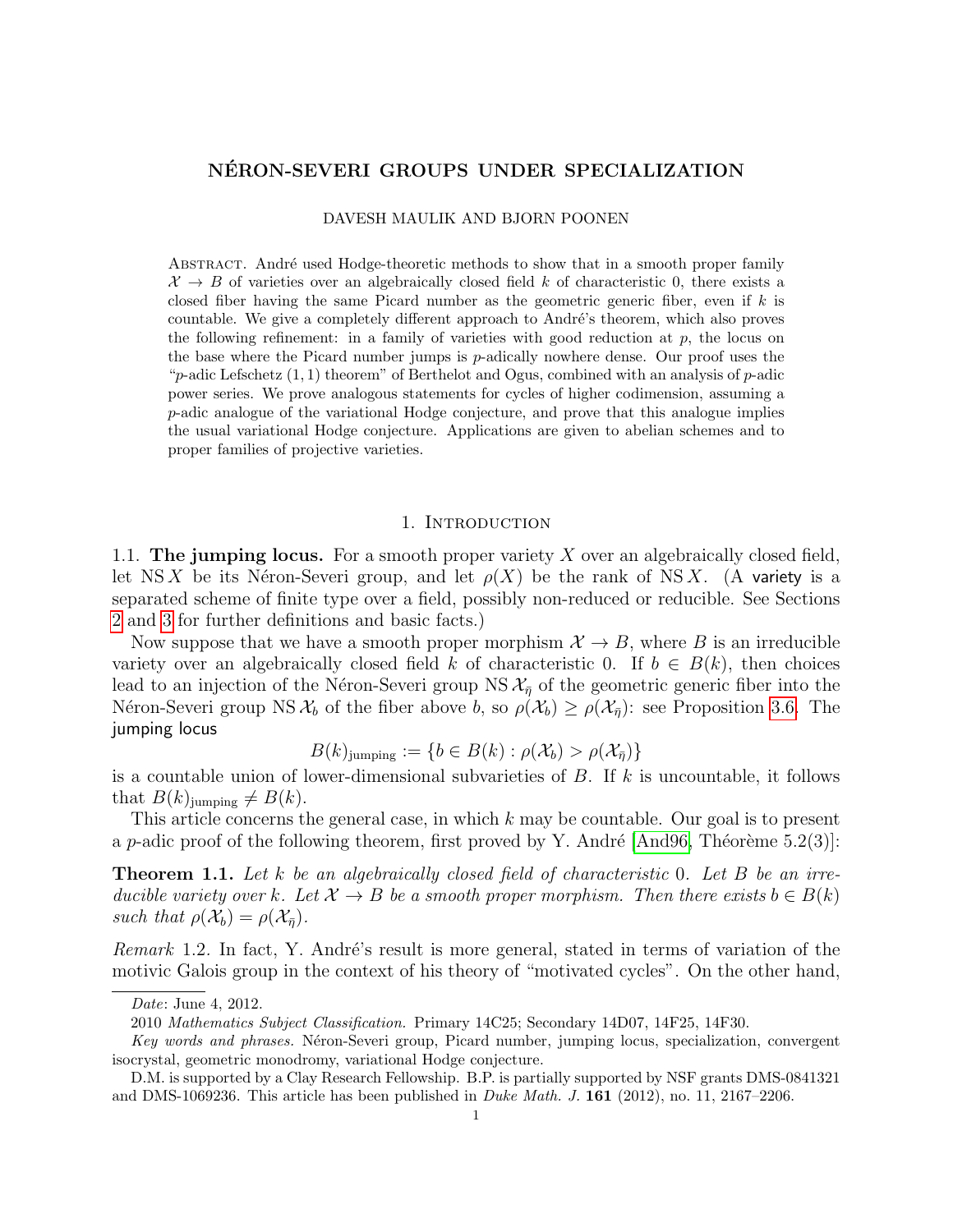our techniques, which are completely different, give new information about the jumping locus.

Special cases were proved earlier by T. Shioda [\[Shi81\]](#page-28-0) and most notably T. Terasoma [\[Ter85\]](#page-28-1). The arguments of Terasoma and André involve, among other ingredients, an application of a version of Hilbert irreducibility for infinite algebraic extensions associated to  $\ell$ -adic representations. We will say more about their methods and their relationship with ours in Section [8.](#page-19-0)

Remark 1.3. The condition  $\rho(\mathcal{X}_b) = \rho(\mathcal{X}_n)$  is equivalent to the condition that the specialization map NS  $\mathcal{X}_{\bar{\eta}} \to \text{NS } \mathcal{X}_b$  is an isomorphism: see Proposition [3.6.](#page-6-0)

*Remark* 1.4. Theorem [1.1](#page-0-0) can be trivially extended to an arbitrary ground field  $k$  of characteristic 0, to assert the existence of a closed point  $b \in B$  such that the *geometric* Picard number of  $\mathcal{X}_b$  equals  $\rho(\mathcal{X}_{\bar{n}})$ . Similarly, one could relax the assumption on B and allow it to be any irreducible scheme of finite type over k.

<span id="page-1-3"></span>Remark 1.5. For explicit nontrivial examples of families  $\mathcal{X} \to B$  over  $\overline{\mathbb{Q}}$  with  $b \in B(\overline{\mathbb{Q}})$  such that  $\rho(\mathcal{X}_b) = \rho(\mathcal{X}_{\bar{n}})$ , see [\[Shi81\]](#page-28-0) and [\[vL07\]](#page-28-2).

1.2. The *p*-adic approach. For our proof of Theorem [1.1,](#page-0-0) we embed a suitable finitely generated subfield of k in a p-adic field (see Section [6\)](#page-18-0) and apply Theorem [1.7](#page-1-0) below, which states that for a "family of varieties with good reduction" (in the strong sense of having a smooth proper family as in Setup [1.6,](#page-1-1) and not only the existence of models fiber-by-fiber), the jumping locus is p-adically nowhere dense.

<span id="page-1-1"></span>**Setup 1.6.** Let  $K$  be a field that is complete with respect to a nontrivial discrete valuation, and let k be the residue field. For any valued field L, let  $\mathcal{O}_L$  denote its valuation ring. Assume that char  $K = 0$  and char  $k = p > 0$ , and that k is perfect. Let C be the completion of an algebraic closure of K; then C also is algebraically closed (see [Kür13,  $\S 46$ ] or [\[Rib99,](#page-27-1) p. 142]). Let B be an irreducible separated finite-type  $\mathcal{O}_K$ -scheme, and let  $f: \mathcal{X} \to B$  be a smooth proper morphism.

<span id="page-1-0"></span>**Theorem 1.7.** Assume Setup [1.6.](#page-1-1) For  $b \in B(\mathcal{O}_C) \subseteq B(C)$ , let  $\mathcal{X}_b$  be the C-variety above b. Then the set

 $B(\mathcal{O}_C)$ jumping :=  $\{b \in B(\mathcal{O}_C) : \rho(\mathcal{X}_b) > \rho(\mathcal{X}_{\overline{\eta}})\}\$ 

is nowhere dense in  $B(\mathcal{O}_C)$  for the analytic topology.

To prove Theorem [1.7,](#page-1-0) we apply a "p-adic Lefschetz  $(1, 1)$  theorem" of P. Berthelot and A. Ogus [\[BO83,](#page-26-1) Theorem 3.8] to obtain a down-to-earth local analytic description (Lemma [4.2\)](#page-8-0) of the jumping locus in  $B(\mathcal{O}_C)$ . This eventually reduces the problem to a peculiar statement (Proposition [5.1\)](#page-16-0) about linear independence of values of linearly independent p-adic power series.

<span id="page-1-2"></span>Remark 1.8. It is well known (cf. [\[BLR90,](#page-26-2) p. 235]) that the archimedean analogue of The-orem [1.7](#page-1-0) is false. For example, let B be an irreducible C-variety, let  $\mathcal{E} \to B$  be a family of elliptic curves such that the *j*-invariant map  $j: B \to \mathbb{A}^1$  is dominant, and let  $\mathcal{X} = \mathcal{E} \times_B \mathcal{E}$ . For an elliptic curve E over an algebraically closed field,  $\rho(E \times E) = 2 + \text{rk End } E$  (cf. the Rosati involution comment in the proof of Proposition [1.13\)](#page-2-0). So  $B(\mathbb{C})$ <sub>iumping</sub> is the set of CM points in  $B(\mathbb{C})$ , i.e., the points for which the corresponding elliptic curve has complex multiplication. In the j-line, the set of CM points is the image of  $\{z \in \mathbb{C} : \text{im}(z) > 0 \text{ and } [\mathbb{Q}(z) : \mathbb{Q}] = 2\}$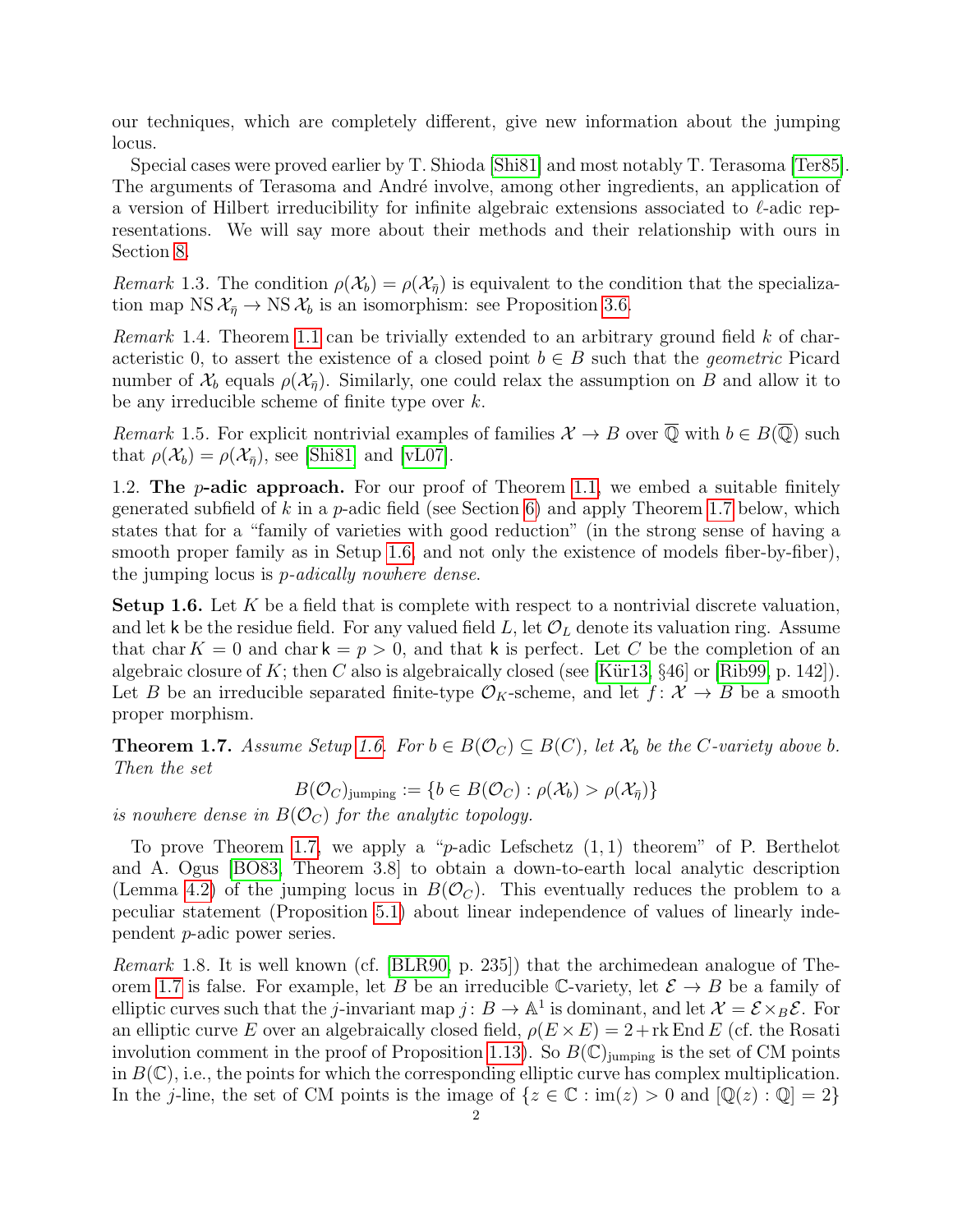under the usual analytic uniformization by the upper half plane. This image is dense in  $\mathbb{A}^1(\mathbb{C})$ , so its preimage under j is dense in  $B(\mathbb{C})$ .

<span id="page-2-3"></span>Remark 1.9. Remark [1.8](#page-1-2) is a particular case of a general topological density theorem of Mark Green [\[Voi03,](#page-28-3) Proposition 5.20], as we now explain. In the setting of Theorem [1.1](#page-0-0) over  $k = \mathbb{C}$ , the Lefschetz  $(1, 1)$  theorem and [\[Voi03,](#page-28-3) Lemma 5.13] let us define countably many closed complex analytic subspaces  $Z_i$  of the analytification  $B^{an}$  such that the union of the associated subsets of  $B(\mathbb{C})$  equals  $B(\mathbb{C})$ <sub>jumping</sub>. If some  $Z_i$  is reduced and of the "expected" codimension"  $h^{2,0}$ , then [\[Voi03,](#page-28-3) Proposition 5.20] implies that  $B(\mathbb{C})$ <sub>jumping</sub> is dense in  $B(\mathbb{C})$ with respect to the complex topology. The argument ultimately relies on the topological density of Q inside R.

<span id="page-2-1"></span>*Remark* 1.10. We can give a heuristic explanation of the difference between  $\mathbb C$  and a field like  $C = \mathbb{C}_p$ . Namely,  $[\mathbb{C} : \mathbb{R}] = 2$ , but the analogous p-adic quantity  $[\mathbb{C}_p : \mathbb{Q}_p]$  is infinite (in fact, equal to  $2^{\aleph_0}$  [\[Lam86\]](#page-27-2)). So a subvariety in  $B(\mathbb{C}_p)$  of positive codimension can be thought of as having infinite  $\mathbb{Q}_p$ -codimension. This makes it less surprising that a countable union of such subvarieties could be p-adically nowhere dense.

<span id="page-2-4"></span>Remark 1.11. G. Yamashita, in response to an earlier version of this article, has generalized the p-adic Lefschetz  $(1, 1)$  theorem from the smooth case to the semistable case, and has used our method to extend Theorem [1.7](#page-1-0) to the case where  $\mathcal{X} \to B$  is semistable [\[Yam11\]](#page-28-4).

Remark 1.12. If  $\mathcal{X} \to B$  is as in Remark [1.8,](#page-1-2) but over an algebraic closure k of a finite field  $\mathbb{F}_p$ , then again we have  $\rho(\mathcal{X}_{\bar{n}})=3$ , but now  $\rho(\mathcal{X}_b)\geq 4$  for all  $b\in B(k)$  since every elliptic curve E over k has endomorphism ring larger than  $\mathbb{Z}$ . Thus the characteristic p analogue of Theorem [1.1](#page-0-0) fails. On the other hand, it seems likely that it holds for any algebraically closed field k that is not algebraic over a finite field.

<span id="page-2-2"></span>1.3. Applications to abelian varieties. J.-P. Serre [\[Ser00,](#page-28-5) pp. 1–17] and R. Noot [\[Noo95,](#page-27-3) Corollary 1.5] used something like Terasoma's method, combined with G. Faltings' proof of the Tate conjecture for homomorphisms between abelian varieties, to prove that in a family of abelian varieties over a finitely generated field of characteristic 0, there exists a geometric closed fiber whose endomorphism ring equals that of the geometric generic fiber. Independently at around the same time, D. Masser [\[Mas96\]](#page-27-4) used methods of transcendence theory to give a different proof, one that gives quantitative estimates of the number of fibers where the endomorphism ring jumps.

Theorem [1.1](#page-0-0) reproves the existence result without Faltings' work or transcendence theory, and Theorem [1.7](#page-1-0) strengthens this by showing that in the  $p$ -adic setting, the corresponding jumping locus is  $p$ -adically nowhere dense in the good reduction locus:

<span id="page-2-0"></span>**Proposition 1.13.** Assume Setup [1.6,](#page-1-1) and assume moreover that  $X \rightarrow B$  is an abelian scheme. Then

$$
\{b \in B(\mathcal{O}_C) : \text{End } \mathcal{X}_{\bar{\eta}} \hookrightarrow \text{End } \mathcal{X}_b \text{ is not an isomorphism}\}
$$

is nowhere dense in  $B(\mathcal{O}_C)$  for the analytic topology.

*Proof.* Choose a polarization on  $\mathcal{X}_n$ , and replace B by a dense open subvariety to assume that it extends to a polarization of  $\mathcal{X} \to B$ . For a polarized abelian variety A over an algebraically closed field, let  $\iota$  be the Rosati involution on  $(End A)_{\mathbb{Q}}$  (where the subscript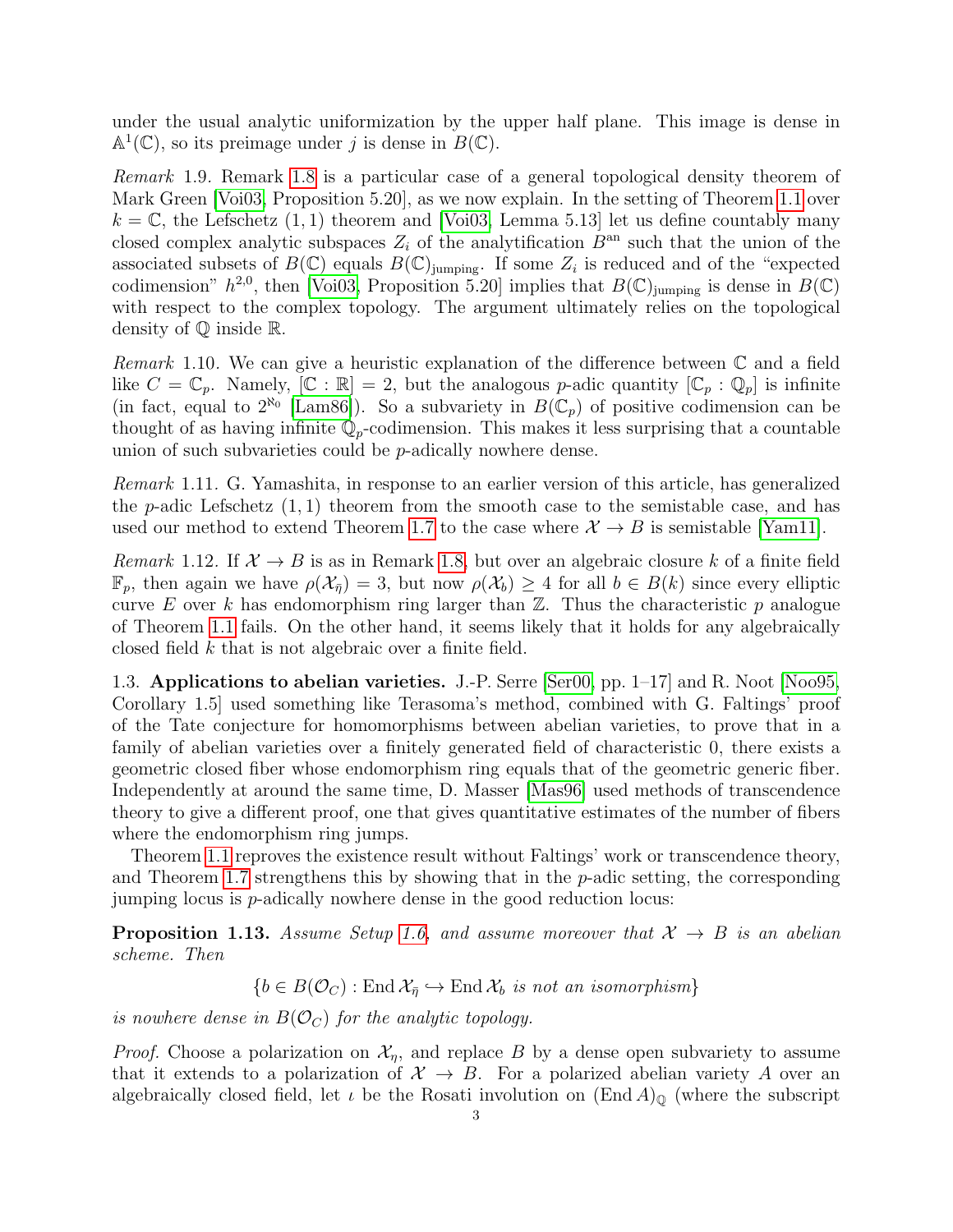denotes  $\otimes \mathbb{Q}$ ). Then  $(NSA)_{\mathbb{Q}}$  is isomorphic to the fixed subspace  $(End A)_{\mathbb{Q}}^{\iota}$ : see [\[Mum70,](#page-27-5) p. 190], for instance. This implies

$$
\rho(A) = \dim(\text{End } A)_{\mathbb{Q}}^{\iota}
$$

$$
\rho(A \times A) = 2\rho(A) + \dim(\text{End } A)_{\mathbb{Q}}.
$$

If in a family, dim(End A)<sub>Q</sub> jumps, then so will  $\rho(A \times A)$ ; conversely, if dim(End A)<sub>Q</sub> does not jump, then neither does  $\rho(A)$  (since the Rosati involution respects specialization), so  $\rho(A \times A)$ also does not jump. Thus the  $(End A)_{\Omega}$  jumping locus for  $\mathcal{X} \to B$  equals the Picard number jumping locus for  $\mathcal{X} \times_B \mathcal{X} \to B$ . Apply Theorem [1.7](#page-1-0) to  $\mathcal{X} \times_B \mathcal{X}$ . Finally,  $(\text{End} \chi_{\bar{\eta}})_{\mathbb{Q}} \hookrightarrow$  $(\text{End }\mathcal{X}_b)_{\mathbb{Q}}$  is an isomorphism if and only if End  $\mathcal{X}_{\bar{\eta}} \hookrightarrow$  End  $\mathcal{X}_b$  is an isomorphism, as one sees by considering the action on torsion points (this uses characteristic 0).  $\Box$ 

<span id="page-3-1"></span>*Remark* 1.14. Theorem 1.7 of [\[Noo95\]](#page-27-3) states that for any algebraic group G arising as a Mumford-Tate group of a complex abelian variety, there exists an abelian variety A over a number field  $F$  such that the Mumford-Tate group of  $A$  equals  $G$  and such that moreover the Mumford-Tate conjecture holds; i.e., the action of  $Gal(F/F)$  on a Tate module  $T_fA$  gives an *open* subgroup in  $G(\mathbb{Q}_\ell)$ . A specialization result for the Mumford-Tate group follows easily from  $[And96, Théorème 5.2(3)]$  $[And96, Théorème 5.2(3)]$  too.

It would be natural to conjecture a "nowhere dense" analogue, i.e., that the locus in a family of abelian varieties where the dimension of the Mumford-Tate group drops is p-adically nowhere dense in the good reduction locus. But we know how to prove this only if we assume Conjecture [9.2](#page-23-0) from Section [9.](#page-22-0)

A proof similar to that of Proposition [1.13](#page-2-0) yields another application of Theorem [1.1:](#page-0-0)

<span id="page-3-0"></span>**Proposition 1.15.** Let k be an algebraically closed field of characteristic 0. Let A be an abelian variety defined over k. Let B be an irreducible k-variety. Let  $\mathcal{X} \to B$  be an abelian scheme such that  $\mathcal{X}_b$  is isogenous to A for all  $b \in B(k)$ . Then  $\mathcal{X}_{\overline{\eta}}$  is isogenous to  $A_{\overline{\eta}} := A \times_k \overline{\eta}$ .

Sketch of proof. Let  $A \sim \prod_{i=1}^r A_i^{n_i}$  be a decomposition of A up to isogeny into simple fac-tors. Applying Theorem [1.1](#page-0-0) to  $\mathcal{X} \times A_i \to B$  shows that the multiplicity of  $(A_i)_{\bar{\eta}}$  in the decomposition of  $\mathcal{X}_{\bar{\eta}}$  equals  $n_i$ . Since the relative dimension of  $\mathcal{X} \to B$  equals dim A, this accounts for all simple factors of  $\mathcal{X}_{\bar{\eta}}$ .

<span id="page-3-2"></span>Remark 1.16. At least when B is integral and  $\mathcal{X} \to B$  is projective (which is automatic if B is normal [\[FC90,](#page-26-3) 1.10(a)]), the conclusion of Proposition [1.15](#page-3-0) implies that  $\mathcal{X} \to B$  becomes constant after a finite étale base change  $B' \to B$ . This can be proved as follows. The kernel of an isogeny  $A_{\bar{p}} \to X_{\bar{p}}$  is the base extension of a finite group scheme G over k, since k is algebraically closed of characteristic 0. Replacing A by  $A/G$ , we may assume that  $A_{\bar{n}} \simeq \mathcal{X}_{\bar{n}}$ . Projectivity of  $\mathcal{X} \to B$  yields a polarization on  $\mathcal{X}$ , and the corresponding polarization on  $A_{\bar{\eta}}$ comes from a polarization defined over k (cf. Proposition [3.1\)](#page-5-0). Choose  $\ell \geq 3$ , and replace B by a finite étale cover such that  $\mathcal{X}[\ell] \simeq (\mathbb{Z}/\ell\mathbb{Z})_B^{2g}$  $B^2$ . This lets us choose level- $\ell$  structures so that  $A_{\bar{\eta}} \to X_{\bar{\eta}}$  becomes an isomorphism of polarized abelian varieties with level- $\ell$  structure. Let M be the moduli scheme over k of polarized abelian varieties with level- $\ell$  structure. Then X gives rise to a k-morphism  $B \to \mathcal{M}$  mapping  $\bar{\eta}$  to a k-point. Since B is integral,  $B \to \mathcal{M}$  is constant.

Remark 1.17. Under the appropriate hypotheses on k and  $\mathcal{X} \to B$ , Theorem [1.7](#page-1-0) proves the analogous strengthening of Proposition [1.15.](#page-3-0) Namely, assuming Setup [1.6,](#page-1-1) if  $\mathcal{X} \to B$  is an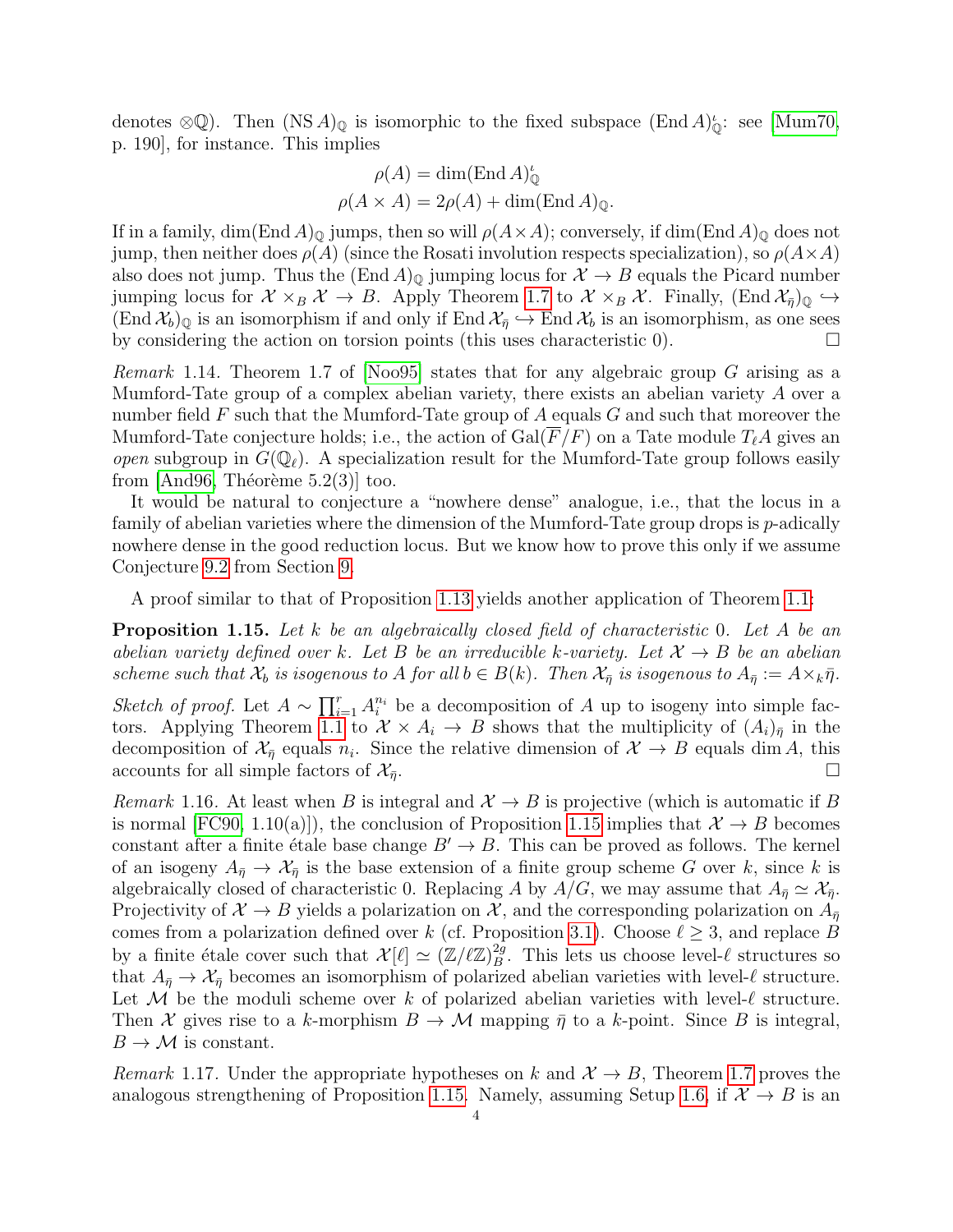abelian scheme and  $\mathcal{X}_{\bar{\eta}}$  is not isogenous to  $A_{\bar{\eta}}$ , then the set of  $b \in B(\mathcal{O}_C)$  such that  $\mathcal{X}_b$  is isogenous to  $A$  is  $p$ -adically nowhere dense.

1.4. Outline of the article. After introducing some notation in Section [2,](#page-4-0) we review some standard facts about Néron-Severi groups and specialization maps in Section [3.](#page-4-1) The next three sections prove Theorem [1.7](#page-1-0) and use it to prove Theorem [1.1:](#page-0-0) Section [4](#page-7-0) discusses some basic properties of crystalline cohomology and convergent isocrystals, and applies them to give a local description of the jumping locus; Section [5](#page-16-1) proves the key  $p$ -adic power series proposition to be applied to understand this local description. Section [6](#page-18-0) completes the proofs of Theorems [1.7](#page-1-0) and [1.1.](#page-0-0)

Section [7](#page-19-1) gives an application of Theorem [1.1:](#page-0-0) if all closed fibers in a smooth proper family are projective, then there exists a dense open subvariety of the base over which the family is projective, assuming that the base is a variety in characteristic 0. Section [8,](#page-19-0) which uses only étale and Betti cohomology, and some Hodge theory, sketches André's approach to Theorem [1.1,](#page-0-0) and compares the information it provides on the jumping locus to what is obtained from the p-adic approach.

Finally, Section [9](#page-22-0) explains conditional generalizations of our results to cycles of higher codimension. The generalization of Theorem [1.7](#page-1-0) is proved assuming a  $p$ -adic version of the variational Hodge conjecture (Conjecture [9.2\)](#page-23-0). We also prove that the  $p$ -adic variational Hodge conjecture implies the classical variational Hodge conjecture.

#### 2. NOTATION

<span id="page-4-0"></span>If A is a commutative domain, let  $Frac(A)$  denote its fraction field. If  $A \rightarrow B$  is a ring homomorphism, and M is an A-module, let  $M_B$  denote the B-module  $M \otimes_A B$ . If k is a field, then k denotes an algebraic closure, chosen consistently whenever possible. Given a prime number p, let  $\mathbb{Z}_p$  be the ring of p-adic integers, let  $\mathbb{Q}_p = \text{Frac}(\mathbb{Z}_p)$ , choose algebraic closures  $\overline{\mathbb{Q}} \subseteq \overline{\mathbb{Q}}_p$ , and let  $\mathbb{C}_p$  denote the completion of  $\overline{\mathbb{Q}}_p$ .

For any S-schemes X and T, let  $X_T$  be the T-scheme  $X \times_S T$ . For a commutative ring R, we may write R as an abbreviation for Spec R. If B is an irreducible scheme, let  $\eta$  denote its generic point. If  $b \in B$ , let  $\kappa(b)$  be its residue field and let  $b = \text{Spec } \kappa(b)$ . For example, if  $\mathcal{X} \to B$  is a morphism, then  $\mathcal{X}_{\bar{\eta}}$  is called the geometric generic fiber. Also let  $\kappa(B)$  be the function field  $\kappa(\eta)$ . If B is a variety over a field F, let |B| be the set of closed points of B; also choose an algebraic closure  $\overline{F}$  and for all  $b \in |B|$  view  $\overline{\kappa(b)}$  as a subfield of  $\overline{F}$ . If X is a variety over a field equipped with an embedding in  $\mathbb{C}$ , then  $X^{\text{an}}$  denotes the associated complex analytic space.

If  $\mathscr X$  is a complex analytic space and i is a nonnegative integer, then we have the Betti cohomology  $H^{i}(\mathscr{X}, F)$  for any field F. If X is a variety over a field k, and i and j are integers with  $i \geq 0$ , and  $\ell$  is a prime not divisible by the characteristic of k, then we have the étale cohomology  ${\rm H}^i_{\rm \acute{e}t}(X_{\overline{k}},\mathbb Q_\ell(j)),$  which is equipped with a  $\mathrm{Gal}(\overline{k}/k)$ -action (replace  $\overline{k}$  by a separable closure if  $k$  is not perfect).

### 3. BASIC FACTS ON NÉRON-SEVERI GROUPS

<span id="page-4-2"></span><span id="page-4-1"></span>3.1. Picard groups and Néron-Severi groups. For a scheme or formal scheme  $X$ , let Pic X be its Picard group. If X is a smooth proper variety over an algebraically closed field, let  $Pic^{0} X$  be the subgroup consisting of isomorphism classes of line bundles algebraically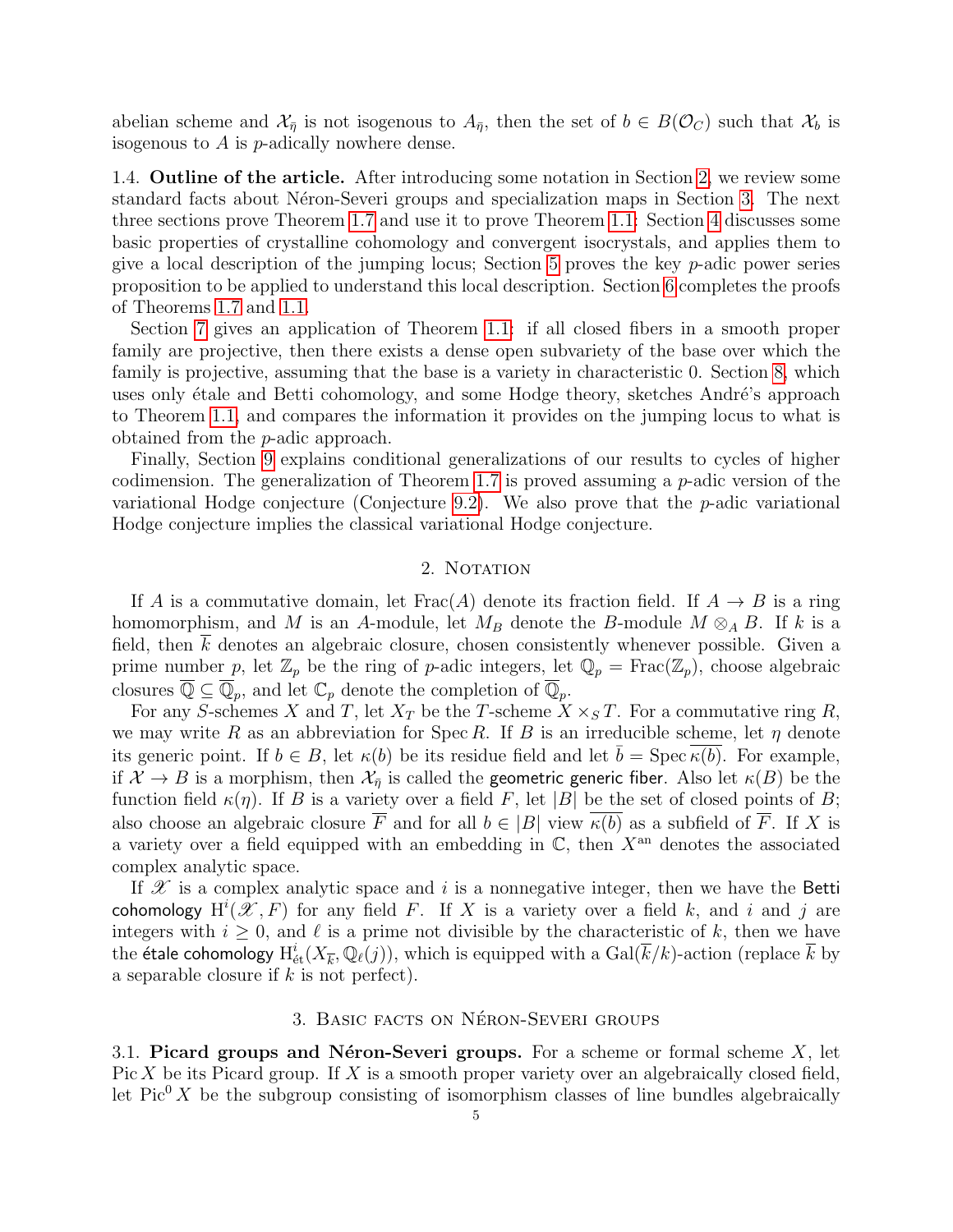equivalent to 0 (i.e., to  $\mathscr{O}_X$ ), and define the Néron-Severi group NS  $X := \text{Pic }X/\text{Pic}^0 X$ . The abelian group  $NS X$  is finitely generated [Nér52, p. 145, Théorème 2] (see [\[SGA 6,](#page-28-6) XIII.5.1] for another proof), and its rank is called the Picard number  $\rho(X)$ .

<span id="page-5-0"></span>**Proposition 3.1.** If  $k \subseteq k'$  are algebraically closed fields, and X is a smooth proper kvariety, then the natural homomorphism  $\text{NS } X \to \text{NS } X_{k'}$  is an isomorphism.

*Proof.* The Picard scheme  $\text{Pic}_{X/k}$  is a group scheme that is locally of finite type over k (this holds more generally for any proper scheme over a field: see [\[Mur64,](#page-27-7) II.15], which uses [\[Oor62\]](#page-27-8)). Then Pic<sup>0</sup> X is the set of k-points of the identity component of  $\text{Pic}_{X/k}$ [\[Kle05,](#page-27-9) 9.5.10]. So NS X is the group of components of  $\text{Pic}_{X/k}$ . Thus NS X is unchanged by algebraically closed base extension.

<span id="page-5-2"></span>Remark 3.2. The Nakai-Moishezon criterion [\[Deb01,](#page-26-4) Theorem 1.21] implies that ampleness of a Cartier divisor on a proper scheme  $X$  over any field  $K$  depends only on its class in  $NS X_L$  for any algebraically closed field L containing K.

### <span id="page-5-4"></span>3.2. Specialization of Néron-Severi groups.

<span id="page-5-3"></span>**Proposition 3.3** (cf. [\[SGA 6,](#page-28-6) X App 7]). Let R be a discrete valuation ring with fraction field K and residue field k. Fix an algebraic closure  $\overline{K}$  of K. Choose a nonzero prime ideal p of the integral closure  $\overline{R}$  of R in  $\overline{K}$ , so  $\overline{k} := \overline{R}/p$  is an algebraic closure of k. Let X be a smooth proper R-scheme. Then there is a natural homomorphism

<span id="page-5-1"></span>
$$
\text{sp}_{\overline{K},\overline{k}}\colon \operatorname{NS} X_{\overline{K}} \to \operatorname{NS} X_{\overline{k}}.
$$

depending only on the choices above. Moreover, if  $sp_{\overline{K},\overline{k}}$  maps a class  $[\mathscr{L}]$  to an ample class, then  $\mathscr L$  is ample.

*Proof.* As in [\[SGA 6,](#page-28-6) X App 7.8] or the proof of [\[BLR90,](#page-26-2)  $\S 8.4$ , Theorem 3], we have

(3.4) 
$$
\operatorname{Pic} X_K \stackrel{\sim}{\leftarrow} \operatorname{Pic} X \to \operatorname{Pic} X_k.
$$

If  $\mathscr L$  is a line bundle on  $X_K$  whose image in Pic  $X_k$  is ample, then the corresponding line bundle on X is ample relative to Spec R by [\[EGA III](#page-26-5)<sub>1</sub>, 4.7.1], so  $\mathscr L$  is ample too.

For each finite extension L of K in  $\overline{K}$ , the integral closure  $R_L$  of R in L is a Dedekind ring by the Krull-Akizuki theorem [\[Bou98,](#page-26-6) VII.2.§5, Proposition 5], and localizing at  $\mathfrak{p} \cap R_L$ gives a discrete valuation ring  $R'_L$ . Take the direct limit over L of the analogue of [\(3.4\)](#page-5-1) for  $R'_L$  to get Pic  $X_{\overline{K}} \to \text{Pic } X_{\overline{k}}$  (cf. [\[SGA 6,](#page-28-6) X App 7.13.3]).

This induces  $NS X_{\overline{K}} \to NS X_{\overline{k}}$  (cf. [\[SGA 6,](#page-28-6) X App 7.12.1]); a sketch of an alternative argument for this is as follows: First we can pass from  $R$  to its completion to reduce to the case that R is excellent. It suffices to show the following (after replacing R and K by finite extensions): Given a smooth proper geometrically connected  $K$ -curve  $C_K$  and a line bundle  $\mathscr{L}_K$  on  $X_K \times C_K$ , any two fibers above points in  $C_K(K)$  specialize to algebraically equivalent line bundles on  $X_k$ . By Lipman's resolution of singularities for 2-dimensional excellent schemes [\[Lip78\]](#page-27-10),  $C_K$  extends to a regular proper flat R-scheme C, and  $C_k$  is geometrically connected by Stein factorization (cf.  $[EGA III<sub>1</sub>, 4.3.12]$  $[EGA III<sub>1</sub>, 4.3.12]$ ). The two specialized line bundles are fibers above points of  $C(k)$  of an extension of  $\mathscr{L}_K$  to the regular scheme  $X \times_R C$ , so they are algebraically equivalent.

The ampleness claim follows from Remark [3.2](#page-5-2) and the statement for Pic already discussed.

 $\Box$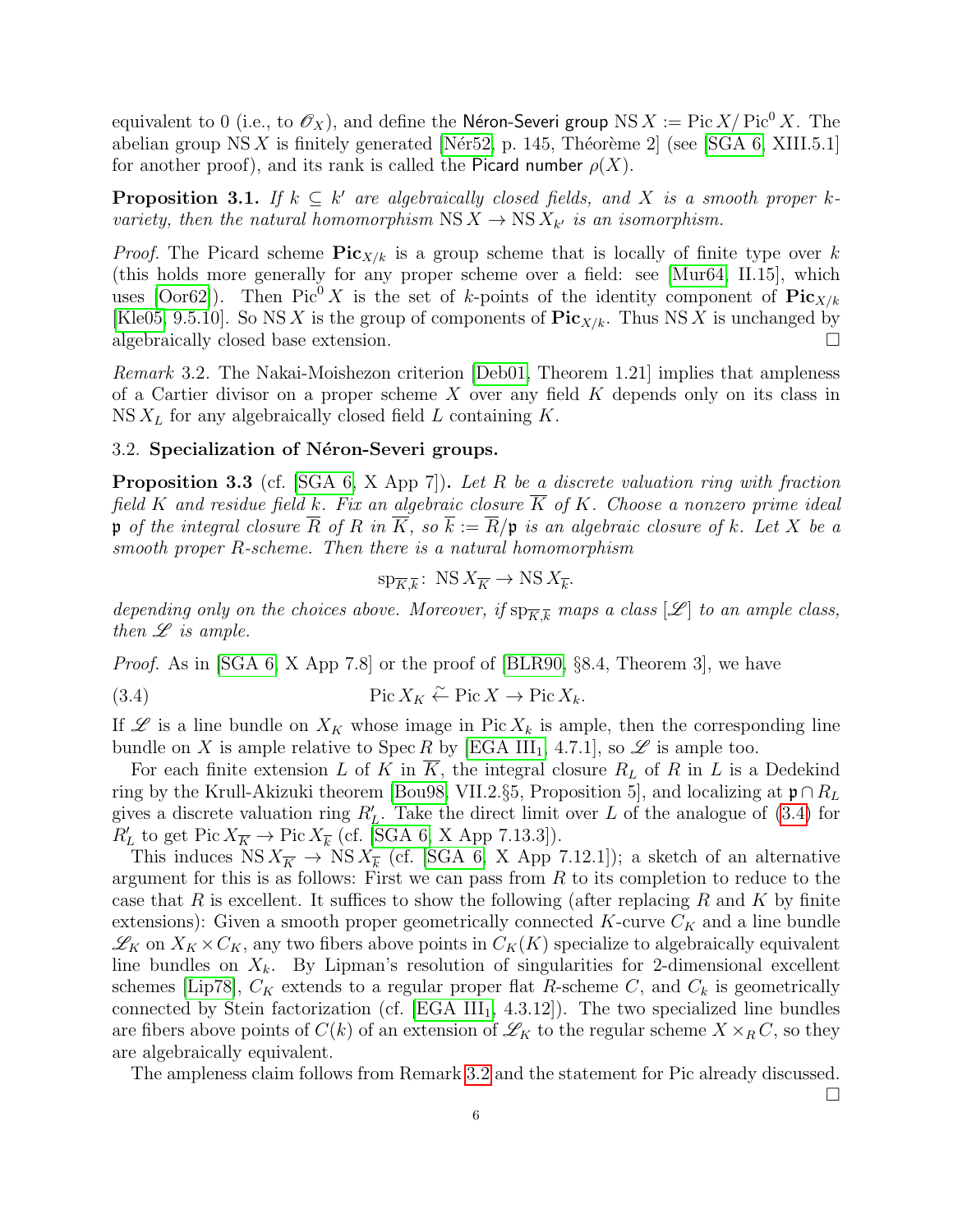*Remark* 3.5. In Proposition [3.3,](#page-5-3) if R is complete, or more generally henselian, then there is only one choice of p.

<span id="page-6-0"></span>**Proposition 3.6.** Let B be a noetherian scheme. Let  $s, t \in B$  be such that s is a specialization of t (i.e., s is in the closure of  $\{t\}$ ). Let  $p = \text{char } \kappa(s)$ . Let  $\mathcal{X} \to B$  be a smooth proper morphism. Then it is possible to choose a homomorphism

$$
\mathrm{sp}_{\bar{t},\bar{s}}\colon\operatorname{NS}\mathcal{X}_{\bar{t}}\to\operatorname{NS}\mathcal{X}_{\bar{s}}
$$

with the following properties:

<span id="page-6-4"></span><span id="page-6-2"></span><span id="page-6-1"></span>(a) If  $p = 0$ , then  $sp_{\bar{t},\bar{s}}$  is injective and coker( $sp_{\bar{t},\bar{s}}$ ) is torsion-free. (b) If  $p > 0$ , then [\(a\)](#page-6-1) holds after tensoring with  $\mathbb{Z}[1/p]$ . (c) If  $sp_{\bar{t},\bar{s}}$  maps a class  $[\mathscr{L}]$  to an ample class, then  $\mathscr{L}$  is ample. Moreover:

<span id="page-6-5"></span>(i) In all cases,  $\rho(\mathcal{X}_{\bar{s}}) \geq \rho(\mathcal{X}_{\bar{t}})$ .

*Proof.* A construction of  $sp_{\bar{t},\bar{s}}$  is explained at the beginning of [\[SGA 6,](#page-28-6) X App 7.17]: the idea is to choose a discrete valuation ring R with a morphism Spec  $R = \{s', t'\} \rightarrow B$  mapping s' to s and  $t'$  to t, to obtain

<span id="page-6-3"></span>
$$
\operatorname{NS} \mathcal{X}_{\bar{t}} \stackrel{\sim}{\to} \operatorname{NS} \mathcal{X}_{\bar{t'}} \stackrel{\operatorname{sp}_{\bar{t'},\bar{s'}}}{\longrightarrow} \operatorname{NS} \mathcal{X}_{\bar{s'}} \stackrel{\sim}{\leftarrow} \operatorname{NS} \mathcal{X}_{\bar{s}},
$$

with the outer isomorphisms coming from Proposition [3.1.](#page-5-0)

For any prime  $\ell \neq p$ , there is a commutative diagram

(3.7)  
\n
$$
\operatorname{NS} \mathcal{X}_{\bar{t}} \otimes \mathbb{Z}_{\ell} \longrightarrow \operatorname{H}_{\text{\'et}}^2(\mathcal{X}_{\bar{t}}, \mathbb{Z}_{\ell}(1))
$$
\n
$$
\operatorname{NS} \mathcal{X}_{\bar{s}} \otimes \mathbb{Z}_{\ell} \longrightarrow \operatorname{H}_{\text{\'et}}^2(\mathcal{X}_{\bar{s}}, \mathbb{Z}_{\ell}(1))
$$

(cf.  $[SGA 6, 7.13.10]$  $[SGA 6, 7.13.10]$ : there everything is tensored with  $\mathbb{Q}$ , but the explanation shows that in our setting we need only tensor with  $\mathbb{Z}[1/(i-1)!]$  with  $i=1$ ). This proves the injectivity in [\(a\)](#page-6-1) and [\(b\)](#page-6-2). By [\(3.7\)](#page-6-3),  $\text{coker}(\text{sp}_{\bar{t},\bar{s}}) \otimes \mathbb{Z}_{\ell}$  is contained in  $\text{coker}(\text{NS } \mathcal{X}_{\bar{t}} \otimes \mathbb{Z}_{\ell} \to \text{H}_{\text{\'et}}^2(\mathcal{X}_{\bar{t}}, \mathbb{Z}_{\ell}(1)))$ . Using the Kummer sequence, one shows [\[Mil80,](#page-27-11) V.3.29(d)] that the latter is  $T_\ell$  Br  $\mathcal{X}_{\bar{t}} :=$  $\lim_{n \to \infty} (\text{Br } \mathcal{X}_t)[\ell^n]$ , which is automatically torsion-free; this proves the torsion-freeness in [\(a\)](#page-6-1) and [\(b\)](#page-6-2). Finally, [\(c\)](#page-6-4) follows from the corresponding part of Proposition [3.3,](#page-5-3) and [\(i\)](#page-6-5) follows from [\(a\)](#page-6-1) and [\(b\)](#page-6-2).  $\Box$ 

<span id="page-6-8"></span>**Proposition 3.8.** Let B be a noetherian scheme. For a smooth proper morphism  $\mathcal{X} \to B$ and a nonnegative integer n, define

$$
B_{\geq n} := \{ b \in B : \rho(\mathcal{X}_{\overline{b}}) \geq n \}.
$$

- <span id="page-6-7"></span>(a) The set  $B_{\geq n}$  is a countable union of Zariski closed subsets of B.
- <span id="page-6-6"></span>(b) If we base change by a morphism  $\iota: B' \to B$  of noetherian schemes, then  $B'_{\geq n} =$  $\iota^{-1}(B_{\geq n}).$

Proof. Proposition [3.1](#page-5-0) proves [\(b\)](#page-6-6).

Now we prove [\(a\)](#page-6-7). Proposition [3.6\(](#page-6-0)[i\)](#page-6-5) says that  $B_{\geq n}$  contains the closure of any point in  $B_{\geq n}$ . So if  $B = \text{Spec } A$  for some finitely generated Z-algebra A, then  $B_{\geq n}$  is the (countable) union over  $b \in B_{\geq n}$  of the closure of  $\{b\}$ . Combining this with [\(b\)](#page-6-6) proves [\(a\)](#page-6-7) for any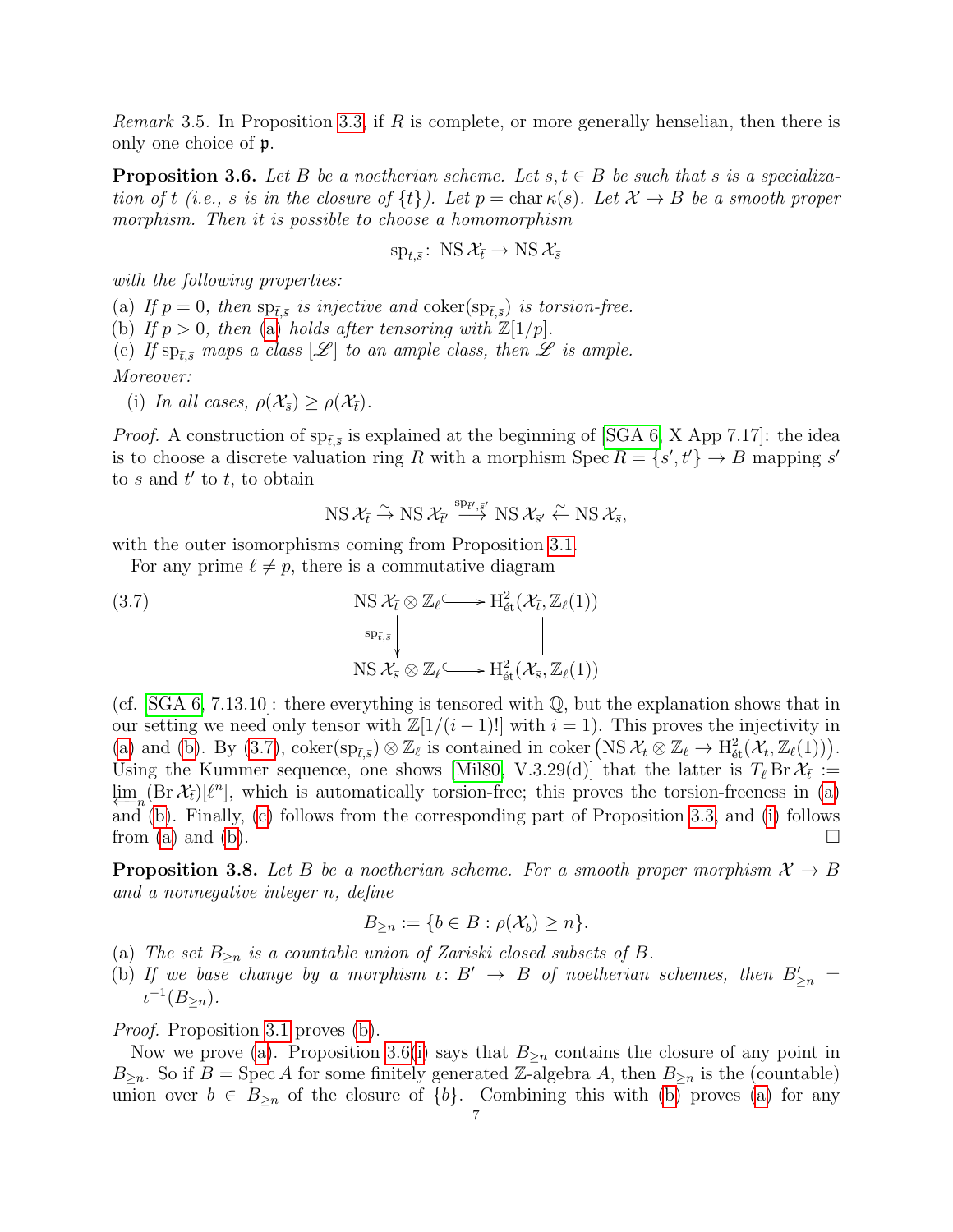noetherian affine scheme. Finally, if B is any noetherian scheme, write  $B = \bigcup_{i=1}^{n} B_i$  with  $B_i$  affine, let  $C_i$  be the union of the closures in B of the generic points of all the irreducible components of the closed subsets of  $B_i$  appearing in the countable union for  $(B_i)_{\geq n}$ , and let  $C = \bigcup_{i=1}^n C_i$ . Then  $B_{\geq n} = \bigcup_{i=1}^n (B_i)_{\geq n} \subseteq C$  and the opposite inclusion follows using Proposition [3.6](#page-6-0)[\(i\)](#page-6-5) again as above.  $\square$ 

<span id="page-7-1"></span>**Corollary 3.9.** Let  $k \subseteq k'$  be algebraically closed fields. Let B be an irreducible k-variety. For a smooth proper morphism  $\mathcal{X} \to B$ , the jumping locus

$$
B(k')_{\text{jumping}} := \{ b \in B(k') : \rho(\mathcal{X}_b) > \rho(\mathcal{X}_{\bar{\eta}}) \}
$$

is the union of  $Z(k')$  where Z ranges over a countable collection of closed k-subvarieties of B.

*Proof.* Proposition [3.8](#page-6-8)[\(a\)](#page-6-7) yields subvarieties Z for the case  $k' = k$ . The same subvarieties work for larger  $k'$  by Proposition [3.8\(](#page-6-8)[b\)](#page-6-6).

3.3. Pathological behavior in positive characteristic. The material in this section is not needed elsewhere in this article. Let R be a discrete valuation ring, and define  $K, k, K, k$ as in Section [3.2.](#page-5-4) The two examples below show that  $sp_{\overline{K},\overline{k}}$  is not always injective.

<span id="page-7-2"></span>**Example 3.10.** There exist R of equicharacteristic 2 and a smooth proper morphism  $X \rightarrow$ Spec R such that  $X_{\overline{K}}$  and  $X_{\overline{k}}$  are Enriques surfaces of type  $\mathbb{Z}/2\mathbb{Z}$  and  $\alpha_2$ , respectively [\[BM76,](#page-26-7) p. 222. (The type refers to the isomorphism class of the scheme  $Pic^{\tau}$  parametrizing line bundles numerically equivalent to 0.) In this case  $NS X_{\overline{K}} \to NS X_{\overline{k}}$  has a nontrivial kernel, generated by the canonical class of  $X_{\overline{K}}$ , an element of order 2.

<span id="page-7-3"></span>**Example 3.11.** There exist R of mixed characteristic  $(0, 2)$  and a smooth proper morphism  $X \to \text{Spec } R$  such that  $X_{\overline{K}}$  and  $X_{\overline{k}}$  are Enriques surfaces of type  $\mathbb{Z}/2\mathbb{Z}$  and  $\mu_2$ , respectively [\[Lan83,](#page-27-12) Theorem 1.3], so again we have a nontrivial kernel.

Next, we give an example showing that  $\text{coker}(\text{sp}_{\overline{K},\overline{k}})$  is not always torsion-free.

**Example 3.12.** Let  $\mathcal O$  be the maximal order of an imaginary quadratic field in which p splits. Let  $\mathcal{O}'$  be the order of conductor p in  $\mathcal{O}$ . Over a finite extension R of  $\mathbb{Z}_p$ , there exists a pisogeny  $\psi: E \to E'$  between elliptic curves over R such that End  $E_{\overline{K}} \simeq \mathcal{O}$  and End  $E'_{\overline{I}}$  $\frac{y}{K} \simeq \mathcal{O}'.$ Since p splits, E has good ordinary reduction and End  $E_{\overline{k}} \simeq \mathcal{O}$ . But  $\psi$  must reduce to either Frobenius or Verschiebung, so End  $E_7$  $\frac{\partial}{\partial k} \simeq \mathcal{O}$  too. Using that coker  $(\text{End } E'_{\overline{K}} \to \text{End } E'_{\overline{K}})$  $\frac{\gamma}{k}$ ) is of order p, one can show that the cokernel of  $NS((E' \times E')_{\overline{K}}) \to NS((E' \times E')_{\overline{k}})$  contains nonzero elements of order p.

#### 4. Convergent isocrystals and de Rham cohomology

<span id="page-7-0"></span>We now begin work toward the *p*-adic proof of Theorem [1.1.](#page-0-0)

### 4.1. Goal of this section.

**Definition 4.1.** Assume Setup [1.6.](#page-1-1) Let  $d = \dim B_K$ . Let b be a smooth K-point on  $B_K$ . If B is a closed subscheme of  $A^n$ , a polydisk neighborhood of b is a neighborhood U of b in  $B(K)$  in the analytic topology equipped with, for some  $\epsilon > 0$ , a bijection

$$
\Delta_{d,\epsilon} := \{(z_1,\ldots,z_d) \in \overline{K}^d : |z_i| \leq \epsilon\} \to U
$$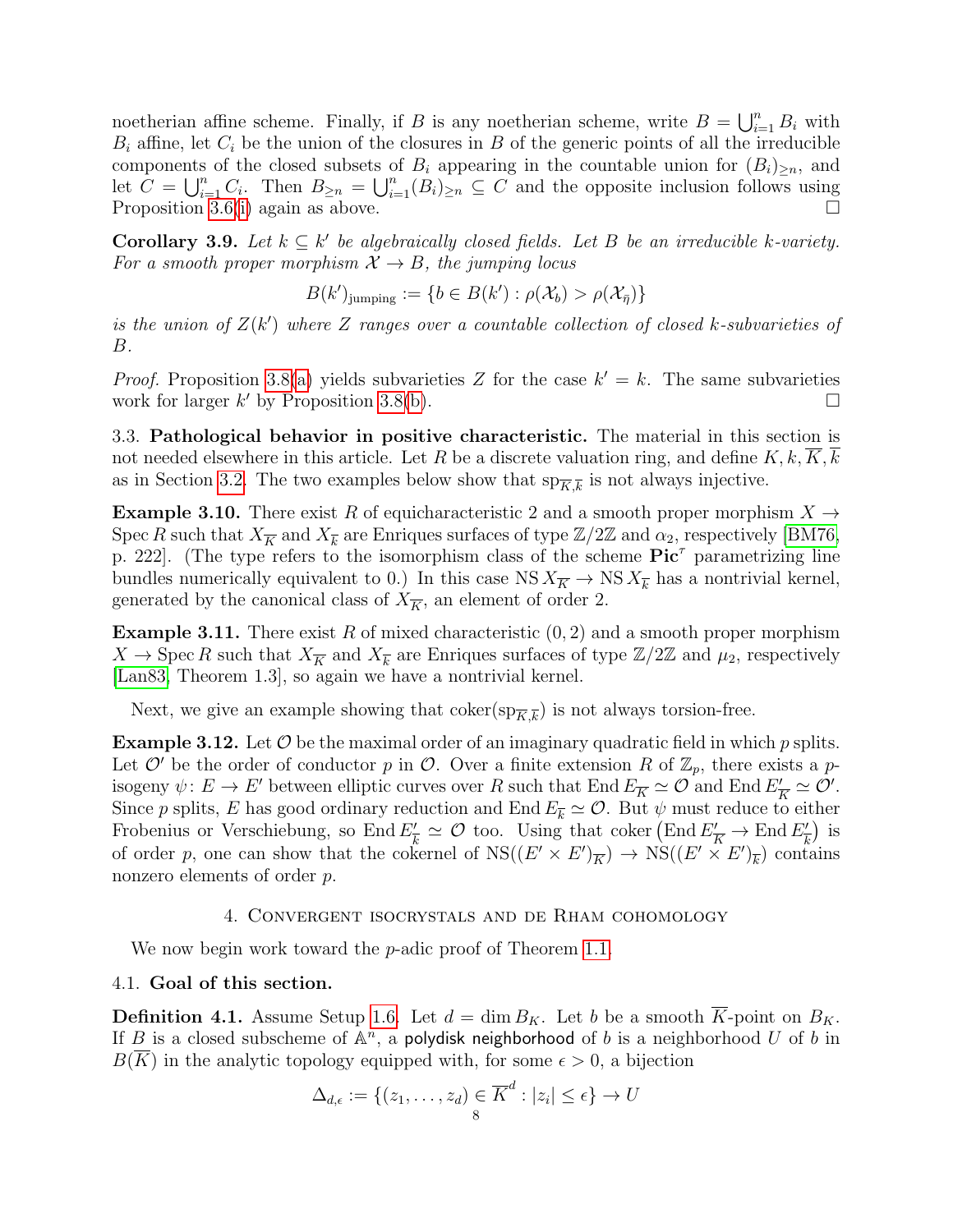defined by an *n*-tuple of power series in  $z_1, \ldots, z_d$  with coefficients in some finite extension of K. (Such neighborhoods exist by the implicit function theorem. If we replace the embedding  $B \hookrightarrow \mathbb{A}^n$ , by a different one,  $B \hookrightarrow \mathbb{A}^{n'}$ , the notion of polydisk neighborhood of b changes, but the new system of polydisk neighborhoods of b is cofinal with the original one.) A polydisk neighborhood of b in an arbitrary  $B$  is a polydisk neighborhood of b in some affine open subscheme of B. Let  $\mathscr{H}(U)$  be the subring of  $\overline{K}[[z_1,\ldots,z_d]]$  consisting of power series g with coefficients in some finite extension of K such that g converges on  $\Delta_{d,\epsilon}$ .

The goal of Section [4](#page-7-0) is to prove the following:

<span id="page-8-0"></span>**Lemma 4.2.** Assume Setup [1.6.](#page-1-1) Let  $b_0 \in B(\mathcal{O}_{\overline{K}}) \subseteq B(\overline{K})$  be such that  $B_{\overline{K}}$  is smooth at  $b_0$ . Then there exists a polydisk neighborhood U of  $b_0$  contained in  $B(\mathcal{O}_{\overline{K}})$  and a finitely generated  $\mathbb{Z}$ -submodule  $\Lambda \subseteq \mathscr{H}(U)^n$  for some n such that

$$
\{b \in U : \rho(\mathcal{X}_b) > \rho(\mathcal{X}_{\overline{\eta}})\} = \bigcup_{\substack{\lambda \in \Lambda \\ \lambda \neq 0}} (\text{zeros of } \lambda \text{ in } U).
$$

Its proof will be completed in Section [4.7.](#page-13-0)

<span id="page-8-7"></span>*Remark* 4.3. The analogue over  $\mathbb C$  is a well-known consequence of the Lefschetz  $(1, 1)$  theorem, together with [\[Voi03,](#page-28-3) Lemma 5.13] and its proof. But the union will often be dense in  $B(\mathbb{C})$ , so this analogue is not useful for our purposes.

4.2. Coherent sheaves on formal schemes. Assume that  $K, \mathcal{O}_K$ , and k are as in Setup [1.6.](#page-1-1) In this section, we work with noetherian formal schemes over Spf  $\mathcal{O}_K$ . If X is a noetherian  $\mathcal{O}_K$ -scheme, let  $\widehat{X}$  be its completion with respect to the ideal sheaf  $p\mathscr{O}_X$ . Recall "formal GAGA":

### <span id="page-8-1"></span>Theorem 4.4.

- <span id="page-8-2"></span>(a) If X is proper over  $\mathcal{O}_K$ , then the functor  $\text{Coh}(X) \to \text{Coh}(\widehat{X})$  carrying  $\mathscr{F}$  to its p-adic completion  $\widehat{\mathscr{F}}$  is an equivalence of categories [\[EGA III](#page-26-5)<sub>1</sub>, Corollaire 5.1.6].
- <span id="page-8-5"></span>(b) Under this equivalence, line bundles on X correspond to line bundles on  $\widehat{X}$ .
- <span id="page-8-3"></span>(c) If  $f: \mathcal{X} \to B$  is a proper morphism of noetherian  $\mathcal{O}_K$ -schemes,  $\widehat{f}: \widehat{\mathcal{X}} \to \widehat{B}$  is the induced morphism of formal schemes,  $\mathscr{F} \in \text{Coh}(\mathcal{X})$ , and  $q \geq 0$ , then the natural morphism  $\widehat{\mathrm{R}^qf_*\mathscr{F}} \to \mathrm{R}^q\widehat{f_*\mathscr{F}}$  in  $\mathrm{Coh}(\widehat{B})$  is an isomorphism [\[EGA III](#page-26-5)<sub>1</sub>, Théorème 4.1.5]. (For a construction of this morphism in a more general context, see Section [4.5.3.](#page-11-0))

We write  $K \otimes (\cdot)$  as an abbreviation for  $K \otimes_{\mathcal{O}_K} (\cdot)$ . Similarly,  $\overline{K} \otimes (\cdot)$  means  $\overline{K} \otimes_{\mathcal{O}_K} (\cdot)$ .

<span id="page-8-6"></span>**Definition 4.5** (cf.  $[Ogu84, Definition 1.1]$  $[Ogu84, Definition 1.1]$ ). For any noetherian formal scheme T over Spf  $\mathcal{O}_K$ , let Coh( $K \otimes \mathcal{O}_T$ ) denote the full subcategory of  $(K \otimes \mathcal{O}_T)$ -modules isomorphic to  $K \otimes \mathscr{F}$  for some coherent  $\mathscr{O}_T$ -module  $\mathscr{F}$ . Equivalently, we could consider the category whose objects are coherent  $\mathscr{O}_T$ -modules but whose set of morphisms from  $\mathscr{F}$  to  $\mathscr{G}$  is  $K \otimes Hom(\mathscr{F}, \mathscr{G})$ .

**Definition 4.6.** Similarly, if B is a noetherian  $\mathcal{O}_K$ -scheme, define Coh( $K \otimes \mathcal{O}_B$ ) to be the category whose objects are coherent  $\mathscr{O}_B$ -modules and whose set of morphisms from  $\mathscr{F}$  to  $\mathscr{G}$ is  $K \otimes \text{Hom}(\mathscr{F}, \mathscr{G})$ .

<span id="page-8-4"></span>**Proposition 4.7.** Let B be a noetherian  $\mathcal{O}_K$ -scheme.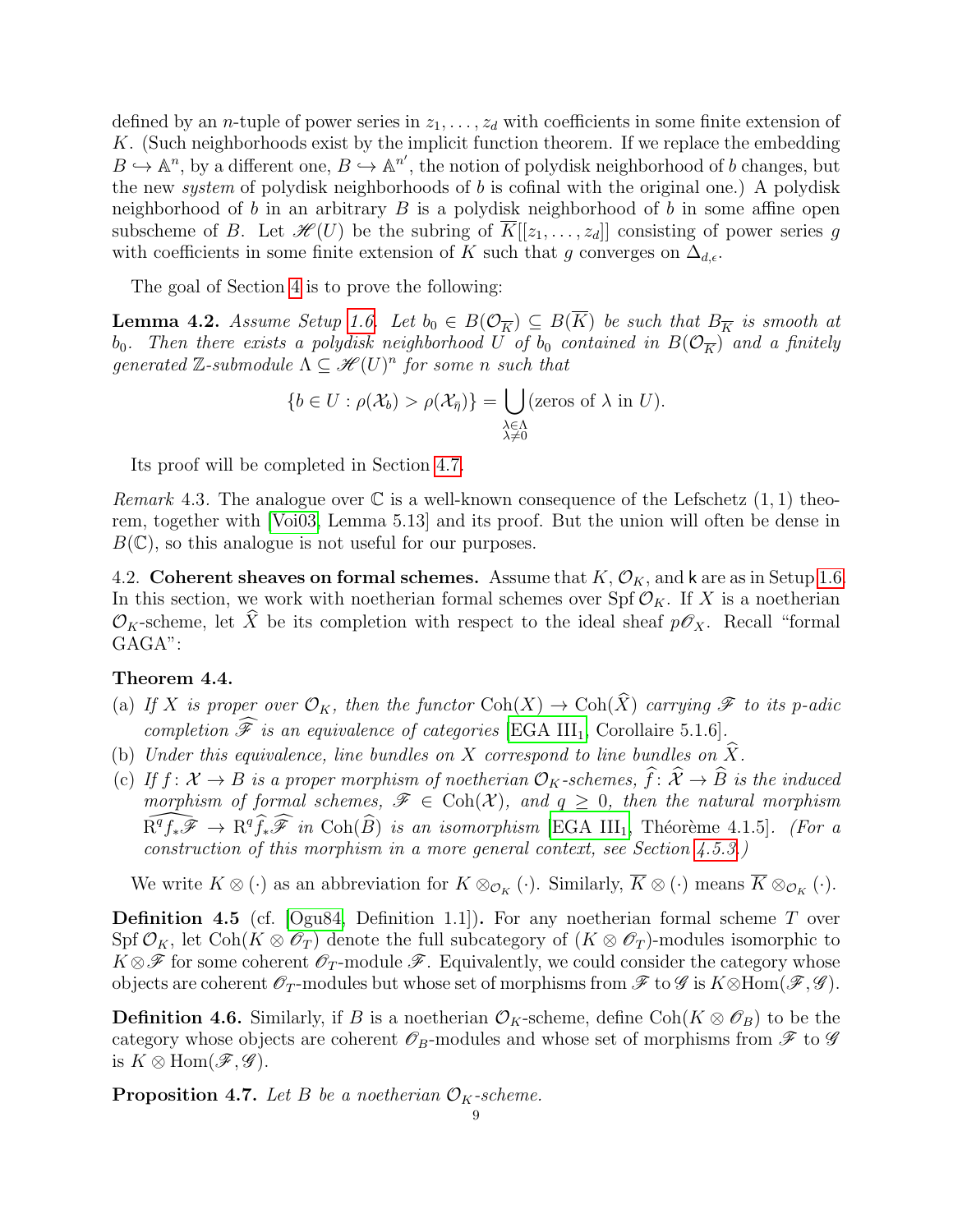- (a) The functor  $\text{Coh}(K \otimes \mathcal{O}_B) \to \text{Coh}(B_K)$  sending  $\mathscr{F}$  to  $\mathscr{F}|_{B_K}$  is an equivalence of categories.
- (b) There is a functor  $\text{Coh}(K \otimes \mathcal{O}_B) \to \text{Coh}(K \otimes \mathcal{O}_{\widehat{B}})$  sending  $\mathscr{F}$  to  $\widetilde{\mathscr{F}}$ .
- <span id="page-9-0"></span>(c) The resulting functor  $\text{Coh}(B_K) \to \text{Coh}(K \otimes \mathcal{O}_{\widehat{B}})$  is compatible with pullback by an  $\mathcal{O}_K$ morphism  $B' \rightarrow B$  on each side.
- <span id="page-9-1"></span>(d) If  $B = \text{Spec } \mathcal{O}_K$ , then the functor in [\(c\)](#page-9-0) is an equivalence of categories.

Proof. This is all straightforward. In [\(d\)](#page-9-1), both categories are equivalent to the category of finite-dimensional K-vector spaces.

<span id="page-9-3"></span>Remark 4.8. Let B be a separated finite-type  $\mathcal{O}_K$ -scheme. The rigid-analytic generic fiber of the formal scheme  $\hat{B}$  is open in the rigid analytification  $(B_K)$ <sup>an</sup> of  $B_K$ . So, given a coherent  $\mathscr{O}_B$ -module  $\mathscr{F}$  and  $b_0 \in B(\mathcal{O}_K) \subseteq B(K)$  such that  $B_K$  is smooth at  $b_0$ , we have two routes to construct the "restriction" of  $\mathscr F$  to a sheaf on a sufficiently small rigid-analytic neighborhood N of  $b_0$ : one route goes through  $\widehat{\mathscr{F}}$ , and the other goes through  $\mathscr{F}_K$  on  $B_K$ . The resulting sheaves are canonically isomorphic on a sufficiently small N. In particular, if  $\mathscr{F}_K$  is locally free of rank n on  $B_K$ , and U is a sufficiently small polydisk neighborhood of  $b_0$ , then a choice of local trivialization of  $\mathscr{F}_K$  lets us "restrict" global sections of  $\overline{K} \otimes \widehat{\mathscr{F}}$  to obtain elements of  $\mathscr{H}(U)^n$ . (Although we have used some language of rigid geometry in this remark, it is not needed anywhere else in this article.)

<span id="page-9-5"></span>4.3. Definition of convergent isocrystal. In this subsection, we recall some key notions of [\[Ogu84\]](#page-27-13), specialized slightly to the case we need. Assume Setup [1.6,](#page-1-1) but without the requirement that  $B$  is irreducible.

<span id="page-9-4"></span>**Definition 4.9** (cf. [\[Ogu84,](#page-27-13) §1]). A *p*-adic formal scheme over  $\mathcal{O}_K$  is a noetherian formal scheme T of finite type over Spf  $\mathcal{O}_K$ . (See [\[EGA I,](#page-26-8) §10] for basic definitions regarding formal schemes.)

Given a p-adic formal  $\mathcal{O}_K$ -scheme T, let  $T_1$  be the closed subscheme defined by the ideal sheaf  $p\mathscr{O}_T$ , and let  $T_0$  be the associated reduced subscheme  $(T_1)_{red}$ .

<span id="page-9-6"></span>**Definition 4.10** (cf. [\[Ogu84,](#page-27-13) Definition 2.1]). An enlargement of  $B_k$  is a p-adic formal  $\mathcal{O}_K$ scheme  $T$  equipped with a k-morphism  $z: T_0 \to B_{\mathsf{k}}$ . A morphism of enlargements  $(T', z') \to$  $(T, z)$  is an  $\mathcal{O}_K$ -morphism  $T' \to T$  such that the induced k-morphism  $T'_0 \to T_0$  followed by z equals  $z'$ .

**Example 4.11.** Given  $s \in B(k)$ , let [s] denote the enlargement  $(Spf \mathcal{O}_K, Spec k \stackrel{s}{\rightarrow} B_k)$  of  $B_{k}$ .

**Example 4.12.** If  $\gamma: B' \to B$  is a morphism of  $\mathcal{O}_K$ -schemes of finite type, then we view  $\widehat{B}'$  as an enlargement of  $B_k$  by equipping it with the k-morphism  $(\widehat{B}')$  $_0 = (B'_{\mathsf{k}})_{\text{red}} \to B_{\mathsf{k}}$ induced by  $\gamma$ .

<span id="page-9-2"></span>**Definition 4.13** (cf. [\[Ogu84,](#page-27-13) Definition 2.7]). A convergent isocrystal on  $B_k$  consists of the following data:

- (a) For every enlargement  $(T, z)$  of  $B_k$ , a sheaf  $E_T \in \text{Coh}(K \otimes \mathscr{O}_T)$ .
- (b) For every morphism of enlargements  $g: (T', z') \to (T, z)$ , an isomorphism  $\theta_g: g^*E_T \to$  $E_{T'}$  in Coh( $K \otimes \mathscr{O}_T$ ). If  $h: (T'', z'') \to (T', z')$  is another, the cocycle condition  $\theta_h \circ h^* \theta_g =$  $\theta_{q \circ h}$  is required, and  $\theta_{id} = id$ .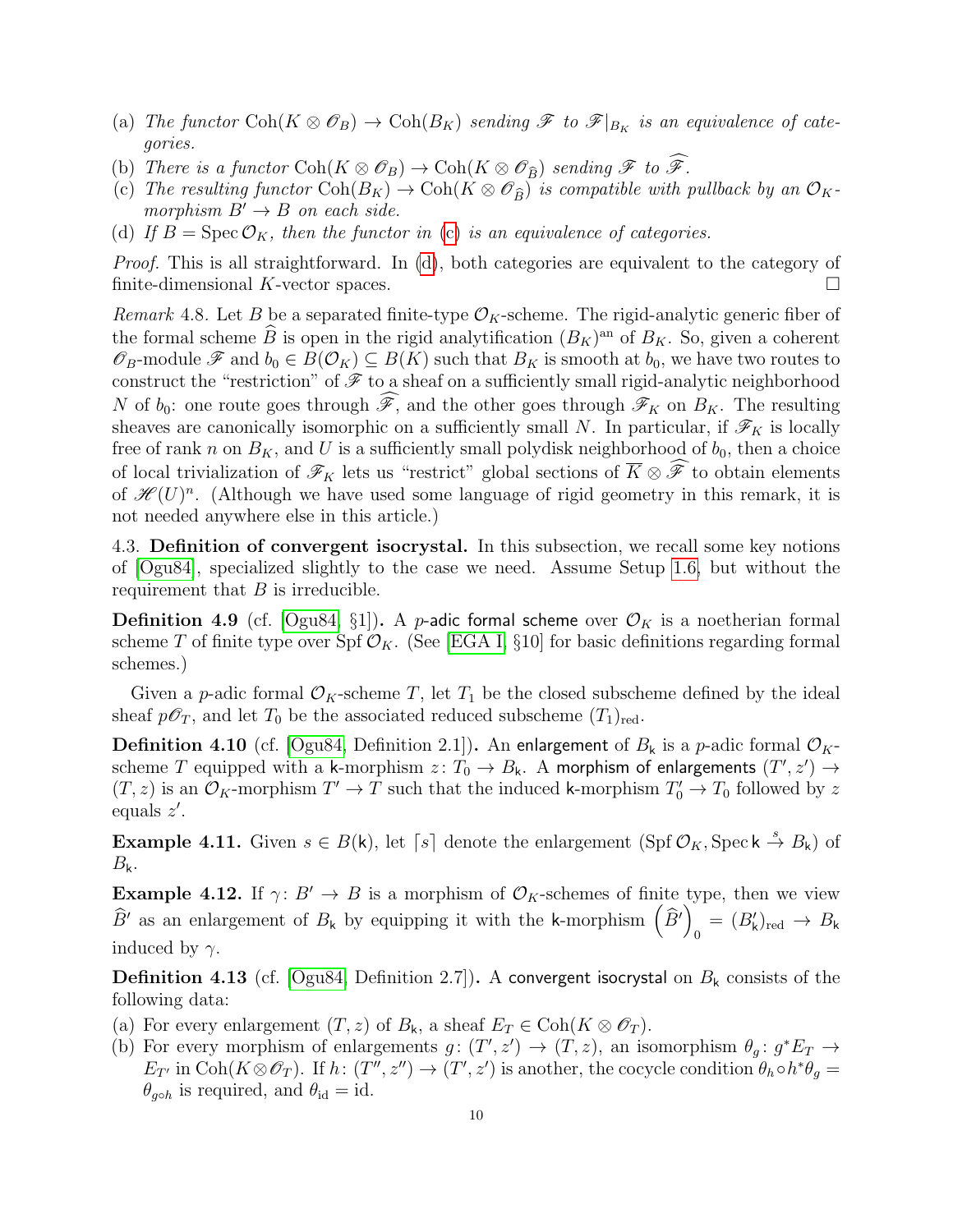#### 4.4. Crystalline cohomology.

<span id="page-10-4"></span>**Definition 4.14** (cf.  $[\text{Gro68}, \S7]$  and  $[\text{Ber74}, \text{III.1.1}])$ . Let K and k be as in Setup [1.6,](#page-1-1) and let W be the Witt ring of k, so  $\mathcal{O}_K$  is finite as a W-module. Given a smooth proper k-variety X and  $q \in \mathbb{Z}_{\geq 0}$ , we have the crystalline cohomology  $H_{\text{cris}}^q(X/W)$ , which is a finite W-module. Define

$$
\text{H}_{\text{cris}}^q(X/K) := K \otimes_W \text{H}_{\text{cris}}^q(X/W).
$$

There is a Chern class homomorphism [\[Gro68,](#page-27-14) §7.4]

$$
c_1^{\text{cris}}
$$
: Pic  $X \to \mathrm{H}^2_{\text{cris}}(X/K)$ .

<span id="page-10-2"></span>Remark 4.15. The fact that crystalline cohomology is a Weil cohomology [\[GM87\]](#page-26-10) implies [\[Kle68,](#page-27-15) 1.2.1] that  $c_1^{\text{cris}}(\mathscr{L})$  depends only on the image of  $\mathscr{L}$  in NS  $X_{\bar{k}}$ .

If instead of a single k-variety we have a family, then the K-vector space  $H_{\text{cris}}^2(X/K)$  is replaced by a compatible system of sheaves, i.e., a convergent isocrystal:

<span id="page-10-0"></span>**Theorem 4.16** (cf.  $[Ogu84, Theorems 3.1 and 3.7]$  $[Ogu84, Theorems 3.1 and 3.7]$ ). Assume Setup [1.6,](#page-1-1) but without the requirement that B is irreducible. For each  $q \in \mathbb{Z}_{\geq 0}$ , there exists a convergent isocrystal E on  $B_k$  with an isomorphism of K-vector spaces  $E_{\lceil s \rceil} \simeq H_{\text{cris}}^q(\mathcal{X}_s/K)$  for each  $s \in B(k)$ .

Following [\[Ogu84\]](#page-27-13), we write  $R_{\text{cris}}^q f_* \mathscr{O}_{\mathcal{X}/K}$  for the convergent isocrystal E whose construc-tion is suggested by Theorem [4.16.](#page-10-0) (We added the subscript <sub>cris</sub> for extra clarity.) Despite the notation, it depends only on the morphism  $\mathcal{X}_{k} \to B_{k}$  (cf. [\[Ogu84,](#page-27-13) 3.9.3]).

#### 4.5. De Rham cohomology.

#### 4.5.1. Algebraic de Rham cohomology.

<span id="page-10-5"></span>**Definition 4.17.** Let  $f: \mathcal{X} \to B$  be a smooth proper morphism of noetherian schemes, and let  $q\in\Z_{\geq 0}.$  The  $q^{\rm th}$  de Rham cohomology is defined as the coherent  $\mathscr{O}_B\text{-module}$   $\R^qf_*\Omega_{\mathcal{X}/B}^\bullet$ (cf. [\[Gro66\]](#page-27-16)). It has a **Hodge filtration** in  $Coh(B)$  given by

$$
\mathrm{Fil}^p(\mathbb{R}^q f_* \Omega_{\mathcal{X}/B}^{\bullet}) := \mathrm{im}\left(\mathbb{R}^q f_* \Omega_{\mathcal{X}/B}^{\geq p} \to \mathbb{R}^q f_* \Omega_{\mathcal{X}/B}^{\bullet}\right).
$$

where  $\Omega^{\geq p}$  is obtained from  $\Omega^{\bullet}$  by replacing terms in degrees less than p by 0. Also define the coherent  $\mathscr{O}_B$ -module

$$
\mathcal{H}^{02}(\mathcal{X}):=\frac{\mathbb{R}^2f_*\Omega^{\bullet}_{\mathcal{X}/B}}{\mathrm{Fil}^1(\mathbb{R}^2f_*\Omega^{\bullet}_{\mathcal{X}/B})}.
$$

In the case  $B = \text{Spec } K$  for a field K, these  $\mathscr{O}_B$ -modules are K-vector spaces (we may then write  $H^{02}$  instead of  $\mathcal{H}^{02}$ ), and there is a Chern class homomorphism (cf. [\[Har75,](#page-27-17) II.7.7])

$$
c_1^{\text{dR}}
$$
: Pic $\mathcal{X} \to \text{H}^2_{\text{dR}}(\mathcal{X}) := \mathbb{H}^2(\mathcal{X}, \Omega^\bullet_{\mathcal{X}/K}).$ 

De Rham cohomology over varieties behaves well under pullback in characteristic 0:

<span id="page-10-1"></span>**Proposition 4.18.** Let  $K$  be a field of characteristic 0. Let  $B$  be a noetherian  $K$ -scheme. Let  $f: \mathcal{X} \to B$  be a smooth proper morphism.

<span id="page-10-3"></span>(a) The  $\mathscr{O}_B$ -module  $\mathbb{R}^q f_* \Omega_{\mathcal{X}/B}^{\bullet}$  is locally free, and  $\text{Fil}^p(\mathbb{R}^q f_* \Omega_{\mathcal{X}/B}^{\bullet})$  is a subbundle for each p. In particular,  $\mathcal{H}^{02}(\mathcal{X})$  is locally free.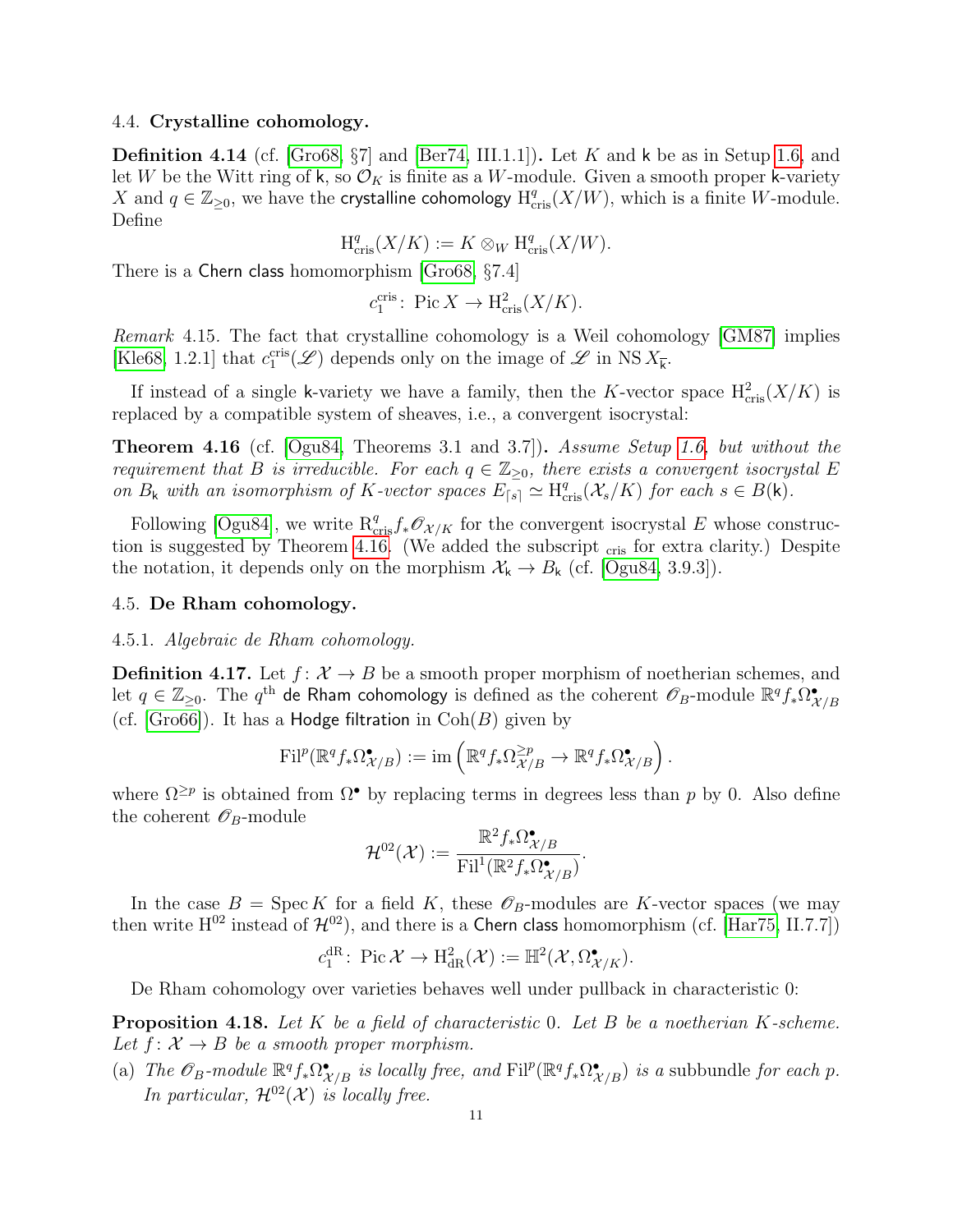<span id="page-11-2"></span>(b) Let  $\alpha: B' \to B$  be a morphism of noetherian K-schemes. Let  $f' : \mathcal{X}' \to B'$  be the base extension of f by  $\alpha$ . The natural map

$$
\alpha^* \mathbb{R}^q f_* \Omega_{\mathcal{X}/B}^{\bullet} \to \mathbb{R}^q f'_* \Omega_{\mathcal{X}'/B'}^{\bullet}
$$

is an isomorphism. Moreover, it sends  $\alpha^* \text{Fil}^p(\mathbb{R}^q f_* \Omega_{\mathcal{X}/B}^{\bullet})$  isomorphically to  $\text{Fil}^p(\mathbb{R}^q f'_* \Omega_{\mathcal{X}/B'}^{\bullet})$ . In particular, taking quotients yields

$$
\alpha^* \mathcal{H}^{02}(\mathcal{X}) \simeq \mathcal{H}^{02}(\mathcal{X}').
$$

*Proof.* See [\[Del68,](#page-26-11) Théorème 5.5].  $\square$ 

4.5.2. Formal de Rham cohomology. There is an analogous definition of de Rham cohomology for formal schemes:

**Definition 4.19.** Let  $g: \mathcal{Y} \to T$  be a smooth proper morphism of noetherian formal schemes over Spf  $\mathcal{O}_K$  and let  $q \in \mathbb{Z}_{\geq 0}$ . The sheaf  $K \otimes \mathbb{R}^q g_* \widehat{\Omega}^{\bullet}_{\mathcal{Y}/T} \in \text{Coh}(K \otimes \mathscr{O}_T)$  has a Hodge filtration in Coh( $K \otimes \mathscr{O}_T$ ) given by

$$
\textnormal{Fil}^p(K\otimes\mathbb{R}^qg_*\widehat{\Omega}_{\mathcal{Y}/T}^\bullet):=\textnormal{im}\left(K\otimes\mathbb{R}^qg_*\widehat{\Omega}_{\mathcal{Y}/T}^{\geq p}\rightarrow K\otimes\mathbb{R}^qg_*\widehat{\Omega}_{\mathcal{Y}/T}^\bullet\right).
$$

Also define the sheaf

$$
\mathcal{H}^{02}(\mathcal{Y}/K) := \frac{K \otimes \mathbb{R}^2 g_* \widehat{\Omega}_{\mathcal{Y}/T}^{\bullet}}{\mathrm{Fil}^1(K \otimes \mathbb{R}^2 g_* \widehat{\Omega}_{\mathcal{Y}/T}^{\bullet})}
$$

.

In the case  $T = \text{Spf } \mathcal{O}_K$ , we define  $H^q_{\text{dR}}(\mathcal{Y}/K) := K \otimes \mathbb{R}^q g_* \widehat{\Omega}^{\bullet}_{\mathcal{Y}/T}$  and we have

 $c_1^{\text{dR}}$ : Pic  $\mathcal{Y} \to \text{H}^2_{\text{dR}}(\mathcal{Y}/K)$ .

<span id="page-11-0"></span>4.5.3. Comparing algebraic and formal de Rham cohomology. Proposition [4.22](#page-12-0) below shows that p-adically completing algebraically de Rham cohomology yields formal de Rham cohomology. In fact, the construction of the implied isomorphism uses very little about the de Rham complex. We thank Brian Conrad for suggesting the argument below.

Let  $f: \mathcal{X} \to B$  be a smooth proper morphism of noetherian  $\mathcal{O}_K$ -schemes. Let  $\mathscr{F}^{\bullet}$  be a bounded-below  $f^{-1}\mathscr{O}_B$ -linear complex of coherent  $\mathscr{O}_{\mathcal{X}}$ -modules (i.e., the morphisms  $\mathscr{F}^i \to$  $\mathscr{F}^{i+1}$  are  $f^{-1}\mathscr{O}_B$ -linear but not necessarily  $\mathscr{O}_{\mathcal{X}}$ -linear). Completing everything produces an  $\widehat{f}^{-1}\mathscr{O}_{\widehat{B}}$ -linear complex  $\widehat{\mathscr{F}}$ • of coherent  $\mathscr{O}_{\widehat{X}}$ -modules on the formal scheme  $\widehat{\mathcal{X}}$  over  $\widehat{B}$ . For example, if  $\mathscr{F}^{\bullet} = \Omega^{\bullet}_{\mathcal{X}/B}$ , then  $\widetilde{\mathscr{F}}^{\bullet} \simeq \widehat{\Omega}^{\bullet}_{\widehat{\mathcal{X}}/\widehat{B}}$  naturally. Let  $i: \widehat{\mathcal{X}} \to \mathcal{X}$  and  $j: \widehat{B} \to B$  be the canonical morphisms of ringed spaces. In the derived category  $D^+(f^{-1}\mathcal{O}_B)$ , we have morphisms

<span id="page-11-1"></span>
$$
\mathscr{F}^{\bullet} \to i_* \widehat{\mathscr{F}}^{\bullet} \to \mathbb{R} i_* \widehat{\mathscr{F}}^{\bullet}.
$$

Apply  $\mathbb{R} f_*$  to the composition and use  $f_i = j\hat{f}$  to obtain a morphism

$$
\mathbb{R}f_*\mathscr{F}^\bullet \to \mathbb{R}j_*\mathbb{R}\widehat{f}_*\widehat{\mathscr{F}}^\bullet.
$$

in  $D^+(\mathscr{O}_B)$ . Since j is flat,  $\mathbb{R}j_*$  is adjoint to the flat pullback  $j^*$  on bounded-below derived categories, so [\(4.20\)](#page-11-1) yields a morphism

$$
j^*\mathbb{R}f_*\mathscr{F}^\bullet \to \mathbb{R}\widehat{f}_*\widehat{\mathscr{F}}^\bullet
$$
  

$$
12
$$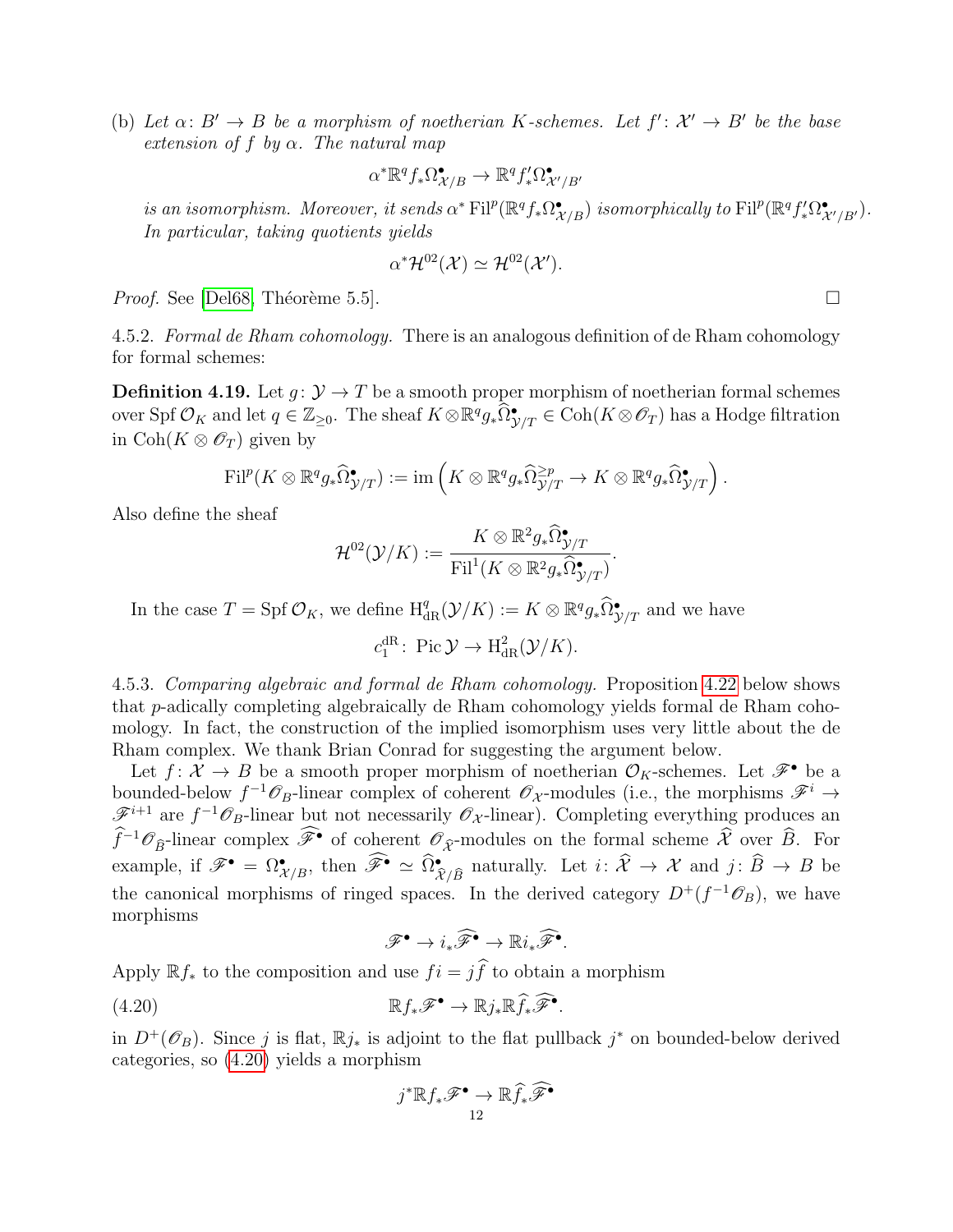in  $D^+(\mathscr{O}_B)$ . Since  $j^*\mathscr{G} \simeq \mathscr{G}$  for any coherent  $\mathscr{O}_B$ -module  $\mathscr{G}$ , passing to homology sheaves yields  $\mathscr{O}_{\widehat{B}}$ -module morphisms

<span id="page-12-1"></span>(4.21) 
$$
\widehat{\mathbb{R}^q f_* \mathscr{F}^{\bullet}} \to \widehat{\mathbb{R}^q f_* \mathscr{F}^{\bullet}}
$$

for  $q \geq 0$ . The whole construction is functorial with respect to  $f^{-1}\mathscr{O}_B$ -linear morphisms  $\mathscr{G}^\bullet \to \mathscr{F}^\bullet$ . In particular, [\(4.21\)](#page-12-1) for the truncation  $\mathscr{F}^{\geq p}$  maps to (4.21) for  $\mathscr{F}^\bullet$ ; taking the images on each side for all p makes [\(4.21\)](#page-12-1) a morphism of filtered  $\mathcal{O}_{\widehat{B}}$ -modules.

<span id="page-12-0"></span>**Proposition 4.22.** The natural map [\(4.21\)](#page-12-1) is an isomorphism of filtered  $\mathscr{O}_{\widehat{B}}$ -modules. In particular, for  $\mathscr{F}^{\bullet} = \Omega^{\bullet}_{\mathcal{X}/B}$ , the p-adic completion functor  $\text{Coh}(B) \to \text{Coh}(\widehat{B})$  of Theo-rem [4.4](#page-8-1)[\(a\)](#page-8-2) sends  $\mathbb{R}^q f_* \Omega_{\mathcal{X}/B}^{\bullet}$  to  $\mathbb{R}^q \widehat{f}_* \widehat{\Omega}_{\widehat{\mathcal{X}}/\widehat{B}}^{\bullet}$ .

*Proof.* It suffices to prove that [\(4.21\)](#page-12-1) is an isomorphism of  $\mathscr{O}_{\widehat{B}}$ -modules, since then functoriality with respect to  $\mathscr{F}^{\geq p} \to \mathscr{F}^{\bullet}$  gives the compatibility with filtrations. We can use functoriality and degree-shifting arguments to reduce to the case in which  $\mathscr{F}^{\bullet}$  is a single coherent sheaf in degree 0. This case follows from Theorem  $4.4(c)$  $4.4(c)$ .

<span id="page-12-3"></span>**Corollary 4.23.** Under the hypotheses of Proposition [4.22,](#page-12-0) the functor of Proposition [4.7](#page-8-4)[\(c\)](#page-9-0) sends  $\mathbb{R}^q f_* \Omega_{\mathcal{X}_K/B_K}^{\bullet}$  to  $K \otimes \mathbb{R}^q \widehat{f}_* \widehat{\Omega}_{\widehat{\mathcal{X}}/\widehat{B}}^{\bullet}$ , and respects the Hodge filtrations.

*Proof.* Apply  $K \otimes (\cdot)$  to the conclusion of Proposition [4.22.](#page-12-0)

4.5.4. Fibers of de Rham cohomology. For families arising as the p-adic completion of a smooth proper morphism of noetherian  $\mathcal{O}_K$ -schemes, we show that taking de Rham cohomology commutes with restriction to fibers:

<span id="page-12-5"></span><span id="page-12-4"></span>**Proposition 4.24.** Let  $f: \mathcal{X} \to B$  be a smooth proper morphism of noetherian  $\mathcal{O}_K$ -schemes. Let  $b \in B(\mathcal{O}_K)$ , let  $\mathcal{X}_b$  be the pullback of  $\mathcal{X}$  by  $\text{Spec } \mathcal{O}_K \stackrel{b}{\to} B$ , and let  $\mathcal{X}_{b,K} = \mathcal{X}_b \times K$ . (a) For each  $q \geq 0$ , there are isomorphisms of filtered K-vector spaces

$$
K \otimes \mathbb{R}^q \widehat{f}_* \widehat{\Omega}^{\bullet}_{\widehat{\mathcal{X}}/\widehat{B}} \Big|_{b} \to \mathrm{H}^q_{\mathrm{dR}}(\widehat{\mathcal{X}}_b/K).
$$

<span id="page-12-6"></span>(b) There is an isomorphism of K-vector spaces

<span id="page-12-2"></span>
$$
\mathcal{H}^{02}(\widehat{\mathcal{X}}/K)\Big|_{b} \to \mathrm{H}^{02}(\widehat{\mathcal{X}}_{b}/K).
$$

Proof.

(a) The algebraic analogue of this isomorphism, namely

(4.25) 
$$
\left(\mathbb{R}^q f_* \Omega^{\bullet}_{\mathcal{X}_K/B_K}\right)\Big|_{b_K} \to \mathrm{H}^q_{\mathrm{dR}}(\mathcal{X}_{b,K}),
$$

is an isomorphism of filtered K-vector spaces by Proposition [4.18](#page-10-1)[\(b\)](#page-11-2) with  $\alpha = (b_K : \text{Spec } K \to$  $B_K$ . Apply the functor in Proposition [4.7](#page-8-4)[\(d\)](#page-9-1) to both sides of [\(4.25\)](#page-12-2): on the right side we obtain  $H_{\text{dR}}^q(\widehat{\mathcal{X}_b}/K)$ , by Corollary [4.23](#page-12-3) for  $\mathcal{X}_b \to \text{Spec } \mathcal{O}_K$ ; on the left side we may apply the functor *before* restricting to b (by Proposition [4.7](#page-8-4)[\(c\)](#page-9-0)), and then Corollary [4.23](#page-12-3) for  $\mathcal{X} \to B$  shows that we obtain  $K \otimes \mathbb{R}^q \widehat{f}_* \widehat{\Omega}_{\widehat{\mathcal{X}}/\widehat{B}}^{\bullet}$  $\Bigg|_b.$ 

(b) This follows from [\(a\)](#page-12-4) for  $q = 2$ .

 $\Box$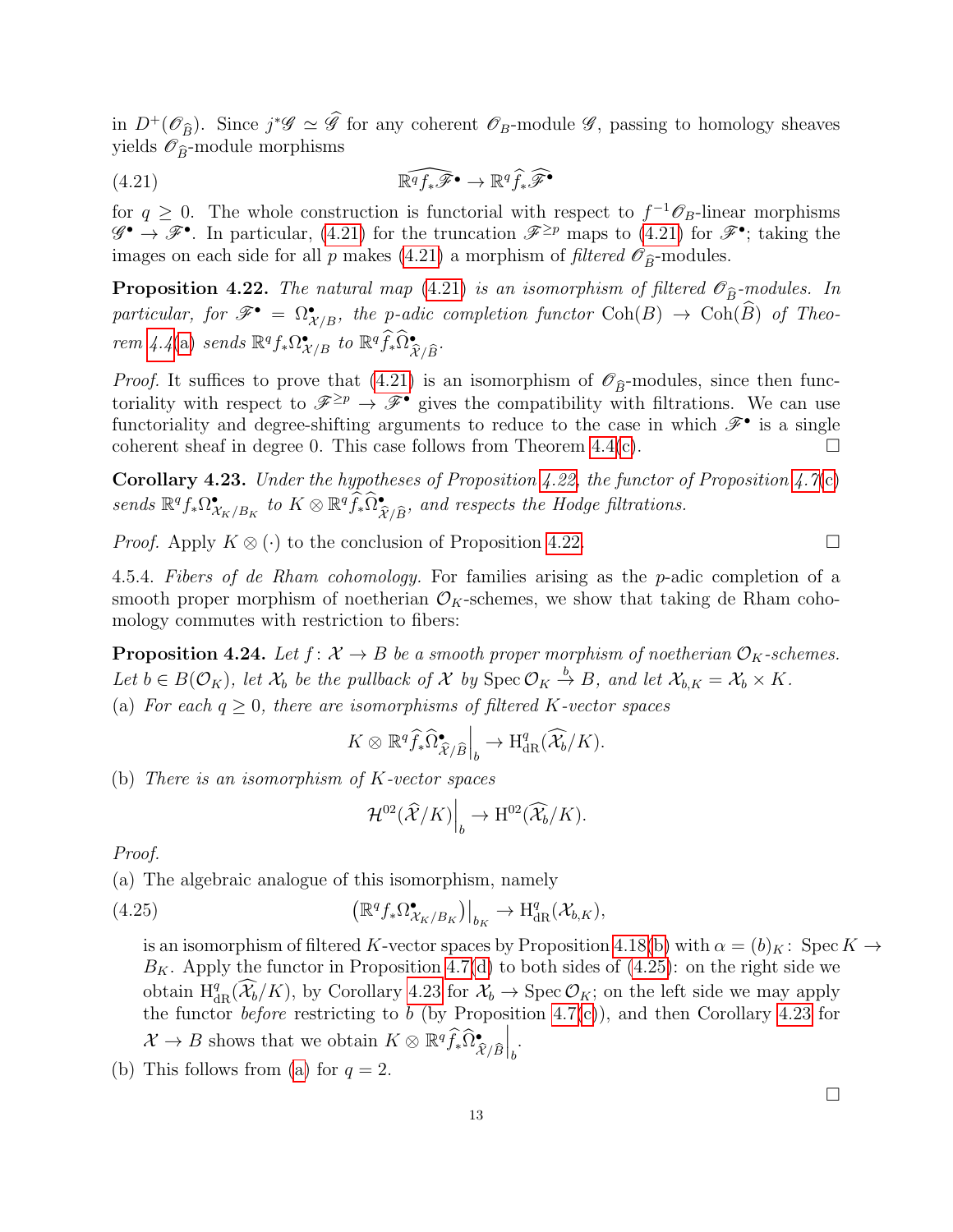4.6. Comparison and the *p*-adic Lefschetz  $(1, 1)$  theorem. The following result identifies crystalline and de Rham cohomologies, even in the family setting.

<span id="page-13-3"></span>Theorem 4.26. Assume Setup [1.6,](#page-1-1) but without the requirement that B is irreducible. Let  $(T, z)$  be an enlargement of  $B_k$ . Let  $f_0: \mathcal{X}_0 \to T_0$  be obtained from  $f: \mathcal{X} \to B$  by base change along  $z: T_0 \to B_k \hookrightarrow B$ . Let  $g: Y \to T$  be a smooth proper lifting of  $f_0$ . Then for each  $q \in \mathbb{Z}_{\geq 0}$  there is a canonical isomorphism

<span id="page-13-1"></span>(4.27) 
$$
\sigma_{\mathrm{cris},T} \colon K \otimes \mathbb{R}^q g_* \widehat{\Omega}^{\bullet}_{\mathcal{Y}/T} \to \left( \mathrm{R}^q_{\mathrm{cris}} f_* \mathscr{O}_{\mathcal{X}/K} \right)_T.
$$

Moreover, if  $t \in T(\mathcal{O}_K)$  and  $s = z(t(\text{Spec } k)) \in B(k)$ , and g arises as the p-adic completion of a smooth proper morphism of finite-type  $\mathcal{O}_K$ -schemes, then the isomorphism  $\sigma_{\text{cris},t}$  induced by  $\sigma_{\text{cris},T}$  on the fibers above t fits in a commutative diagram

<span id="page-13-2"></span>(4.28)  
\n
$$
\operatorname{Pic} \mathcal{Y}_t \longrightarrow \operatorname{Pic} \mathcal{X}_s
$$
\n
$$
c_1^{\operatorname{dR}} \downarrow \qquad \qquad c_{\text{Tris}}^{\operatorname{cris}}.
$$
\n
$$
\operatorname{H}^2_{\operatorname{dR}}(\mathcal{Y}_t/K) \xrightarrow{\sigma_{\operatorname{cris},t}} \operatorname{H}^2_{\operatorname{cris}}(\mathcal{X}_s/K).
$$

*Proof.* For [\(4.27\)](#page-13-1), see [\[Ogu84,](#page-27-13) Theorem 3.8.2]. The bottom row of [\(4.28\)](#page-13-2) is the case  $T = \lceil s \rceil$ of [\(4.27\)](#page-13-1), with the identifications provided by Proposition [4.24\(](#page-12-5)[a\)](#page-12-4) and Theorem [4.16.](#page-10-0) For the commutativity of  $(4.28)$ , see [\[BI70,](#page-26-12) 2.3] and [\[BO83,](#page-26-1) 3.4].

Finally, we have what one might call a *p*-adic analogue of the Lefschetz  $(1, 1)$  theorem:

<span id="page-13-4"></span>**Theorem 4.29** (cf. [\[BO83,](#page-26-1) Theorem 3.8]). Let  $X \stackrel{g}{\rightarrow}$  Spf  $\mathcal{O}_K$  be a smooth proper p-adic formal scheme. Let  $\mathcal{L}_k$  be a line bundle on  $X_k$ . Then the following are equivalent:

- (a) There exists m such that  $\mathscr{L}_{\mathsf{k}}^{\otimes p^m}$  $\int_{\mathsf{k}}^{\infty}$  lifts to a line bundle on X.
- <span id="page-13-5"></span>(b) The element of  $H^2_{dR}(X/K) := K \otimes \mathbb{R}^q g_* \widehat{\Omega}^{\bullet}_{X/\mathcal{O}_K}$  corresponding under  $\sigma_{\mathrm{cris},\mathcal{O}_K}$  to  $c_1(\mathscr{L}_k) \in$  $\mathrm{H}_{\mathrm{cris}}^2(X_{\mathsf{k}}/K)$  maps to 0 in the quotient  $\mathrm{H}^{02}(X/K)$ .

All the above definitions and results are compatible with respect to base change from  $\mathcal{O}_K$ to  $\mathcal{O}_L$  for a finite extension L of K [\[Ogu84,](#page-27-13) 3.6, 3.9.1, 3.11.1].

<span id="page-13-0"></span>4.7. Proof of Lemma [4.2.](#page-8-0) By smoothness, there is a unique irreducible component of  $B_{\overline{K}}$  containing the point of  $B(\overline{K})$  corresponding to  $b_0$ . Replace K by a finite extension so that  $b_0$  and this component are defined over K, and replace B by the closure of this component. Then replace  $B$  by an open subscheme to assume that  $B$  is a closed subscheme of  $\mathbb{A}^r = \text{Spec } \mathcal{O}_K[x_1, \ldots, x_r]$  for some r. Translate so that  $b_0$  is the origin in  $\mathbb{A}^r$ . Let  $s \in B(k)$ be the reduction of  $b_0$ , the origin in  $\mathbb{A}^r(\mathsf{k})$ .

Let  $\varphi: \mathbb{A}^r \to \mathbb{A}^r$  be the morphism induced by the  $\mathcal{O}_K$ -algebra homomorphism mapping each variable  $x_i$  to  $px_i$ . Let  $B' = \wp^{-1}(B)$ . Let  $b'_0 \in B'(\mathcal{O}_K)$  be the origin, so  $\wp(b'_0) = b_0$ . Let  $T = \widehat{B'}$ . Pulling back  $f: \mathcal{X} \to B$  yields a morphism of  $\mathcal{O}_K$ -schemes  $\mathcal{X'} \to B'$ . Completing yields a morphism of p-adic formal  $\mathcal{O}_K$ -schemes  $\mathcal{X}_T \to T$ . We write f for any of these.

Let E be the convergent isocrystal  $R_{\text{cris}}^2 f_* \mathscr{O}_{\mathcal{X}/K}$  on  $B_k$  given by Theorem [4.16.](#page-10-0) Because the special fiber of T maps to  $s \in B(k)$ , we have a morphism of enlargements  $T \to [s]$ , so the definition of convergent isocrystal gives an identification

$$
E_T \simeq E_{\lceil s \rceil} \otimes_{\mathcal{O}_K} \mathscr{O}_T \simeq \mathrm{H}^2_{\mathrm{cris}}(\mathcal{X}_s/K) \otimes_{\mathcal{O}_K} \mathscr{O}_T,
$$

and the latter is a globally free sheaf in  $\text{Coh}(K \otimes \mathcal{O}_T)$ .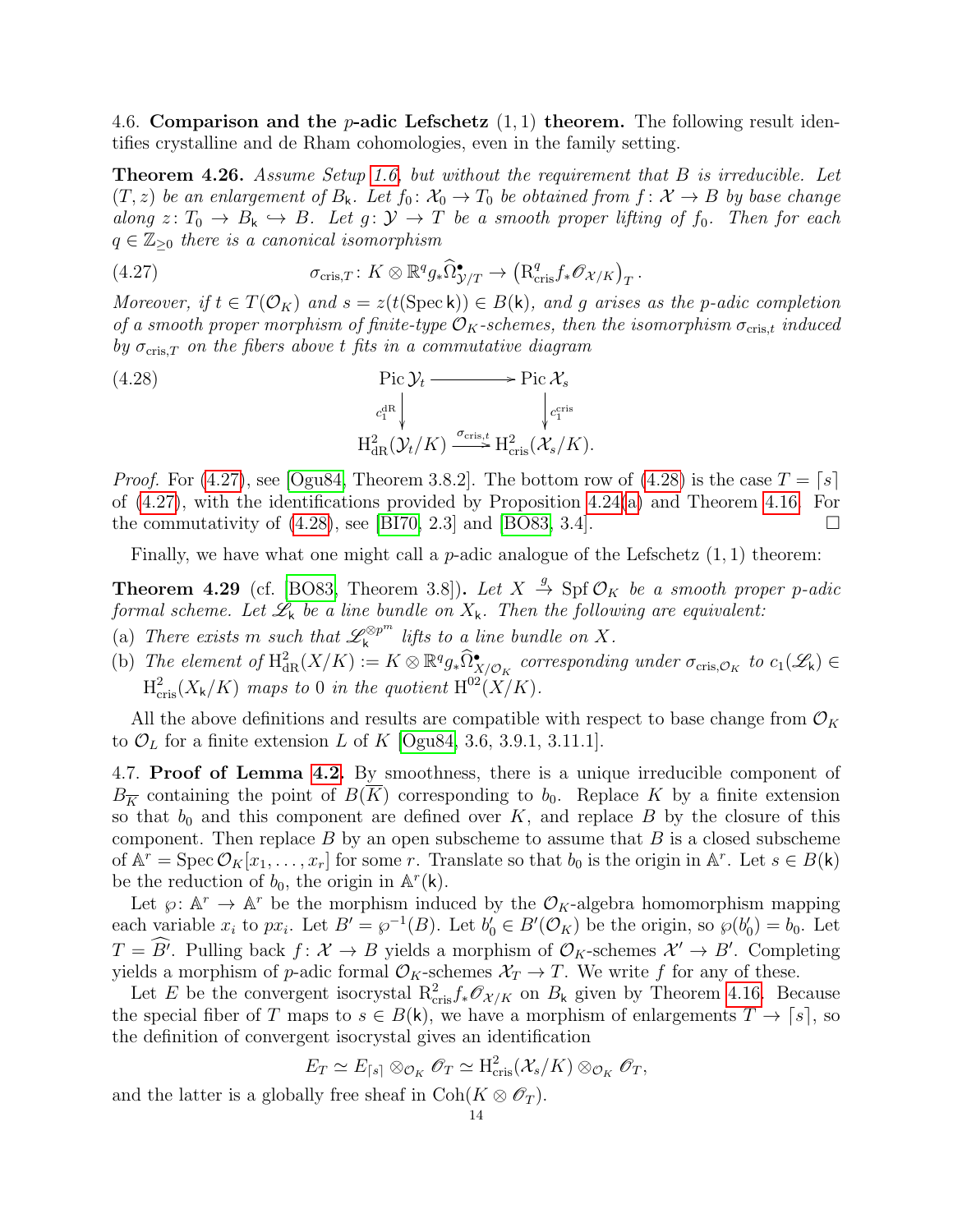Let  $\mathscr{L}_k$  be a line bundle on  $\mathcal{X}_s$ . Then  $c_1^{\text{cris}}(\mathcal{L}_k) \in H^2_{\text{cris}}(X_s/K)$  gives rise to a constant section  $\gamma_{\text{cris}}(\mathscr{L}_k) := c_1^{\text{cris}}(\mathscr{L}_k) \otimes 1 \in H^2_{\text{cris}}(\mathscr{X}_s/K) \otimes_{\mathcal{O}_K} \mathscr{O}_T \simeq E_T$ . Applying  $\sigma_{\text{cris},T}^{-1}$  yields a section  $\gamma_{\text{dR}}(\mathscr{L}_k)$  of  $K \otimes \mathbb{R}^2 f_* \widehat{\Omega}^{\bullet}_{\mathcal{X}_T/T}$ , which can be mapped to a section  $\gamma_{02}(\mathscr{L}_k)$  of the quotient sheaf  $\mathcal{H}^{02}(\mathcal{X}_T/K)$ .

Let  $b' \in B'(\mathcal{O}_K)$ . Let  $\mathcal{X}_{b'}$  be the  $\mathcal{O}_K$ -scheme obtained by pulling back  $\mathcal{X} \to B$  by the composition Spec  $\mathcal{O}_K \stackrel{b'}{\to} B' \to B$ . Let  $\mathcal{X}_{b',K} = \mathcal{X}_{b'} \times K$ . We can "evaluate"  $\gamma_{\text{cris}}(\mathcal{L}_k)$ ,  $\gamma_{\text{dR}}(\mathscr{L}_k)$ , and  $\gamma_{02}(\mathscr{L}_k)$  at b' by pulling back via Spf  $\mathcal{O}_K \stackrel{b'}{\to} T$  to obtain values in K-vector spaces

$$
\gamma_{\text{cris}}(\mathcal{L}_{k}, b') \in H_{\text{cris}}^{2}(\mathcal{X}_{s}/K),
$$
  

$$
\gamma_{\text{dR}}(\mathcal{L}_{k}, b') \in H_{\text{dR}}^{2}(\widehat{\mathcal{X}}_{b'}/K), \text{ and}
$$
  

$$
\gamma_{02}(\mathcal{L}_{k}, b') \in H^{02}(\widehat{\mathcal{X}}_{b'}/K).
$$

Because the composition of enlargements  $\hat{b} \rightarrow T \rightarrow [s]$  is the identity, the cocycle condition in Definition [4.13](#page-9-2) yields  $\gamma_{\text{cris}}(\mathcal{L}_k, b') = c_1^{\text{cris}}(\mathcal{L}_k)$ .

Everything so far has been compatible with base extension from  $\mathcal{O}_K$  to  $\mathcal{O}_L$  for a finite extension  $L$  of  $K$ , and we may take direct limits to adapt the definitions and results above to  $\mathcal{O}_{\overline{K}}$ .

Proposition [3.6](#page-6-0)[\(b\)](#page-6-2) gives an injective homomorphism

$$
\mathrm{sp}_{\bar{b}',\bar{s}}\colon(\mathrm{NS\,}\mathcal{X}_{b',\overline{K}})_{\mathbb{Q}}\hookrightarrow(\mathrm{NS\,}\mathcal{X}_{\bar{s}})_{\mathbb{Q}}.
$$

<span id="page-14-0"></span>**Claim 4.30.** The class  $[\mathcal{L}_k] \in (NS \mathcal{X}_{\bar{s}})_{\mathbb{Q}}$  is in the image of  $sp_{\bar{b}',\bar{s}}$  if and only if  $\gamma_{02}(\mathcal{L}_k, b') = 0$ .

*Proof.* Suppose that  $[\mathscr{L}_k]$  is in the image of  $sp_{\bar{b}',\bar{s}}$ . After replacing  $\mathscr{L}_k$  by a tensor power, replacing K by a finite extension, and tensoring  $\mathscr{L}_k$  with a line bundle algebraically equivalent to 0 (which, by Remark [4.15,](#page-10-2) does not change any of the sections and values  $\gamma$ .(.)), we may assume that the isomorphism class of  $\mathcal{L}_k$  in Pic  $\mathcal{X}_s$  is the specialization of the isomorphism class of some line bundle  $\mathscr{L}_K$  on  $\mathcal{X}_{b',K}$ . Lift  $\mathscr{L}_K$  to a line bundle  $\mathscr{L}$  on the  $\mathcal{O}_K$ -scheme  $\mathcal{X}_{b'}$ . Completing yields  $\mathscr{L} \in \text{Pic } \mathcal{X}_{b'}$ . The commutative diagram in Theorem [4.26](#page-13-3) shows that the element  $c_1^{\text{dR}}(\mathcal{L}) \in H^2_{\text{dR}}(\mathcal{X}_{b'}/K)$  is mapped by  $\sigma_{\text{cris},b'}$  to  $c_1^{\text{cris}}(\mathcal{L}_k)$ . Then Theorem [4.29](#page-13-4) applied to  $\widehat{\mathcal{X}_{b'}}$  shows that  $\gamma_{02}(\mathscr{L}_k, b') = 0$ .

Conversely, suppose that  $\gamma_{02}(\mathcal{L}_k, b') = 0$ . Theorem [4.29](#page-13-4) applied to  $\mathcal{X}_{b'}$  shows that after raising  $\mathscr{L}_k$  to a power of p, we have that  $\mathscr{L}_k$  comes from some  $\mathscr{L}$  on  $\mathcal{X}_{b'}$ . By Theorem [4.4\(](#page-8-1)[b\)](#page-8-5),  $\mathscr{L}$  comes from some  $\mathscr{L}$  on  $\mathcal{X}_{b'}$ . Then  $[\mathscr{L}_k] = sp_{\bar{b}',\bar{s}}([\overline{K} \otimes \mathscr{L}])$ . This completes the proof of Claim [4.30.](#page-14-0)

Because of Remark [4.15,](#page-10-2)  $\gamma_{02}$  on Pic  $\mathcal{X}_{\bar{s}}$  induces a homomorphism from NS  $\mathcal{X}_{\bar{s}}$  to the space of sections of the sheaf  $\overline{K} \otimes_K \mathcal{H}^{02}(\mathcal{X}_T/K)$  on T. Let  $\Lambda_T$  be the image, so  $\Lambda_T$  is a finitely generated Z-module. For any  $b' \in B'(\mathcal{O}_{\overline{K}})$ , evaluation at b' as in Proposition [4.24\(](#page-12-5)[b\)](#page-12-6) defines a homomorphism  $ev_{b'}$  from  $\Lambda_T$  (or  $(\Lambda_T)_{\mathbb{Q}}$ ) to  $H^{02}(\widehat{\mathcal{X}}_{b'}/\overline{K})$ .

Applying Claim [4.30](#page-14-0) over all finite extensions of  $\mathcal{O}_K$  yields

<span id="page-14-1"></span>Corollary 4.31.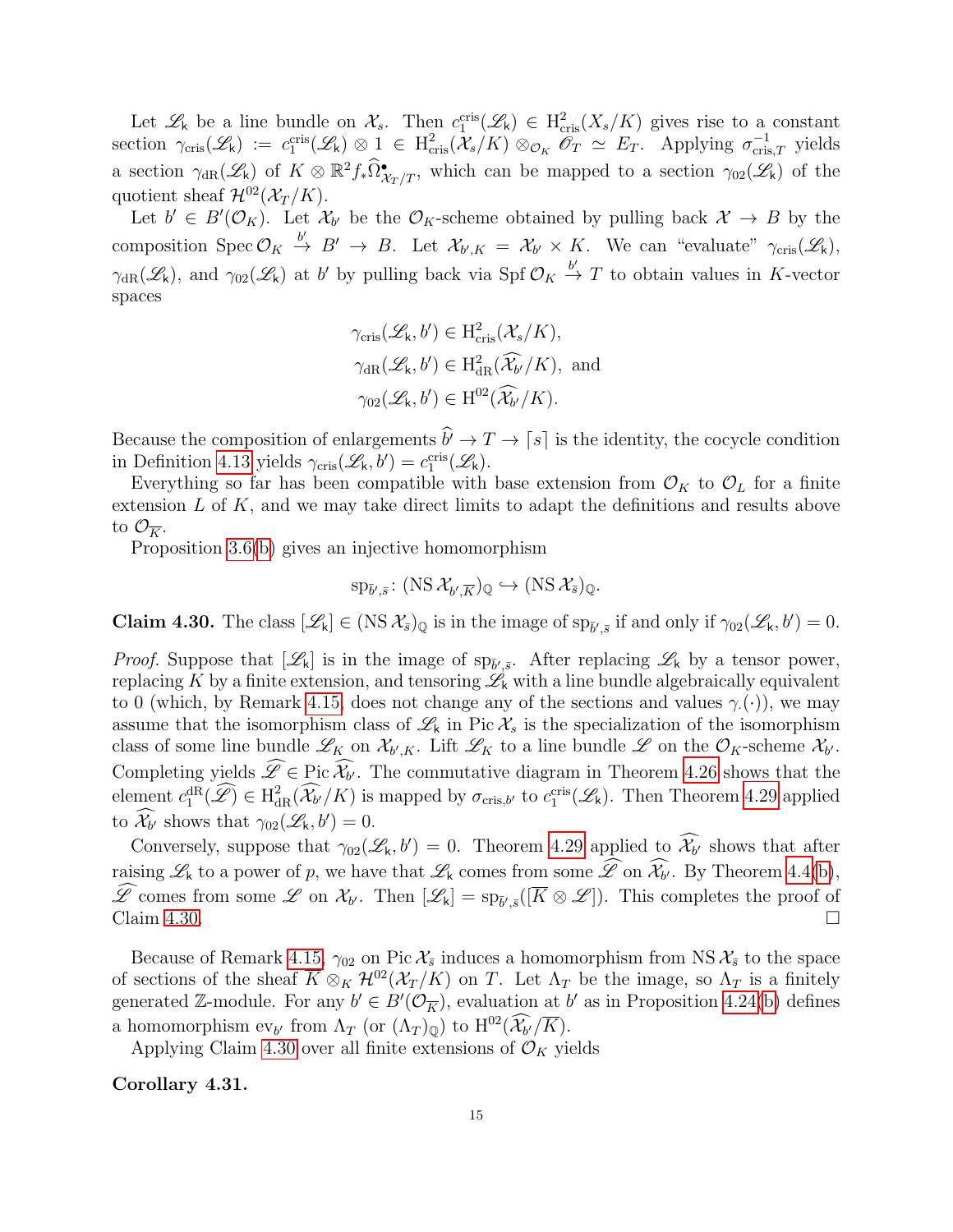(a) For any  $b' \in B'(\mathcal{O}_{\overline{K}})$ ,  $\rho(\mathcal{X}_{b'})$  is the rank of the kernel of the composition

<span id="page-15-1"></span>
$$
(\text{NS } \mathcal{X}_{\bar{s}})_{\mathbb{Q}} \xrightarrow{\gamma_{02}} (\Lambda_T)_{\mathbb{Q}} \xrightarrow{\text{ev}_{b'}} \text{H}^{02}(\widehat{\mathcal{X}_{b'}/K}).
$$

<span id="page-15-3"></span>(b) In particular,

 $(4.32)$  $\rho(\mathcal{X}_{h'})$  > rk ker  $\gamma_{02}$ ,

with equality if and only if  $ev_{b'}: \Lambda_T \to \mathrm{H}^{02}(\widehat{\mathcal{X}_{b'}}/\overline{K})$  is injective.

Proposition [4.18](#page-10-1)[\(a\)](#page-10-3) lets us apply Remark [4.8](#page-9-3) to  $\mathscr{F} := \mathcal{H}^{02}(\mathcal{X}')$  on B' to obtain a polydisk neighborhood U' of  $b'_0$  in  $B'(\mathcal{O}_{\overline{K}})$  such that the subgroup  $\Lambda_T$  of global sections of  $\overline{K} \otimes$  $\mathcal{H}^{02}(\mathcal{X}_T/K)$  is expressed on U' as a subgroup  $\Lambda'$  of  $\mathscr{H}(U')^n$ : in fact, if K is enlarged so that all elements of  $NS(\mathcal{X}_{\overline{s}})$  are defined over the residue field k, then the coefficients of the elements in  $\Lambda'$  lie in K. For  $b' \in U'$ , we may interpret ev<sub>b'</sub> concretely in terms of evaluation of power series in  $\Lambda'$ .

<span id="page-15-6"></span>We will prove

(4.33) 
$$
\text{rk}\ker\gamma_{02} = \rho(\mathcal{X}_{\bar{\eta}})
$$

by comparing both with  $\rho(\mathcal{X}_{\beta})$  for a "very general"  $\beta \in B'(\mathscr{O}_{\overline{K}})$ .

<span id="page-15-0"></span>**Lemma 4.34.** Let Z be a finite-type K-scheme that is smooth of pure dimension n. Fix  $z_0 \in Z(K)$ . Then no countable union of subschemes of Z of dimension less than n can contain a neighborhood of  $z_0$  in  $Z(K)$ .

*Proof.* Shrink Z so that there is an étale morphism  $\pi: Z \to \mathbb{A}^n$ . By the definition of étale morphism given in [\[Mum99,](#page-27-18) III.§5, Definition 1] and the nonarchimedean implicit function theorem [\[Igu00,](#page-27-19) Theorem 2.1.1],  $\pi$  maps any sufficiently small neighborhood of  $z_0$  in  $Z(K)$ bijectively to a neighborhood of  $\pi(z_0)$  in  $\mathbb{A}^n(K)$ . Also, the scheme-theoretic image in  $\mathbb{A}^n$  of any subscheme in  $Z$  of dimension less than n is of dimension less than n. So we may reduce to the case  $Z = \mathbb{A}^n$ . This case follows by induction on n by projecting onto  $\mathbb{A}^{n-1}$  and using the uncountability of K.

Corollary [3.9](#page-7-1) and Lemma [4.34](#page-15-0) show that there exists  $\beta \in B'(\mathscr{O}_{\overline{K}})$  near  $b'_0$  such that  $\rho(\mathcal{X}_{\beta}) = \rho(\mathcal{X}_{\overline{\eta}})$ . For any  $b' \in B'(\mathscr{O}_{\overline{K}})$ , we have

<span id="page-15-4"></span>(4.35) 
$$
\text{rk ker }\gamma_{02} \le \rho(\mathcal{X}_{\beta}) = \rho(\mathcal{X}_{\bar{\eta}}) \le \rho(\mathcal{X}_{b'})
$$

by [\(4.32\)](#page-15-1), the choice of  $\beta$ , and Proposition [3.6](#page-6-0)[\(i\)](#page-6-5), respectively.

<span id="page-15-5"></span>**Claim 4.36.** For some  $b' \in B'(\mathscr{O}_{\overline{K}})$ , we have rk ker  $\gamma_{02} = \rho(\mathcal{X}_{b'})$ .

*Proof.* Applying Proposition [5.1](#page-16-0)<sup>[1](#page-15-2)</sup> to  $\Lambda'$  gives a nonempty open subset V of the polydisk in  $C^d$  such that  $ev_u$  is injective for  $u \in V$ . Since  $\overline{K}$  is dense in C, the set V contains a point in  $\overline{K}^d$ , and we let b' be its image in  $B'(\mathcal{O}_{\overline{K}})$ , so ev<sub>b'</sub> is injective. Apply Corollary [4.31\(](#page-14-1)[b\)](#page-15-3) to  $b^{\prime}$ .

<span id="page-15-2"></span><sup>&</sup>lt;sup>1</sup>The proofs in Section [5](#page-16-1) do not rely on any results in this section.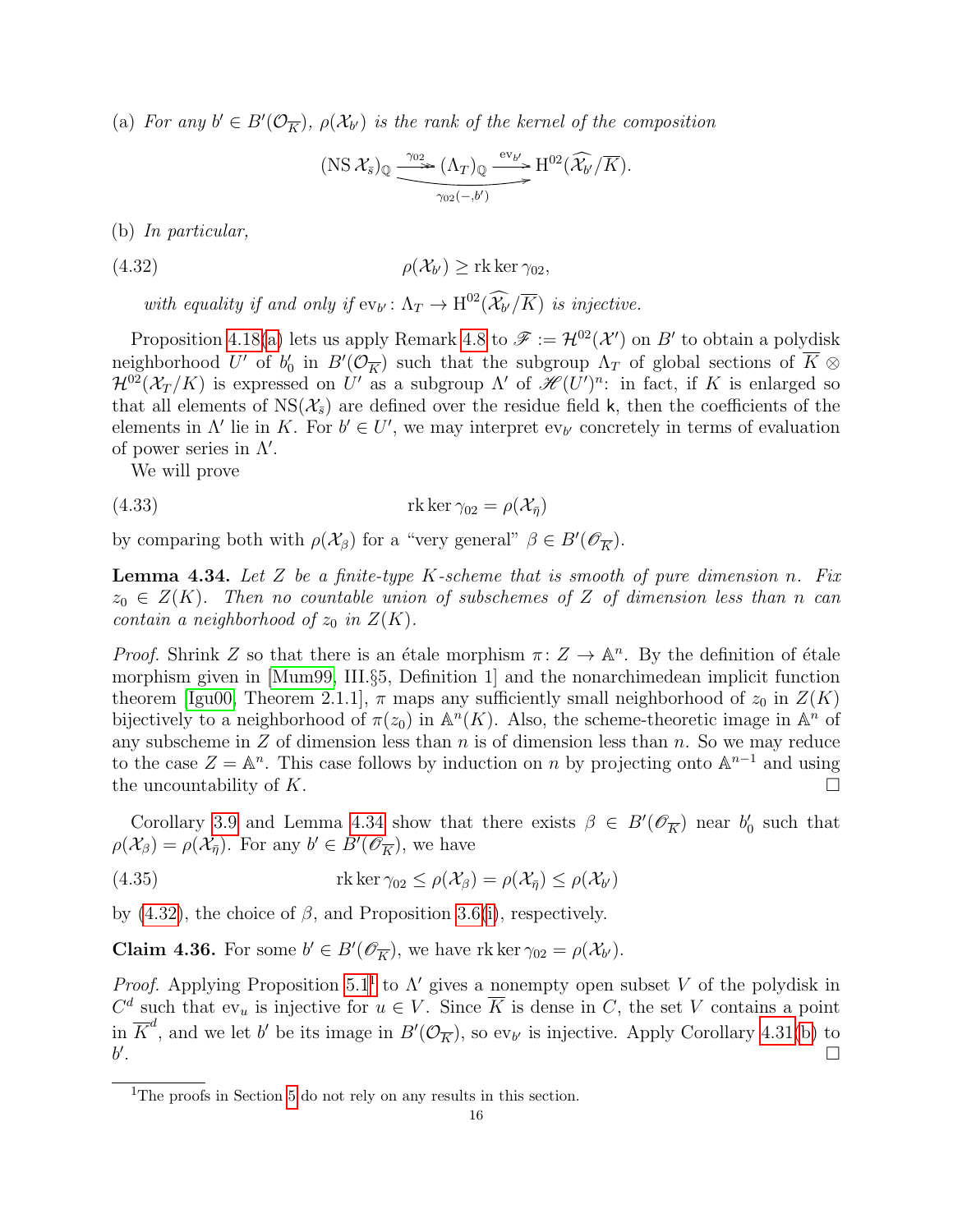Applying  $(4.35)$  with  $b'$  as in Claim [4.36](#page-15-5) proves  $(4.33)$ .

Next,  $\wp$  maps U' isomorphically to a polydisk neighborhood U of  $b_0$  in  $B(\mathcal{O}_{\overline{K}})$ , and  $\Lambda'$ corresponds to some  $\Lambda \subseteq \mathcal{H}(U)^n$ . Substituting [\(4.33\)](#page-15-6) into Corollary [4.31\(](#page-14-1)[b\)](#page-15-3), expressed on U in terms of  $\Lambda$ , shows that for  $b \in U$ ,

$$
\rho(\mathcal{X}_b) \geq \rho(\mathcal{X}_{\bar{\eta}}),
$$

with equality if and only if  $\lambda(b) \neq 0$  for every nonzero  $\lambda \in \Lambda$ . This completes the proof of Lemma [4.2.](#page-8-0)

Remark 4.37. We conjecture that Lemma [4.2](#page-8-0) holds with  $B(\mathcal{O}_{\overline{K}})$  replaced by  $B(K)$ , but crystalline methods do not suffice to prove this. This would imply that Theorem [1.7](#page-1-0) holds with  $B(C)$  in place of  $B(\mathcal{O}_C)$ .

#### 5. Unions of zero loci of power series

<span id="page-16-1"></span>To understand the nature of the following statement, the reader is urged to consider the  $r = 1$  case first.

<span id="page-16-0"></span>**Proposition 5.1.** Let C be as in Setup [1.6.](#page-1-1) Let  $D = \{(z_1, \ldots, z_d) \in C^d : v(z_i) \leq \epsilon \text{ for all } i\}$ for some  $\epsilon > 0$ . Let R be the subring of  $C[[z_1, \ldots, z_d]]$  consisting of power series that converge on D. Let r be a nonnegative integer. Let  $\Lambda$  be a finite-dimensional  $\mathbb{Q}_p$ -subspace of R<sup>r</sup>. Then there exists a nonempty analytic open subset U of D such that for all  $u \in U$ , the evaluationat-u map

$$
ev_u \colon \Lambda \to C^r
$$
  

$$
(f_1, \ldots, f_r) \mapsto (f_1(u), \ldots, f_r(u))
$$

is injective.

Remark 5.2. The archimedean analogue of Proposition [5.1](#page-16-0) is false. For example, if  $\Lambda$  is the R-span of 1, x, x<sup>2</sup>, then there is no  $u \in \mathbb{C}$  such that the evaluation-at-u map  $\Lambda \to \mathbb{C}$  is injective. Even if we consider only the Z-span of  $1, x, x^2$ , the evaluation-at-u map fails to be injective on a dense subset of C.

The rest of this section is devoted to the proof of Proposition [5.1.](#page-16-0) The proof is by induction on r. Because the base case  $r = 1$  is rather involved, we begin by explaining the inductive step.

Suppose that  $r > 1$ , and that Proposition [5.1](#page-16-0) is known for  $r' < r$ . Let  $\pi: R^r \to R^{r-1}$  be the projection to the first r – 1 coordinates. Let  $\Lambda^{(r)}$  and  $\Lambda_{r-1}$  be the kernel and image of  $\pi|_{\Lambda}$ . View  $\Lambda^{(r)}$  as a subgroup of R. For any  $u \in D$ , we have a commutative diagram with exact rows

<span id="page-16-2"></span>(5.3) 
$$
0 \longrightarrow \Lambda^{(r)} \longrightarrow \Lambda \longrightarrow \Lambda_{r-1} \longrightarrow 0
$$

$$
\downarrow_{\text{ev}_u} \qquad \downarrow_{\text{ev}_u} \qquad \downarrow_{\text{ev}_u} \qquad \downarrow_{\text{ev}_u}
$$

$$
0 \longrightarrow C \longrightarrow C^r \longrightarrow C^{r-1} \longrightarrow 0.
$$

The inductive hypothesis applied to  $\Lambda_{r-1} \subseteq R^{r-1}$  gives a closed polydisk  $D' \subseteq D$  such that the right vertical map in [\(5.3\)](#page-16-2) is injective for all  $u \in D'$ . The inductive hypothesis applied to  $\Lambda^{(r)} \subseteq R$  gives a closed polydisk  $D'' \subseteq D'$  such that the left vertical map in [\(5.3\)](#page-16-2) is injective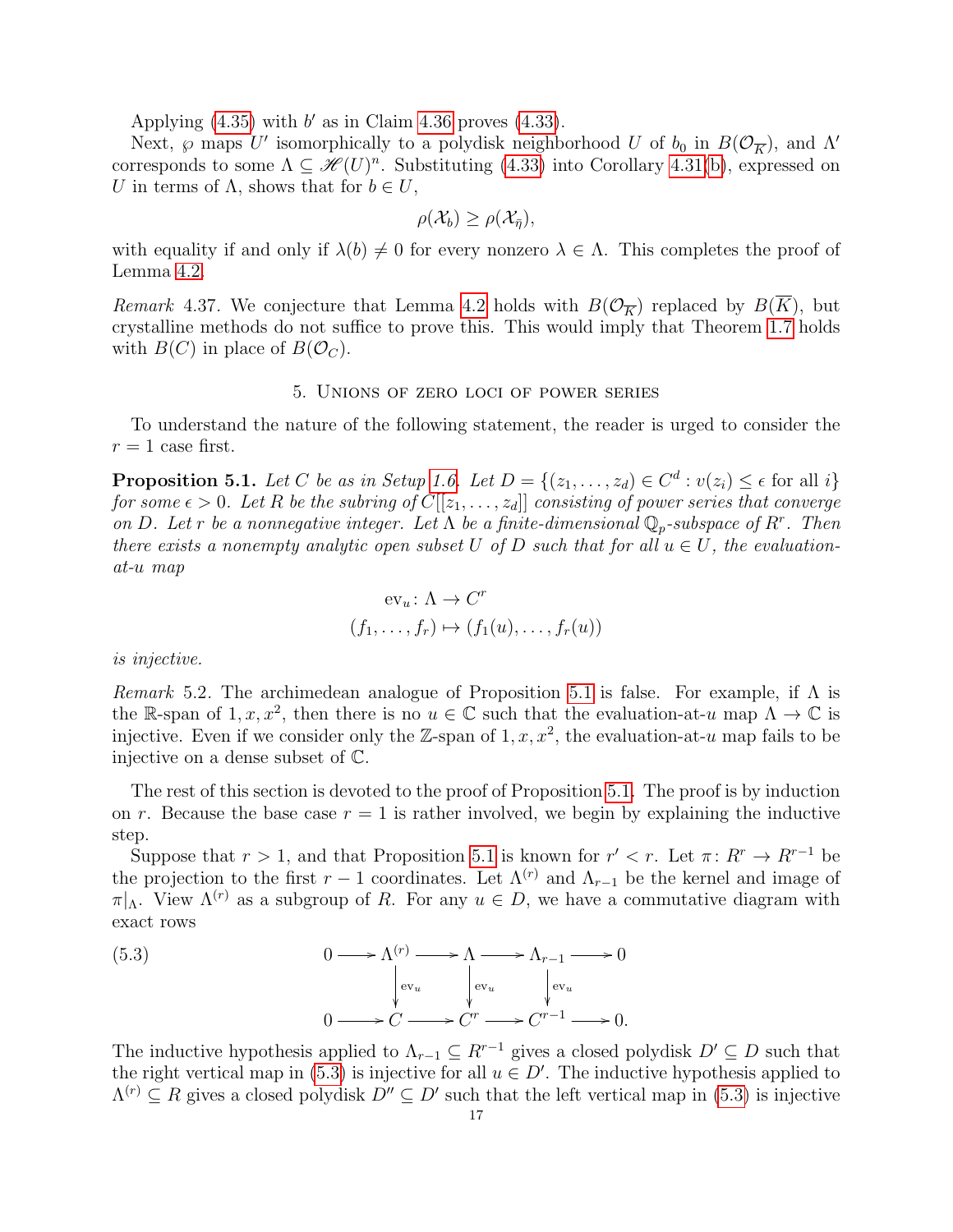for all  $u \in D''$ . Then for  $u \in D''$ , the middle vertical map in [\(5.3\)](#page-16-2) is injective. This completes the proof of the inductive step.

Before discussing the base case  $r = 1$ , we prove another lemma. Let  $v : C \to \mathbb{Q} \cup \{+\infty\}$ be the valuation on C, normalized by  $v(p) = 1$ . If  $\vec{t} = (t_1, \ldots, t_s) \in C^s$  for some s, define  $v(\bar{t}) := \min_i v(t_i).$ 

### <span id="page-17-1"></span>Lemma 5.4.

- <span id="page-17-0"></span>(a) If  $\vec{t}_1, \ldots, \vec{t}_n \in C^s$  are  $\mathbb{Q}_p$ -independent, then  $\{v\left(\sum a_i\vec{t}_i\right) : (a_1, \ldots, a_n) \in (\mathbb{Z}_p)^n - (p\mathbb{Z}_p)^n\}$ is finite.
- <span id="page-17-2"></span>(b) If  $t_1, \ldots, t_n \in C$ , then  $\{v(t) : t = \sum a_i t_i \neq 0 \text{ for some } a_i \in \mathbb{Q}_p\}$  has finite image in  $\mathbb{Q}/\mathbb{Z}$ .

## Proof.

(a) The function

$$
(\mathbb{Z}_p)^n - (p\mathbb{Z}_p)^n \to \mathbb{Q}
$$

$$
(a_1, \dots, a_n) \mapsto v\left(\sum a_i \vec{t}_i\right)
$$

is continuous for the  $p$ -adic topology on the left and the discrete topology on the right, so by compactness its image is finite.

(b) By replacing the  $t_i$  with a basis for their  $\mathbb{Q}_p$ -span, we reduce to the  $s = 1$  case of [\(a\)](#page-17-0).  $\Box$ 

From now on, we assume  $r = 1$ ; i.e.,  $\Lambda \subseteq R$ . Choose a  $\mathbb{Q}_p$ -basis  $f_1, \ldots, f_n$  of  $\Lambda$ . We may assume that  $D$  is the unit polydisk, so the coefficients of each  $f_i$  tend to 0. Multiply all the  $f_i$  by a single power of p to assume that  $f_i \in \mathcal{O}_C[[z_1, \ldots, z_d]]$ . For some m, the images of  $f_i$ in  $C[[z_1,\ldots,z_d]]/(z_1,\ldots,z_d)^m$  are  $\mathbb{Q}_p$ -independent, because a descending sequence of vector spaces in  $\Lambda$  with zero intersection must be eventually zero. Fix such an m.

Let M be the set of monomials  $\mu$  in the  $z_i$  whose total degree deg  $\mu$  is less than m. For each  $\mu$ , let  $c_i^{\mu} \in C$  be the coefficient of  $\mu$  in  $f_i$ . For each  $\mu \in M$ , apply Lemma [5.4](#page-17-1)[\(b\)](#page-17-2) to  $c_1^{\mu}$  $\mu$ , let  $c_i^{\mu} \in C$  be the coefficient of  $\mu$  in  $f_i$ . For each  $\mu \in M$ , apply Lemma 5.4(b) to  $c_1^{\mu}, \ldots, c_n^{\mu}$  to obtain a finite subset  $S_{\mu}$  of  $\mathbb{Q}/\mathbb{Z}$ . Let  $S = \bigcup_{\mu \in M} S_{\mu}$ . Let  $q_1, \ldots, q_d$  be disti greater than m that do not appear in the denominators of rational numbers representing elements of S. For  $i = 1, \ldots, n$ , let  $\vec{t}_i \in C^{\#M}$  be the vector whose coordinates are the  $c_i^{\mu}$  $\frac{\mu}{i}$  for  $\mu \in M$ . By choice of m, the  $\vec{t}_i$  are  $\mathbb{Q}_p$ -independent. By Lemma [5.4\(](#page-17-1)[a\)](#page-17-0), the set

<span id="page-17-3"></span>
$$
\left\{v\left(\sum a_i\vec{t}_i\right) : (a_1,\ldots,a_n) \in (\mathbb{Z}_p)^n - (p\mathbb{Z}_p)^n\right\}
$$

is finite; choose  $A \in \mathbb{Q}$  larger than all its elements. Choose a positive integer N such that

(5.5) 
$$
mN > (m-1)(N+1/q_i) + A
$$

for all  $i$ . Let

<span id="page-17-4"></span>
$$
U := \{(z_1, \ldots, z_n) \in C^n : v(z_i) = N + 1/q_i \text{ for all } i\},\
$$

so  $U$  is open in  $D$ .

Consider an arbitrary nonzero element  $f = \sum_{\text{all }\mu} c^{\mu} \mu$  of  $\Lambda$ . So  $f = \sum_{i=1}^{n} a_i f_i$  for some  $(a_1, \ldots, a_n) \in \mathbb{Q}_p^n - \{\vec{0}\}\.$  Let  $u = (u_1, \ldots, u_d) \in U$ . It remains to show that  $f(u) \neq 0$ .

By multiplying f by a power of p, we may assume that  $(a_1, \ldots, a_n) \in (\mathbb{Z}_p)^n - (p\mathbb{Z}_p)^n$ . If  $\mu = z_1^{e_1} \cdots z_d^{e_d}$  and  $\deg \mu \geq m$ , then

(5.6) 
$$
v(c^{\mu}\mu(u)) \ge 0 + e_1N + \dots + e_dN \ge mN
$$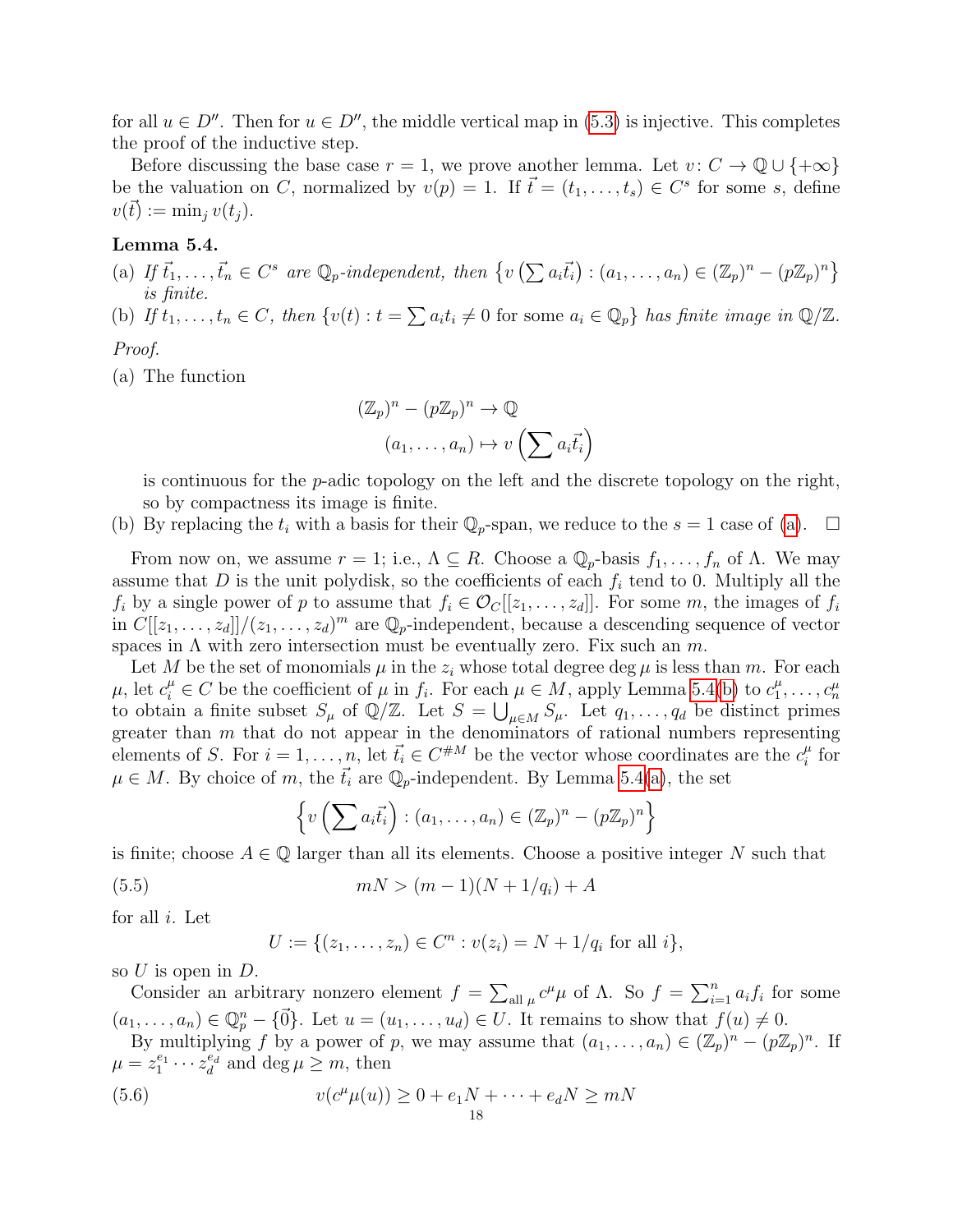On the other hand, the definition of A yields  $\xi = z_1^{e_1} \cdots z_d^{e_d} \in M$  such that  $v(c^{\xi}) < A$ , so that

(5.7) 
$$
v(c^{\xi}\xi(u)) < A + \sum_{i=1}^{d} e_i(N + 1/q_i) \leq mN
$$

by [\(5.5\)](#page-17-3).

To show that  $f(u) \neq 0$ , it remains to show that the valuations  $v(c^{\mu}\mu(u))$  for  $\mu \in M$  such that  $c^{\mu} \neq 0$  are distinct, since then the minimum of these is finite and equals  $v(f(u))$ , by [\(5.6\)](#page-17-4) and [\(5.7\)](#page-18-1). In fact, if  $\mu = z_1^{e_1} \cdots z_d^{e_d}$  and  $\deg \mu < m$  and  $c^{\mu} \neq 0$ , then for each i the choice of the  $q_i$  implies  $v(c^{\mu}) \in \mathbb{Z}_{(q_i)}$  (i.e.,  $q_i$  does not divide the denominator of  $v(c^{\mu})$ ), so

<span id="page-18-1"></span>
$$
v(c^{\mu}\mu(u)) \in \frac{e_i}{q_i} + \mathbb{Z}_{(q_i)};
$$

moreover  $e_i \leq \deg \mu < m < q_i$ , so  $e_i$  is determined by  $v(c^{\mu}\mu(u))$  whenever  $c^{\mu} \neq 0$ . This completes the proof of Proposition [5.1.](#page-16-0)

### 6. Proof of Theorems [1.7](#page-1-0) and [1.1](#page-0-0)

<span id="page-18-2"></span><span id="page-18-0"></span>**Lemma 6.1.** Let  $k \subseteq k'$  be an extension of algebraically closed valued fields such that k is dense in k'. Then for any finite-type k-scheme B, the set  $B(k)$  is dense in  $B(k')$  with respect to the analytic topology.

*Proof.* Let  $b' \in B(k')$  be a point to be approximated by k-points. We may replace B by the Zariski closure of the image of b' under  $B_{k'} \to B$ . Then b' is a smooth point. We may shrink B to assume that there is a finite étale morphism  $\pi : B \to U$  of some degree  $d \geq 1$  for some open subscheme U of  $\mathbb{A}^n$  for some n. Since k is dense in k', we can approximate  $\pi(b') \in (k')^n$ arbitrarily well by points  $u \in U(k) \subset k^n$ . By "continuity of the set of roots of a polynomial as a function of the coefficients", above each u we can choose one geometric point b of  $\pi^{-1}(u)$ such that  $b \to b'$  as  $u \to \pi(b')$ . Since k is algebraically closed,  $b \in B(k)$ .

*Proof of Theorem [1.7.](#page-1-0)* Let  $b_0 \in B(\mathcal{O}_C)$ . We need to show that any neighborhood  $U_0$  of  $b_0$  in  $B(\mathcal{O}_C)$  contains a nonempty open set V that does not meet  $B(\mathcal{O}_C)_{\text{jumping}}$ . By Lemma [6.1](#page-18-2) we may assume that  $b_0 \in B(\mathcal{O}_{\overline{K}})$ . Lemma [4.2](#page-8-0) gives a smaller neighborhood  $U_1$  of  $b_0$  in  $B(\mathcal{O}_C)$  in which the jumping locus is described explicitly in terms of power series, and Proposition [5.1](#page-16-0) gives a nonempty open subset V of  $U_1$  such that  $\rho(\mathcal{X}_b) = \rho(\mathcal{X}_{\overline{n}})$  for all  $b \in V \cap B(\mathcal{O}_{\overline{K}})$ .

Suppose that  $b \in V \cap B(\mathcal{O}_C)$ jumping. By Corollary [3.9,](#page-7-1) b is contained in a K-variety Z such that  $Z(C) \subseteq B(C)$ jumping. Lemma [6.1](#page-18-2) gives  $b' \in V \cap Z(\overline{K}) \subseteq B(\mathscr{O}_{\overline{K}})$ jumping, which contradicts the definition of  $V$ .

*Proof that Theorem [1.7](#page-1-0) implies Theorem [1.1.](#page-0-0)* Assume that k and  $\mathcal{X} \to B$  are as in Theo-rem [1.1.](#page-0-0) Replacing  $B$  by a dense open subscheme, we may assume that  $B$  is smooth over k. Choose a finitely generated Z-algebra A in k such that  $\mathcal{X} \to B$  is the base extension of a morphism  $X_A \to B_A$  of A-schemes. By localizing A, we may assume that  $X_A \to B_A$  is a smooth proper morphism, and that  $B_A \to \text{Spec } A$  is smooth with geometrically irreducible fibers [\[EGA IV](#page-26-14)<sub>3</sub>, 8.10.5(xii), 9.7.7(i)], [EGA IV<sub>4</sub>, 17.7.8(ii)]. Because of Proposition [3.1,](#page-5-0) we may replace k by the algebraic closure of  $Frac(A)$  in k.

By [\[Cas86,](#page-26-15) Chapter 5, Theorem 1.1], there exists an embedding  $A \hookrightarrow \mathbb{Z}_p$  for some prime p. Extend it to an embedding  $k \hookrightarrow \mathbb{C}_p$ . Base extend by  $A \hookrightarrow \mathbb{Z}_p$  to obtain  $\mathcal{X}_{\mathbb{Z}_p} \to B_{\mathbb{Z}_p}$ . Since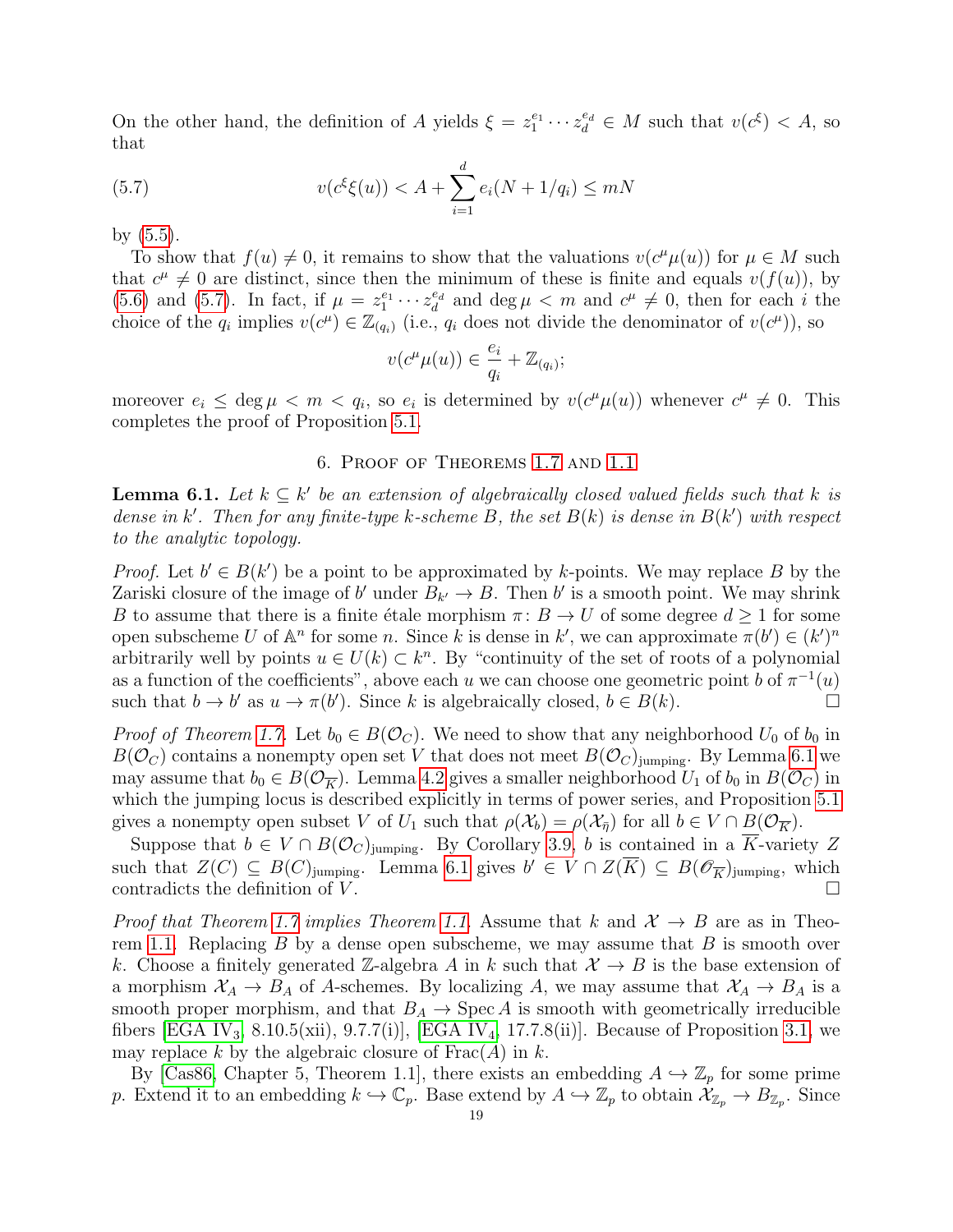$B_{\mathbb{Z}_p} \to \text{Spec } \mathbb{Z}_p$  is smooth with geometrically irreducible special fiber, the set  $B_{\mathbb{Z}_p}(\mathcal{O}_{\mathbb{C}_p})$ is nonempty. Apply Theorem [1.7](#page-1-0) to  $\mathcal{X}_{\mathbb{Z}_p} \to B_{\mathbb{Z}_p}$  to find a nonempty open subset U of  $B_{\mathbb{Z}_p}(\mathcal{O}_{\mathbb{C}_p}) \subset B_{\mathbb{Z}_p}(\mathbb{C}_p) = B(\mathbb{C}_p)$  in the analytic topology such that  $\rho(\mathcal{X}_b) = \rho(\mathcal{X}_{\bar{\eta}})$  for all  $b \in U$ . The field k is dense in  $\mathbb{C}_p$  since even  $\overline{\mathbb{Q}}$  is dense in  $\mathbb{C}_p$ , so Lemma [6.1](#page-18-2) shows that U contains a point b of  $B(k)$ ; this b is as required in Theorem [1.1,](#page-0-0) because of Proposition [3.1.](#page-5-0)  $\Box$ 

#### 7. Projective vs. proper

<span id="page-19-2"></span><span id="page-19-1"></span>**Theorem 7.1.** Let B be a variety over a field k of characteristic 0. Let  $\mathcal{X} \rightarrow B$  be a smooth proper morphism such that all closed fibers are projective. Then there exists a Zariski dense open subvariety U of B such that  $\mathcal{X}_U \to U$  is projective.

*Proof.* We may assume that B is irreducible, say with generic point  $\eta$ . Theorem [1.1](#page-0-0) yields a closed point  $b \in B$  such that a specialization map  $NS \mathcal{X}_{\bar{\eta}} \to NS \mathcal{X}_{\bar{b}}$  is an isomorphism. By assumption,  $\mathcal{X}_b$  is projective, so we may choose an ample line bundle  $\mathscr{L}_{\bar{b}}$  on  $\mathcal{X}_{\bar{b}}$ . By construction of b, the class  $[\mathscr{L}_{\bar{b}}] \in \text{NS } \mathcal{X}_{\bar{b}}$  comes from the class in NS  $\mathcal{X}_{\bar{\eta}}$  of some line bundle  $\mathscr L$  on  $\mathcal X_{\bar n}$ . By Proposition [3.6](#page-6-0)[\(c\)](#page-6-4),  $\mathscr L$  is ample. Then  $\mathscr L$  comes from a line bundle on  $\mathcal X_L$ for some finite extension L of  $\kappa(B)$ , so  $\mathcal{X}_L$  is projective, so  $\mathcal{X}_\eta$  is projective [\[EGA II,](#page-26-16) 6.6.5]. Finally, spreading out shows that  $\mathcal{X}_U \to U$  is projective for some dense open subscheme U of  $B$  [\[EGA IV](#page-26-13)<sub>3</sub>, 8.10.5(xiii)].

Remark 7.2. Under the hypotheses of Theorem [7.1,](#page-19-2) we may also deduce that every fiber of  $\mathcal{X} \to B$  is projective: just apply Theorem [7.1](#page-19-2) to each irreducible subvariety of B. But we cannot deduce that  $\mathcal{X} \to B$  is projective, or even that B can be covered by open sets U such that  $\mathcal{X}_U \to U$  is projective, as the following example of Raynaud shows.

<span id="page-19-3"></span>**Example 7.3** ([\[Ray70,](#page-27-20) XII.2]). Let A be a nonzero abelian variety over a field k. Let  $\sigma$  be the automorphism  $(x, y) \mapsto (x, x + y)$  of  $A \times A$ . Let B be a rational curve whose singular locus is a single node, and let  $\hat{B}$  be its normalization. Then one can construct an abelian scheme  $A \to B$  whose base extension to B is simply  $(A \times A) \times B$  with the fibers above the two preimages of the node identified via  $\sigma$ . Moreover, for any neighborhood U of the node,  $\mathcal{A}_U \rightarrow U$  is not projective.

**Question 7.4.** Can one construct a counterexample to Theorem [7.1](#page-19-2) over  $k = \overline{\mathbb{F}}_p$ ?

Example 7.5. With notation as in Example [7.3,](#page-19-3) one can show that the first projection  $A \times A \times B \to A$  factors through a morphism  $A \to A$  whose fiber above a given  $a \in A(k)$  is projective if and only if a is a torsion point. This provides a counterexample over  $\overline{\mathbb{F}}_p$  except for the fact that  $A \rightarrow A$  is not smooth.

### 8. Comparison with the Hodge-theoretic approach

<span id="page-19-0"></span>Both André's Hodge-theoretic proof of Theorem [1.1](#page-0-0) and our proof give information about the jumping locus beyond the mere existence of a non-jumping point. In this section, we compare these refinements.

<span id="page-19-4"></span>8.1. Refinement in terms of sparse sets. To state the more precise information about the jumping locus that André's approach yields, we introduce the notion of "sparse", which is a version for closed points of the notion "thin" defined in [\[Ser97,](#page-27-21) §9.1] in the context of Hilbert irreducibility.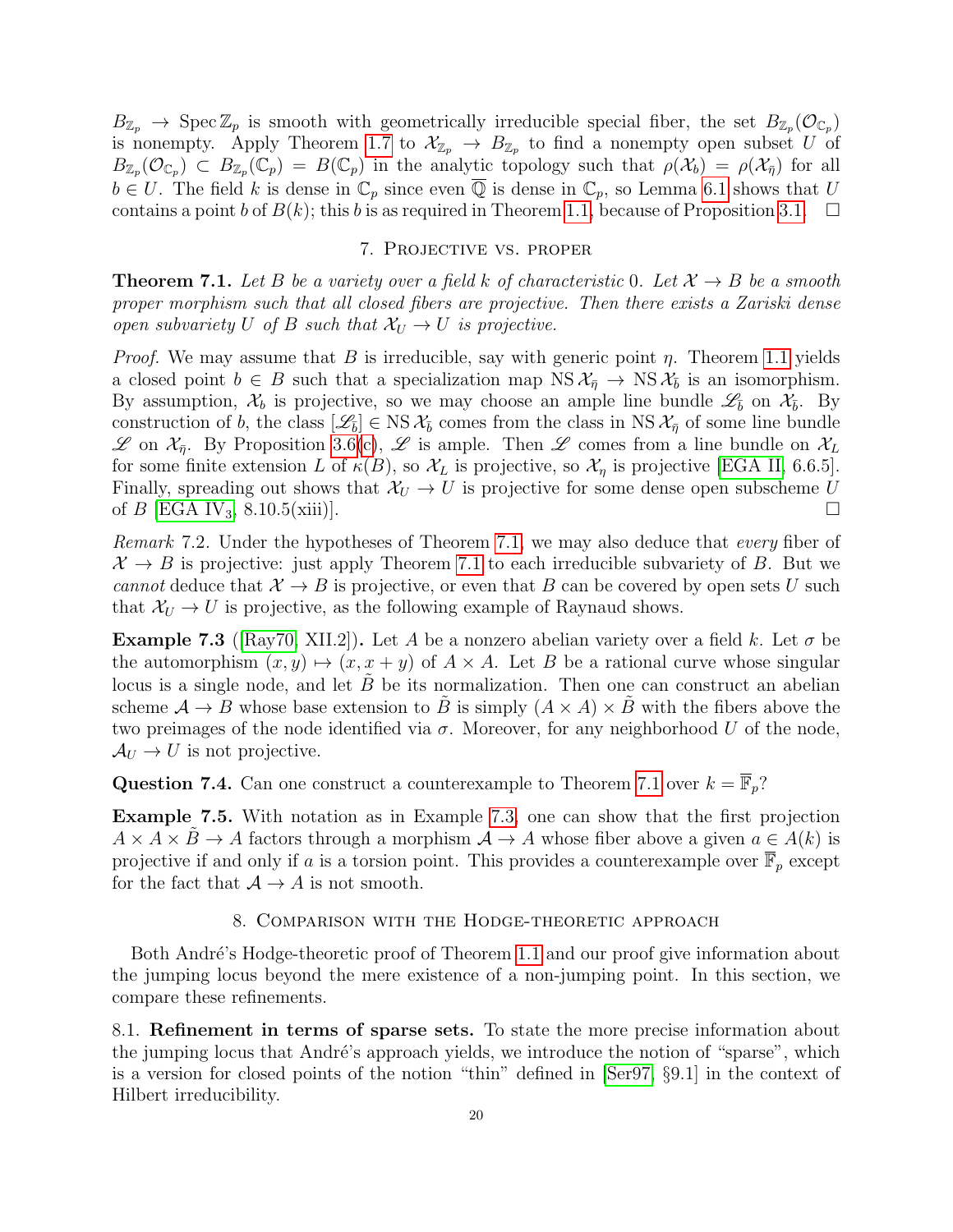<span id="page-20-0"></span>**Definition 8.1.** Let F be a finitely generated field over  $\mathbb{O}$ . Let B be an F-variety. Call a subset S of |B| sparse if there exists a dominant and generically finite morphism  $\pi: B' \to B$ of irreducible F-varieties such that for each  $s \in S$ , the fiber  $\pi^{-1}(s)$  is either empty or contains more than one closed point.

Remark 8.2. In the context of Definition [8.1,](#page-20-0) call a subset of  $B(\overline{F})$  sparse if and only if the associated set of closed points is sparse.

André's approach yields the following:

<span id="page-20-1"></span>**Theorem 8.3.** Let F be a field that is finitely generated over  $\mathbb Q$ . Let B be an irreducible F-variety, and let  $f: \mathcal{X} \to B$  be a smooth projective morphism. Then the set

$$
B_{\text{jumping}} := \{b \in |B| : \rho(\mathcal{X}_{\bar{b}}) > \rho(\mathcal{X}_{\bar{\eta}}) \}.
$$

is sparse.

<span id="page-20-5"></span>*Remark* 8.4. Although Theorem [8.3](#page-20-1) has a restriction on F and assumes that f is projective (not just proper), an easy argument shows that it still implies the general case of Theorem [1.1.](#page-0-0) The extension to the proper case uses Chow's lemma and weak factorization of birational maps in characteristic 0 (see the first sentence of Remark 2 following Theorem 0.3.1 in [\[AKMW02\]](#page-25-0)).

The strategy of the proof of Theorem [8.3](#page-20-1) is to use Deligne's global invariant cycle theorem ([\[Del71\]](#page-26-17) or [\[Voi03,](#page-28-3) 4.3.3]) and the semisimplicity of the category of polarized Hodge structures to decompose the Hodge structure on the Betti cohomology  $H^2(\mathcal{X}_b^{\text{an}}, \mathbb{Q})$  as  $H \oplus H^{\perp}$ , where  $H$  consists of the classes invariant under some finite-index subgroup of the geometric monodromy group. The space  $H$  carries a Hodge structure independent of  $b$ ; after an étale base change, H comes from the cohomology of a smooth completion of the total space of the family. On the other hand, the "essentially varying part"  $H^{\perp}$  is susceptible to Terasoma's argument ([\[Ter85\]](#page-28-1) and [\[GGP04,](#page-26-18) Lemma 8]), which shows that the corresponding subspace of  $\acute{e}$ tale cohomology has no nonzero Tate classes for b outside a sparse set.

For a complete proof, see [\[And96,](#page-26-0) §5.2]. For an exposition of the Hodge-theoretic aspects of the proof, see also [\[Voi10\]](#page-28-7).

8.2. Sparse versus *p*-adically nowhere dense. The purpose of this subsection is to develop basic properties of sparse sets, and to discuss the difference between the two notions of smallness appearing in Theorems [8.3](#page-20-1) and [1.7.](#page-1-0)

### <span id="page-20-4"></span>Proposition 8.5.

- (a) For any dense open subscheme U of B and any  $S \subseteq |B|$ , the following are equivalent:  $(i)$  S is sparse,
	- (ii)  $S \cap U$  is sparse as a subset of  $|B|$ ,
	- (iii)  $S \cap U$  is sparse as a subset of |U|.

In particular, for any closed subscheme  $Z \subsetneq B$ , the subset  $|Z|$  is sparse in  $|B|$ .

- (b) A finite union of sparse sets is sparse.
- <span id="page-20-2"></span>(c) A dominant and generically finite morphism of irreducible varieties maps sparse sets to sparse sets.
- <span id="page-20-3"></span>(d) If S is a sparse subset of  $|\mathbb{A}^n|$ , then  $S \cap \mathbb{A}^n(F)$  is a thin set.
- (e) If  $S \subseteq |B|$  is sparse, then  $|B| S$  is Zariski dense in B.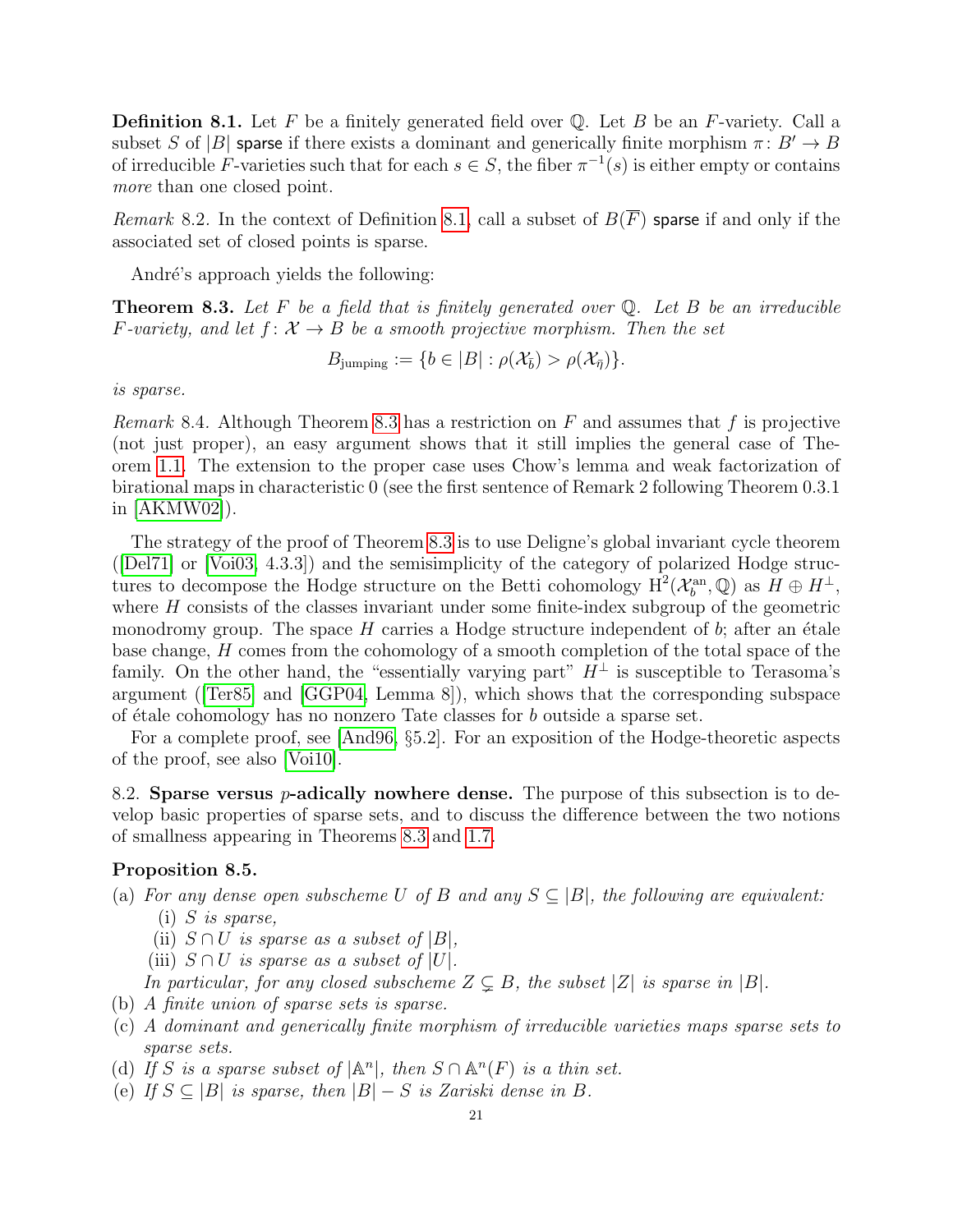Proof.

- (a) Take  $B'=B-Z$ .
- (b) Let V be an irreducible component dominating B of the fiber product of the varieties  $B'$ over B. By (a), we may replace B by a dense open subscheme U, and the other schemes by the corresponding preimages of U. This lets us assume that each morphism  $V \to B'$ and  $B' \rightarrow B$  is surjective. If s is in the union of the sparse sets, then its preimage in some  $B'$  contains more than one closed point, and so does its preimage in  $V$ .
- (c) Let  $f: C \to B$  be the morphism, and let S be a sparse subset of  $|C|$ , witnessed by  $C' \rightarrow C$ . By (a), we may shrink B to assume that the morphisms  $C' \rightarrow C \rightarrow B$  are surjective. If  $s \in S$ , then the preimage of  $f(s)$  in C' contains more than one closed point.
- (d) By definition.
- (e) If not, then by (a) there is a dense open subscheme U of B such that  $|U|$  is sparse in  $|U|$ . After shrinking U, there is a finite surjective morphism from U to a nonempty open subscheme V of some  $\mathbb{A}^n$ . Then |V| is sparse in  $|\mathbb{A}^n|$  by [\(c\)](#page-20-2), so  $V(F)$  is a thin set by [\(d\)](#page-20-3). This contradicts the fact that a finitely generated field F over  $\mathbb O$  is Hilbertian.

The following proposition shows that neither of the properties of being sparse or  $p$ -adically nowhere dense implies the other.

### Proposition 8.6.

(i) Let F be a number field. Fix embeddings  $F \subseteq \overline{\mathbb{Q}} \subseteq \mathbb{C}_p$ . Let  $\pi: B' \to B$  be any dominant and generically finite morphism of irreducible F-varieties such that  $\dim B > 0$  and deg  $\pi > 1$ . Let S be the preimage of

 ${b \in |B| : \pi^{-1}(b) \text{ is not a single closed point}}.$ 

in  $B(\overline{\mathbb{Q}})$ . Then S is dense in  $B(\mathbb{C}_p)$ .

(ii) There exists a non-sparse subset S of  $|\mathbb{A}_{\mathbb{Q}}^1|$  such that the associated subset of  $\mathbb{A}^1(\overline{\mathbb{Q}})$  is p-adically nowhere dense in  $\mathbb{A}^1(\mathbb{C}_p)$ .

#### Proof.

(i) Let  $T := \{b' \in B'(\overline{\mathbb{Q}}) : F(b') = F(\pi(b'))\}.$  By replacing B' and B by dense open subschemes, we may assume that  $B' \to B$  is finite étale, so  $B'(\mathbb{C}_p) \to B(\mathbb{C}_p)$  is surjective. Then it suffices to prove that T is p-adically dense in  $B(\mathbb{C}_p)$ , or equivalently, p-adically dense in  $B'(\overline{\mathbb{Q}})$ . To approximate a point P in  $B'(\overline{\mathbb{Q}})$  by a point in T, choose an irreducible F-curve C in B through  $\pi(P)$  (maybe not geometrically irreducible), and let C' be the irreducible component of  $\pi^{-1}(C)$  containing P. By replacing  $B' \to B$ by  $C' \to C$ , we may assume that dim  $B = 1$ .

After replacing  $B'$  and B by dense open subschemes, we can compose with a finite  $\acute{e}$ tale morphism  $B \to \mathbb{A}^1$  to reduce to the case that B is a dense open subscheme of A 1 . By the primitive element theorem, after shrinking again, we may find a dominant morphism  $\rho: B' \to \mathbb{A}^1$  such that  $(\pi, \rho): B' \to B \times \mathbb{A}^1$  is an immersion.

Let  $u_0 \in B(\overline{\mathbb{Q}})$ . We need to p-adically approximate  $u_0$  by some  $u \in T$ . Let  $E :=$  $F(u_0)$ . Let  $d := [E : F]$ . Let  $\sigma_1, \ldots, \sigma_d$  be the F-embeddings  $E \to \overline{\mathbb{Q}}$ . Let Z be the Zariski closure of the subscheme of  $(\mathbb{A}^1)^d$  whose geometric points are  $(Q_1, \ldots, Q_d)$  such that for some  $i \neq j$ , we have  $\pi(\rho^{-1}(Q_i)) \cap \pi(\rho^{-1}(Q_j)) \neq \emptyset$ . Since  $Z \neq (\mathbb{A}^1)^d$ , Lemma [8.7](#page-22-1) below gives  $Q \in \mathbb{A}^1(E)$  p-adically close to  $\rho(u_0)$  such that  $(\sigma_1(Q), \ldots, \sigma_d(Q)) \notin Z$ .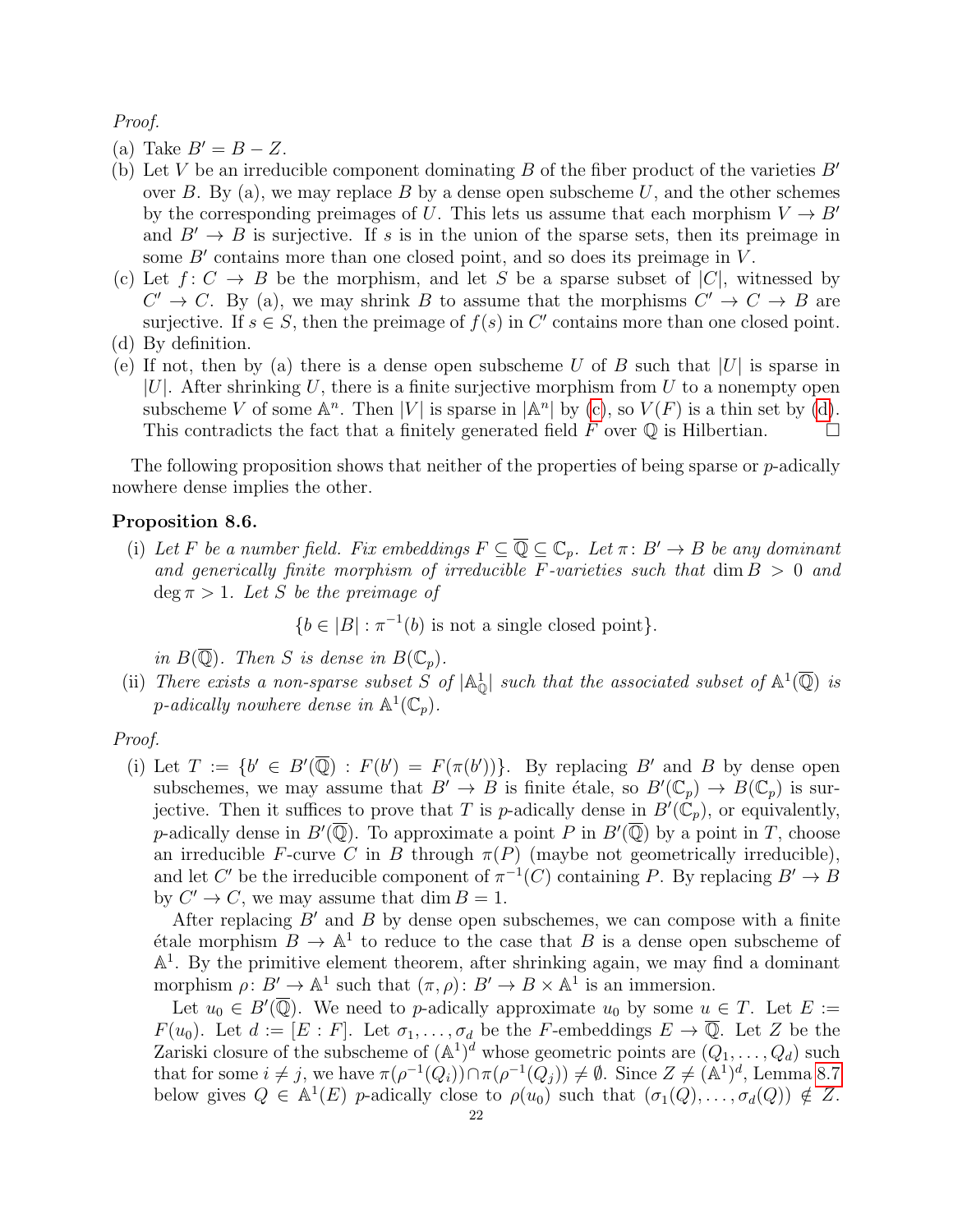For sufficiently close Q, there exists  $u \in \rho^{-1}(Q) \subseteq B'(\overline{\mathbb{Q}})$  p-adically close to  $u_0$ . By definition of Z, the Gal( $\overline{\mathbb{Q}}/F$ )-conjugates of u map to distinct points in  $B(\overline{\mathbb{Q}})$ , so  $u \in T$ .

(ii) The set  $\mathbb Q$  is p-adically nowhere dense in  $\mathbb C_p$ . On the other hand,  $\mathbb Q$  is not thin in  $\mathbb Q$ , so Proposition [8.5\(](#page-20-4)[d\)](#page-20-3) proves that  $\mathbb Q$  is not sparse.

 $\Box$ 

<span id="page-22-1"></span>**Lemma 8.7.** Let  $E \supseteq F$  be an extension of number fields. Fix inclusions  $F \subseteq E \subseteq \overline{\mathbb{Q}} \subseteq \mathbb{C}_p$ . Let  $\sigma_1,\ldots,\sigma_d$  be the F-embeddings  $E \to \overline{\mathbb{Q}}$ . If  $Z \subsetneq (\mathbb{A}_{\overline{\mathbb{Q}}})^d$  is a closed subscheme, then the set  $W := \{Q \in \mathbb{A}^1(E) : (\sigma_1(Q), \ldots, \sigma_d(Q)) \notin Z(\overline{\mathbb{Q}})\}\$ is p-adically dense in  $\mathbb{A}^1(E)$ .

*Proof.* Let R be the restriction of scalars  $\text{Res}_{E/F} \mathbb{A}^1$ , which is isomorphic to  $\mathbb{A}_F^d$ . The bijection  $\iota: R(F) \to \mathbb{A}^1(E)$  is p-adically continuous for the topologies induced by  $F \subseteq E \subseteq \mathbb{C}_p$  (though its inverse need not be, since the topology on  $\mathbb{A}^1(E)$  is induced by just one of the valuations on E extending the p-adic valuation on F). The embeddings  $\sigma_1, \ldots, \sigma_d$  define an isomorphism  $s\colon R_{\overline{\mathbb{Q}}}\to (\mathbb{A}^1)^{\overline{d}}_{\overline{\mathbb{Q}}}$ . The complement of  $s^{-1}(Z)$  in  $R(F)$  is p-adically dense in  $R(F)$ , so its image under  $\iota$  is *p*-adically dense in  $\mathbb{A}^1$  $(E).$ 

Remark 8.8. In the setting of Theorem [1.1,](#page-0-0) but over a field  $k$  of characteristic 0 that need not be algebraically closed, either Theorem [8.3](#page-20-1) or Theorem [1.7](#page-1-0) can be used to show that there exists  $d \geq 1$  such that

$$
\{b \in B \mid [\kappa(b) : k] \le d \text{ and } \rho(\mathcal{X}_{\bar{b}}) = \rho(\mathcal{X}_{\bar{\eta}})\}
$$

is Zariski dense in B. In fact, Theorem [8.3](#page-20-1) (with Proposition 8.5 $(c,d)$  $(c,d)$  $(c,d)$ ) proves the stronger result that the degree of any generically finite rational map  $B \dashrightarrow \mathbb{P}^n$  can serve as d.

#### 9. Cycles of higher codimension

<span id="page-22-0"></span>Many of our arguments apply to specialization of cycles of codimension greater than 1, but the results are conditional. André obtains a generalization at the cost of replacing algebraic cycles by "motivated cycles", which are the same if the Hodge conjecture is true. In the  $p$ -adic approach, we would need a higher-codimension analogue (Conjecture [9.2\)](#page-23-0) of the  $p$ -adic Lefschetz  $(1, 1)$  theorem (Theorem [4.29\)](#page-13-4).

9.1. Cycle class maps. To state the generalizations, we recall some standard definitions. For a smooth proper variety X over a field, let  $\mathscr{Z}^r(X)_{\mathbb{Q}}$  be the vector space of codimension-r cycles with Q coefficients.

<span id="page-22-2"></span>**Definition 9.1.** Let X be a smooth proper variety over an algebraically closed field  $k$  of characteristic 0. Fix a prime  $\ell$ . Define  $\rho^r(X)$  as the dimension of the  $\mathbb{Q}_{\ell}$ -span of the image of the  $\ell$ -adic cycle class map

$$
\mathrm{cl}_{\mathrm{\acute{e}t}}\colon \mathscr{Z}^r(X)_{\mathbb{Q}} \to \mathrm{H}^{2r}_{\mathrm{\acute{e}t}}(X, \mathbb{Q}_{\ell}(r)).
$$

The homomorphism  $cl_{\text{\'et}}$  factors through the vector space  $\mathscr{Z}^r(X)_{\mathbb{Q}}/alg$  of cycles modulo algebraic equivalence. Suppose that  $k'$  is an algebraically closed field extension of k. Then every element of  $\mathscr{Z}^r(X_{k'})_{{\mathbb Q}}/alg$  comes from a cycle over  $\kappa(V) \subseteq k'$  for some k-variety V, and can be spread out over some dense open subvariety in  $V$ , and hence is algebraically equivalent to the k'-base extension of the resulting cycle above any k-point of V. So  $\mathscr{L}^r(X)_{\mathbb{Q}}/\text{alg} \to$  $\mathscr{Z}^r(X_{k'})_Q$  alg is surjective (it is injective too), and  $\rho^r(X) = \rho^r(X_{k'})$ . This, together with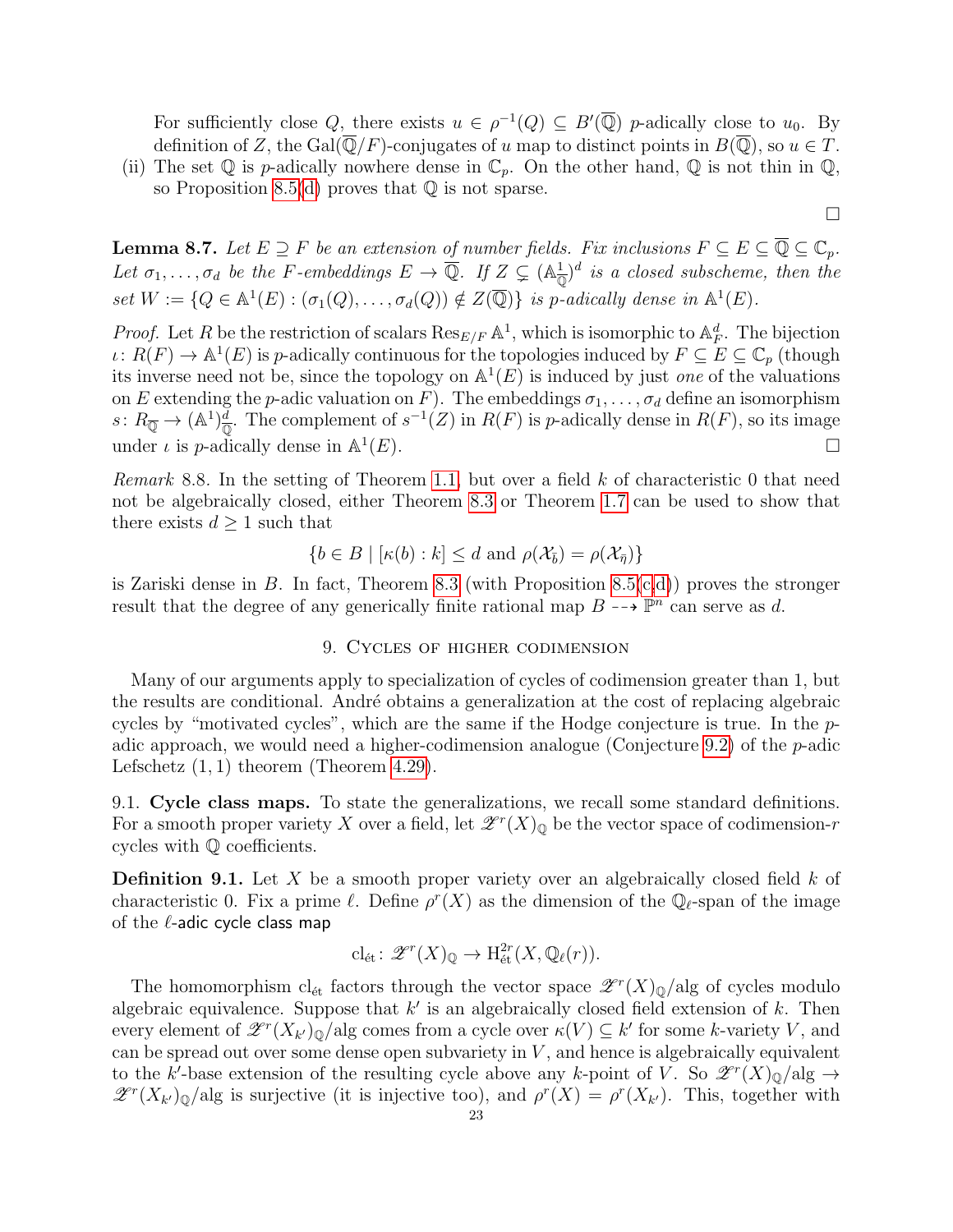standard comparison theorems, shows that  $\rho^r(X)$  equals its analogue defined using the Betti cycle class map

$$
\mathrm{cl}_{\mathrm{Betti}}\colon \mathscr{Z}^r(X)_{\mathbb{Q}} \to \mathrm{H}^{2r}(X^{\mathrm{an}}, \mathbb{Q})
$$

when  $k = \mathbb{C}$ , and also its analogue defined using de Rham cohomology (see [\[Har75,](#page-27-17) II.7.8]). The comparison with Betti cohomology shows that  $\rho^r(X)$  equals  $\dim_{\mathbb{Q}} \text{cl}_{\text{Betti}}(\mathscr{Z}^r(X)_{\mathbb{Q}})$ , which is independent of  $\ell$ .

As follows from [\[SGA 6,](#page-28-6) X App 7, especially §7.14], all the facts in Section [3.2](#page-5-4) (other than facts not needed for the proofs of Theorem [1.1,](#page-0-0) namely the claims about ampleness and about the cokernel of specialization being torsion-free) have analogues with NS X replaced by  $\text{cl}_{\text{\'et}}(\mathscr{Z}^r(X)_{\mathbb{Q}})$ . In particular, in a smooth proper family,  $\rho^r(X)$  can only increase under specialization, and the jumping locus for  $\rho^r$  is a countable union of Zariski closed subsets.

<span id="page-23-3"></span>9.2. The *p*-adic approach. Now assume that K,  $\mathcal{O}_K$ , k are as in Setup [1.6.](#page-1-1) Let  $X \rightarrow$ Spec  $\mathcal{O}_K$  be a smooth proper morphism. We have a specialization map sp, cycle class maps cl<sub>dR</sub> and cl<sub>cris</sub> ([\[Har75,](#page-27-17) II.7.8] and [\[GM87\]](#page-26-10), respectively), and a comparison isomorphism  $\sigma_{\rm cris}$ (cf. [\[Ber74,](#page-26-9) V.2.3.2]) making the following diagram commute:

$$
\mathscr{Z}^r(X_K)_{\mathbb{Q}} \xrightarrow{\text{sp}} \mathscr{Z}^r(X_k)_{\mathbb{Q}}
$$
  
\n
$$
\downarrow_{\text{cl}_{\text{cR}}}
$$
  
\n
$$
\downarrow_{\text{cl}_{\text{cR}}}(X_K/K) \xrightarrow{\sigma_{\text{cris}}} H_{\text{cris}}^{2r}(X_k/K).
$$

<span id="page-23-0"></span>**Conjecture 9.2** (p-adic variational Hodge conjecture). Let notation be as above. Let  $Z_k \in$  $\mathscr{Z}^r(X_k)_{\mathbb{Q}}$ . If  $\sigma_{\text{cris}}^{-1}(\text{cl}_{\text{cris}}(Z_k)) \in \text{Fil}^r H^{2r}_{dR}(X_K/K)$ , then there exists  $Z \in \mathscr{Z}^r(X_K)_{\mathbb{Q}}$  such that  $\text{cl}_{\text{dR}}(Z) = \sigma_{\text{cris}}^{-1}(\text{cl}_{\text{cris}}(Z_k)).$ 

<span id="page-23-4"></span>Remark 9.3. Conjecture [9.2](#page-23-0) seems to be well-known to experts; it is a variant of [\[Eme04,](#page-26-19) Conjecture 2.2], which is where we learned about it.

*Remark* 9.4. The  $r = 1$  case of Conjecture [9.2](#page-23-0) is a weak form of Theorem [4.29.](#page-13-4)

Repeating the p-adic proof of Theorem [1.7](#page-1-0) yields the following.

Theorem 9.5. Assume Conjecture [9.2.](#page-23-0) Let notation be as in Setup [1.6.](#page-1-1) Let r be a nonnegative integer. Then the set

$$
B(\mathcal{O}_C)_{\text{jumping}} := \{ b \in B(\mathcal{O}_C) : \rho^r(\mathcal{X}_b) > \rho^r(\mathcal{X}_{\overline{\eta}}) \}
$$

is nowhere dense in  $B(\mathcal{O}_C)$  for the analytic topology.

<span id="page-23-2"></span>9.3. The Hodge-theoretic approach. To obtain a result using André's approach requires either replacing algebraic cycles with motivated cycles as in [\[And96,](#page-26-0) §5.2], or else assuming the variational Hodge conjecture, which we now state:

<span id="page-23-1"></span>Conjecture 9.6 (Variational Hodge conjecture). Let  $f: \mathcal{X} \rightarrow B$  be a smooth projective morphism between smooth quasi-projective complex varieties with B irreducible, and let r be a nonnegative integer. Let  $b \in B(\mathbb{C})$  and let  $\alpha_b \in \text{cl}_{\text{Betti}}(\mathscr{Z}^r(\mathcal{X}_b)_{\mathbb{Q}})$ . If  $\alpha_b$  is the restriction of a class  $\alpha \in H^{2r}(\mathcal{X}^{an},\mathbb{Q})$  (or equivalently, by Deligne's global invariant cycle theorem,  $\alpha_b$ is invariant under the monodromy action of  $\pi_1(B^{an},b)$ ), then there is a cycle class  $\alpha' \in$  $\text{cl}_{\text{Betti}}(\mathscr{Z}^r(\mathcal{X})_{\mathbb{Q}})$  such that  $\alpha_b$  is the restriction of  $\alpha'$ .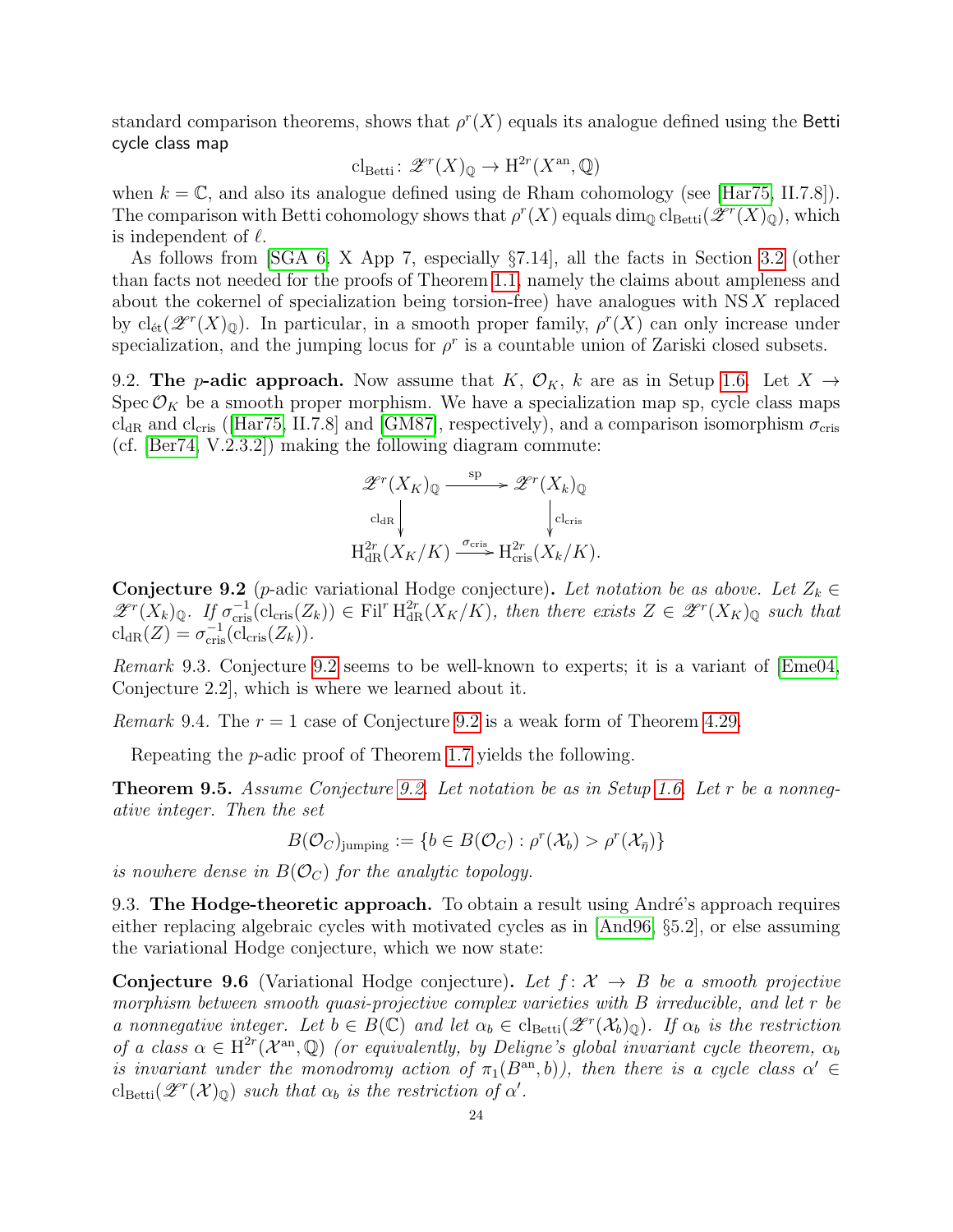<span id="page-24-1"></span>Remark 9.7. The variational Hodge conjecture is a consequence of the Hodge conjecture because Deligne's global invariant cycle theorem ([\[Del71\]](#page-26-17) or [\[Voi03,](#page-28-3) 4.3.3]) shows that the class  $\alpha_b$  above is the restriction of a Hodge class  $\overline{\alpha}$  on some smooth completion of X. On the other hand, it is a priori a much weaker statement, since the Hodge class  $\bar{\alpha}$  is an "absolute Hodge class" in the sense of [\[DMOS82,](#page-26-20) p. 28].

Assuming Conjecture [9.6,](#page-23-1) André's argument yields the following extension of Theorem [8.3:](#page-20-1)

**Theorem 9.8.** Assume that  $k$  is an algebraic closure of a field  $k_f$  that is finitely generated over Q. Let B be an irreducible  $k_f$ -variety. Let  $\mathcal{X} \to B$  be a smooth proper morphism. Let r be a nonnegative integer. If Conjecture [9.6](#page-23-1) holds for r, then the set of  $b \in B(k)$  such that  $\rho^r(\mathcal{X}_b) > \rho^r(\mathcal{X}_{\bar{\eta}})$  is sparse.

*Remark* 9.9. In fact, André works with motivic Galois groups instead of spaces of cycle classes, and hence proves more, namely that one can consider not only  $\mathcal{X} \to B$  but also all its fibered powers simultaneously.

9.4. An implication. We introduced above two different variational forms of the Hodge conjecture, in order to extend the results on Néron-Severi groups to higher-degree classes. We now show that the *p*-adic version is stronger.

<span id="page-24-0"></span>Theorem 9.10. The p-adic variational Hodge conjecture (Conjecture [9.2\)](#page-23-0) implies the variational Hodge conjecture (Conjecture [9.6\)](#page-23-1).

The proof will use the following statement.

<span id="page-24-2"></span>**Lemma 9.11.** Let K be any field of characteristic 0. Let B be a K-variety. Let  $f: \mathcal{X} \to B$ be a smooth projective morphism. Let  $\alpha$  be a relative de Rham class, i.e., an element of  $\text{H}^0(B,\mathbb{R}^{2r}f_*\Omega^{\bullet}_{\mathcal{X}/B})$ . Then there exists a countable set of closed subschemes  $V_i$  of B such that for any field extension  $L \supseteq K$  and any  $b \in B(L)$ , the restriction  $\alpha_b \in \text{H}^{2r}_\text{dR}(\mathcal{X}_b/L)$  is algebraic (*i.e.*, in  $\text{cl}_{\text{dR}}(\mathscr{Z}^r(\mathcal{X}_b)_{\mathbb{Q}})$ ) if and only if  $b \in \bigcup_i V_i(L)$ .

*Proof.* This is a standard consequence of the fact that the codimension-r subschemes in the fibers of f are parametrized by countably many relative Hilbert schemes  $H_j$ , each of which is projective over B. Let E be  $\mathbb{R}^{2r} f_* \Omega_{\mathcal{X}/B}^{\bullet}$  viewed as a geometric vector bundle on B. The relative cycle class map is a B-morphism  $H_j \to \text{Fil}^r E$ ; its image  $I_j$  is projective over B and points on  $I_i$  over an algebraically closed field parametrize the classes of effective cycles given by  $H_j$ . Taking Q-linear combinations of these classes yields countably many closed subvarieties  $W_i$  of Fil<sup>r</sup> E that together parametrize all de Rham cycle classes in fibers of f. The desired subschemes  $V_i$  are the inverse images of the  $W_i$  under the section  $B \to \text{Fil}^r E$ given by  $\alpha$ .

Proof of Theorem [9.10.](#page-24-0) Let  $\mathcal{X}, B, f, b, \alpha_b$ , and  $\alpha$  be as in Conjecture [9.6.](#page-23-1) Let  $Z \in \mathscr{Z}^r(\mathcal{X}_b)_{\mathbb{Q}}$ be such that  $cl_{Betti}(Z) = \alpha_b$ . Let  $\overline{\mathcal{X}}$  be a smooth projective completion of X. As in Remark [9.7,](#page-24-1) we note that  $\alpha_b = \bar{\alpha}|_{\mathcal{X}_b}$ , where  $\bar{\alpha} \in H^{2r}(\overline{\mathcal{X}}^{an}, \mathbb{Q})$  is a Hodge class. In the Leray spectral sequence,  $\alpha$  maps to a relative Betti class in  $H^0(B^{an}, R^{2r} f_*\mathbb{C})$ , and the relative Grothendieck comparison isomorphism identifies this with a relative de Rham class  $\alpha_{\text{dR}} \in H^0(B, E)$ , where E is the sheaf  $\mathbb{R}^{2r} f_* \Omega^{\bullet}_{\mathcal{X}/B}$  equipped with the Hodge filtration Fil<sup>•</sup> and Gauss-Manin connection. Since  $\bar{\alpha}$  is Hodge and restricts to the same section of E as  $\alpha$ ,  $\alpha_{\text{dR}}$  is a horizontal section lying in  $H^0(B, Fil^r E)$ .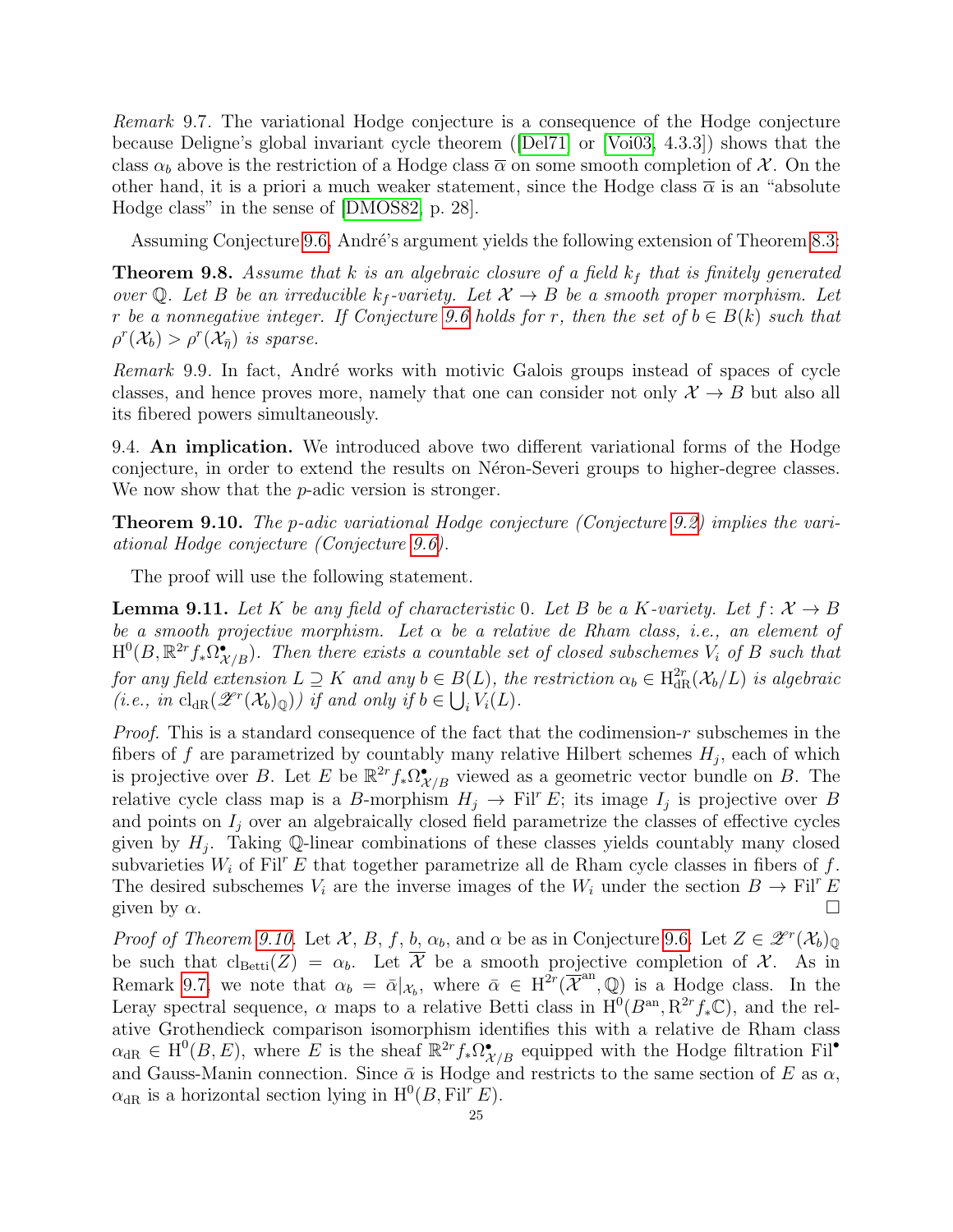There is a finitely generated subring  $A \subset \mathbb{C}$  such that X, B, f, b, Z, E, and  $\alpha_{dR}$  are obtained via base change from corresponding objects over A, which we next base extend by an embedding  $A \hookrightarrow \mathbb{Z}_p$  provided by [\[Cas86,](#page-26-15) Chapter 5, Theorem 1.1]. To ease notation, from now on we use the notation of Setup [1.6](#page-1-1) with  $\mathcal{O}_K := \mathbb{Z}_p$ , and reuse the symbols above to denote the corresponding objects over  $\mathcal{O}_K$ . Let  $s \in B(k)$  be the reduction of  $b \in B(\mathcal{O}_K)$ . We may assume that the constituents of Z are flat over  $\mathcal{O}_K$ , so that the special fiber  $Z_s$  is the specialization of  $Z_K$ .

As in the proof of Lemma [4.2,](#page-8-0) we use  $cl_{\text{cris}}(Z_s) \in H_{\text{cris}}^{2r}(\mathcal{X}_s/K)$  to construct a horizontal section  $\gamma_{\text{dR}}(Z_s)$  of  $E|_D$  for some closed polydisk neighborhood D of b inside the residue disk in  $B(\mathcal{O}_K)$  corresponding to s. (This time we need only the  $\mathcal{O}_K$ -points, not the  $\mathcal{O}_{\overline{K}}$ -points.) Since  $\gamma_{\text{dR}}(Z_s)$  and  $\alpha_{\text{dR},K}|_D$  are represented by convergent power series on D, it suffices to check that they are equal in the formal completion of  $E$  at  $b$ . The corresponding formal sections are horizontal and take the same value at b (namely,  $cl_{dR}(Z_K)$ ), so they are equal. In particular, for any  $b' \in D \subset B(\mathcal{O}_K)$ , the value of  $\gamma_{dR}(Z_s)$  at the generic point  $b'_K$  of  $b'$  is in Fil<sup>r</sup>  $E_{b_K'}$ .

So Conjecture [9.2](#page-23-0) applied to the  $\mathcal{O}_K$ -morphism  $\mathcal{X}_{b'} \to B_{b'}$  implies that there exists  $Z' \in$  $\mathscr{Z}^r(\mathcal{X}_{b_K'})_{\mathbb{Q}}$  such that

$$
\sigma_{\mathrm{cris}}(\mathrm{cl}_{\mathrm{dR}}(Z')) = \mathrm{cl}_{\mathrm{cris}}(Z_s).
$$

The isomorphism  $\sigma_{\text{cris}}$  also maps  $\alpha_{\text{dR},K}|_{b'_{K}} = \gamma_{\text{dR}}(Z_s)|_{b'_{K}}$  to  $\text{cl}_{\text{cris}}(Z_s) \in \text{H}_{\text{cris}}^2(\mathcal{X}_s/K)$ , so

$$
\mathrm{cl}_{\mathrm{dR}}(Z') = \alpha_{\mathrm{dR},K}|_{b'_K}
$$

.

So the value of  $\alpha_{\text{dR},K}$  on any K-point in D is an algebraic class.

Applying Lemma [9.11](#page-24-2) to  $\mathcal{X}_K \to B_K$  and  $\alpha_{dR,K}$  yields a countable set of closed subschemes  $V_i$  of  $B_K$ . The previous paragraph shows that  $D \subseteq \bigcup V_i(K)$ . By Lemma [4.34,](#page-15-0) we have dim  $V_i = \dim B_K$  for some i. This  $V_i$  contains the generic point  $\eta$  of  $B_K$ . So  $\alpha_{\text{dR},K}|_{\eta} = \text{cl}_{\text{dR}}(Y_{\eta})$  for some  $Y_{\eta} \in \mathscr{Z}^r(\mathcal{X}_{\eta})_{\mathbb{Q}}$ . Taking the closure in  $\mathcal{X}_K$  of the constituents of  $Y_{\eta}$  defines some  $Y_K \in \mathscr{Z}^r(\mathcal{X}_K)_{\mathbb{Q}}$ . To  $Y_K$  we associate a relative de Rham class  $\alpha'_{\mathrm{dR},K} \in$  $H^0(B_K, \mathbb{R}^{2r} f_* \Omega^{\bullet}_{\mathcal{X}_K/B_K})$  and a Betti class  $\alpha' := \text{cl}_{\text{Betti}}((Y_K)^{\text{an}}) \in H^{2r}(\mathcal{X}^{\text{an}}, \mathbb{Q})$ , where the complex analytic spaces are obtained by fixing an A-algebra homomorphism  $K \hookrightarrow \mathbb{C}$ . The set  ${q \in B_K : \alpha'_{dR,K}|_q = \alpha_{dR,K}|_q}$  is closed and contains  $\eta$ , so it contains b, which we now view as a K-point. Under the comparison isomorphisms, the equal de Rham classes  $\alpha'_{dR,K}|_b$  and  $\alpha_{\text{dR},K}|_b$  correspond to the Betti classes  $\alpha'_b$  and  $\alpha_b$ , so  $\alpha'_b = \alpha_b$ .

#### Acknowledgements

We thank Claire Voisin for explaining the complex-analytic approach of Section [8](#page-19-0) to us, and for many discussions regarding other parts of the article. We thank the referees for many insightful suggestions. We also thank Ekaterina Amerik, Yves André, Daniel Bertrand, Pete Clark, Brian Conrad, Jordan Ellenberg, Robin Hartshorne, Franz-Viktor Kuhlmann, Max Lieblich, Ben Moonen, Arthur Ogus, and Richard Thomas, for useful discussions and comments.

#### **REFERENCES**

<span id="page-25-0"></span>[AKMW02] Dan Abramovich, Kalle Karu, Kenji Matsuki, and Jarosław Włodarczyk, Torification and factorization of birational maps, J. Amer. Math. Soc. 15 (2002), no. 3, 531–572 (electronic). MR1896232 (2003c:14016) ↑[8.4](#page-20-5)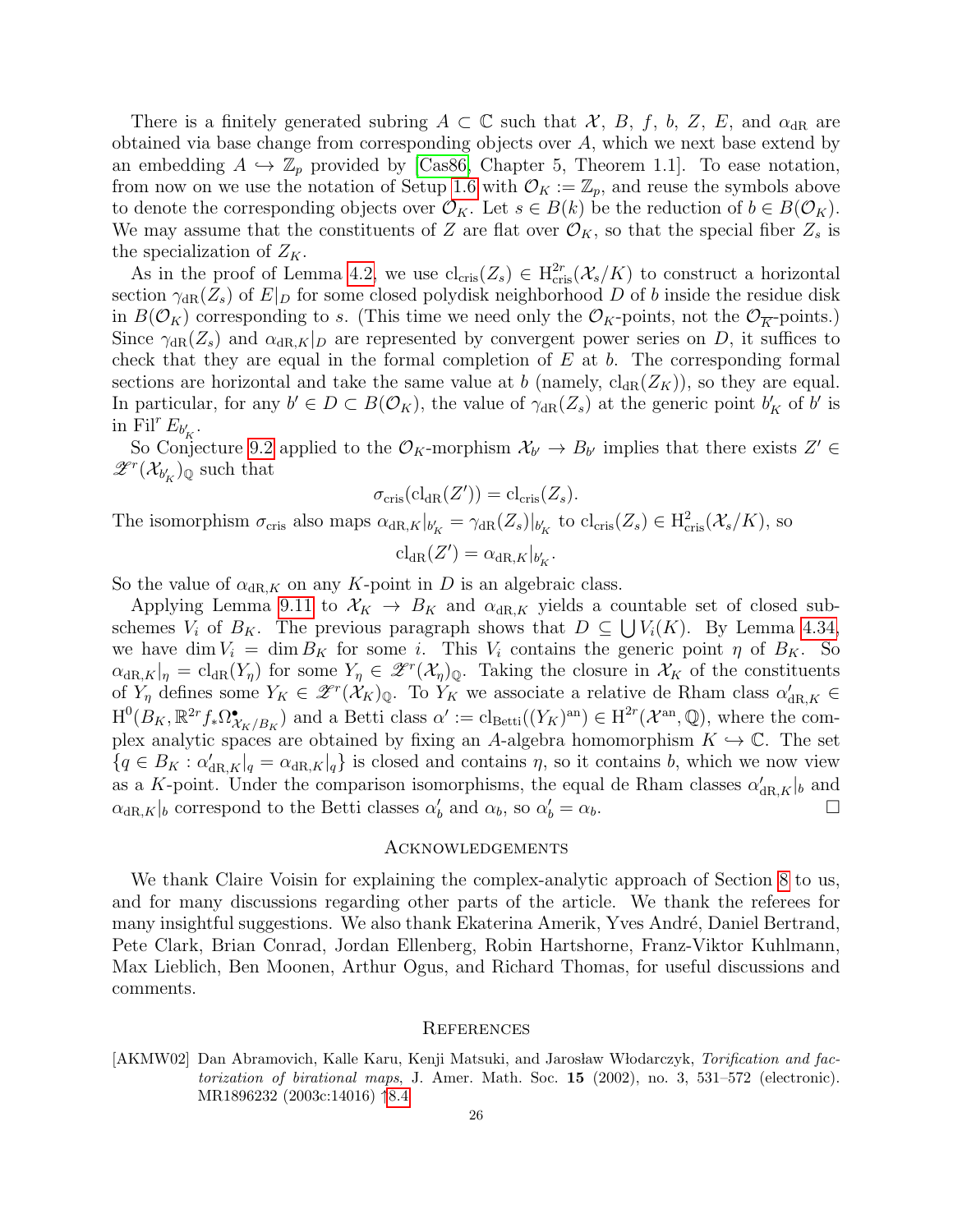- <span id="page-26-0"></span>[And96] Yves André, *Pour une théorie inconditionnelle des motifs*, Inst. Hautes Études Sci. Publ. Math. 83 (1996), 5–49 (French). MR1423019 (98m:14022) ↑[1.1,](#page-0-1) [1.14,](#page-3-1) [8.1,](#page-20-5) [9.3](#page-23-2)
- <span id="page-26-9"></span>[Ber74] Pierre Berthelot, *Cohomologie cristalline des schémas de caractéristique p*  $> 0$ , Lecture Notes in Mathematics, Vol. 407, Springer-Verlag, Berlin, 1974 (French). MR0384804 (52 #5676) ↑[4.14,](#page-10-4) [9.2](#page-23-3)
- <span id="page-26-12"></span>[BI70] Pierre Berthelot and Luc Illusie, Classes de Chern en cohomologie cristalline, C. R. Acad. Sci. Paris Sér. A-B 270 (1970), A1695-A1697; ibid. 270 (1970), A1750-A1752 (French). MR0269660  $(42 \#4555)$  ↑[4.6](#page-13-2)
- <span id="page-26-1"></span>[BO83] P. Berthelot and A. Ogus, F-isocrystals and de Rham cohomology. I, Invent. Math. 72 (1983), no. 2, 159–199. MR700767 (85e:14025) ↑[1.2,](#page-1-0) [4.6,](#page-13-2) [4.29](#page-13-4)
- <span id="page-26-7"></span>[BM76] E. Bombieri and D. Mumford, Enriques' classification of surfaces in char. p. III, Invent. Math. 35 (1976), 197–232. MR0491720 (58 #10922b) ↑[3.10](#page-7-2)
- <span id="page-26-2"></span>[BLR90] Siegfried Bosch, Werner Lütkebohmert, and Michel Raynaud, Néron models, Ergebnisse der Mathematik und ihrer Grenzgebiete (3) [Results in Mathematics and Related Areas (3)], vol. 21, Springer-Verlag, Berlin, 1990. MR1045822 (91i:14034) ↑[1.8,](#page-1-2) [3.2](#page-5-3)
- <span id="page-26-6"></span>[Bou98] Nicolas Bourbaki, Commutative algebra. Chapters 1–7, Elements of Mathematics (Berlin), Springer-Verlag, Berlin, 1998. Translated from the French; Reprint of the 1989 English translation. MR1727221 (2001g:13001) ↑[3.2](#page-5-1)
- <span id="page-26-15"></span>[Cas86] J. W. S. Cassels, Local fields, London Mathematical Society Student Texts, vol. 3, Cambridge University Press, Cambridge, 1986. MR861410 (87i:11172) ↑[6,](#page-18-2) [9.4](#page-24-2)
- <span id="page-26-4"></span>[Deb01] Olivier Debarre, *Higher-dimensional algebraic geometry*, Universitext, Springer-Verlag, New York, 2001. MR1841091 (2002g:14001) ↑[3.2](#page-5-2)
- <span id="page-26-11"></span>[Del68] P. Deligne, Théorème de Lefschetz et critères de dégénérescence de suites spectrales, Inst. Hautes Etudes Sci. Publ. Math. 35 (1968), 259–278 (French). MR0244265 (39  $\#5582$ )  $\uparrow$ [4.5.1](#page-11-2)
- <span id="page-26-17"></span>[Del71] Pierre Deligne, *Théorie de Hodge. II*, Inst. Hautes Études Sci. Publ. Math. **40** (1971), 5–57 (French). MR0498551 (58 #16653a) ↑[8.1,](#page-20-5) [9.7](#page-24-1)
- <span id="page-26-20"></span>[DMOS82] Pierre Deligne, James S. Milne, Arthur Ogus, and Kuang-yen Shih, *Hodge cycles, motives*, and Shimura varieties, Lecture Notes in Mathematics, vol. 900, Springer-Verlag, Berlin, 1982. MR654325 (84m:14046) ↑[9.7](#page-24-1)
	- [EGA I] A. Grothendieck, Éléments de géométrie algébrique. I. Le langage des schémas, Inst. Hautes Études Sci. Publ. Math. 4 (1960), 228. MR0217083 (36 #177a) †[4.9](#page-9-4)
- <span id="page-26-16"></span><span id="page-26-8"></span>[EGA II] , Eléments de géométrie algébrique. II. Étude globale élémentaire de quelques classes de morphismes, Inst. Hautes Études Sci. Publ. Math.  $8$  (1961), 222. MR021[7](#page-19-2)084 (36 #177b) †7
- <span id="page-26-5"></span> $[\text{EGA III}_1] \ \_\_\_\_\$ , Éléments de géométrie algébrique. III. Étude cohomologique des faisceaux cohérents. I, Inst. Hautes Études Sci. Publ. Math.  $11$  (1961), 167. MR0217085 (36 #177c) †[3.2,](#page-5-1) [a,](#page-8-2) [c](#page-8-3)
- <span id="page-26-13"></span> $[EGA IV_3]$  , Eléments de géométrie algébrique. IV. Étude locale des schémas et des morphismes de schémas. III, Inst. Hautes Études Sci. Publ. Math.  $28$  (1966), 255. MR0217086 (36 #178)  $\uparrow$ [6,](#page-18-2) [7](#page-19-2)
- <span id="page-26-19"></span><span id="page-26-18"></span><span id="page-26-14"></span><span id="page-26-10"></span><span id="page-26-3"></span> $[EGA IV_4] \longrightarrow$ , Eléments de géométrie algébrique. IV. Étude locale des schémas et des morphismes de schémas IV, Inst. Hautes Études Sci. Publ. Math.  $32$  (1967), 361 (French). MR0238860 (39  $#220)$  ↑[6](#page-18-2)
	- [Eme04] Matthew Emerton, A p-adic variational Hodge conjecture and modular forms with complex multiplication, March 8, 2004. Preprint, available at [http://www.math.uchicago.edu/~emerton/](http://www.math.uchicago.edu/~emerton/pdffiles/cm.pdf) [pdffiles/cm.pdf](http://www.math.uchicago.edu/~emerton/pdffiles/cm.pdf) . ↑[9.3](#page-23-4)
	- [FC90] Gerd Faltings and Ching-Li Chai, Degeneration of abelian varieties, Ergebnisse der Mathematik und ihrer Grenzgebiete (3) [Results in Mathematics and Related Areas (3)], vol. 22, Springer-Verlag, Berlin, 1990. With an appendix by David Mumford. MR1083353 (92d:14036) ↑[1.16](#page-3-2)
	- [GM87] Henri Gillet and William Messing, Cycle classes and Riemann-Roch for crystalline cohomology, Duke Math. J. 55 (1987), no. 3, 501–538. MR904940 (89c:14025) ↑[4.15,](#page-10-2) [9.2](#page-23-3)
	- [GGP04] Mark Green, Philip A. Griffiths, and Kapil H. Paranjape, Cycles over fields of transcendence degree 1, Michigan Math. J. 52 (2004), no. 1, 181–187. MR2043404 (2005f:14019) ↑[8.1](#page-20-5)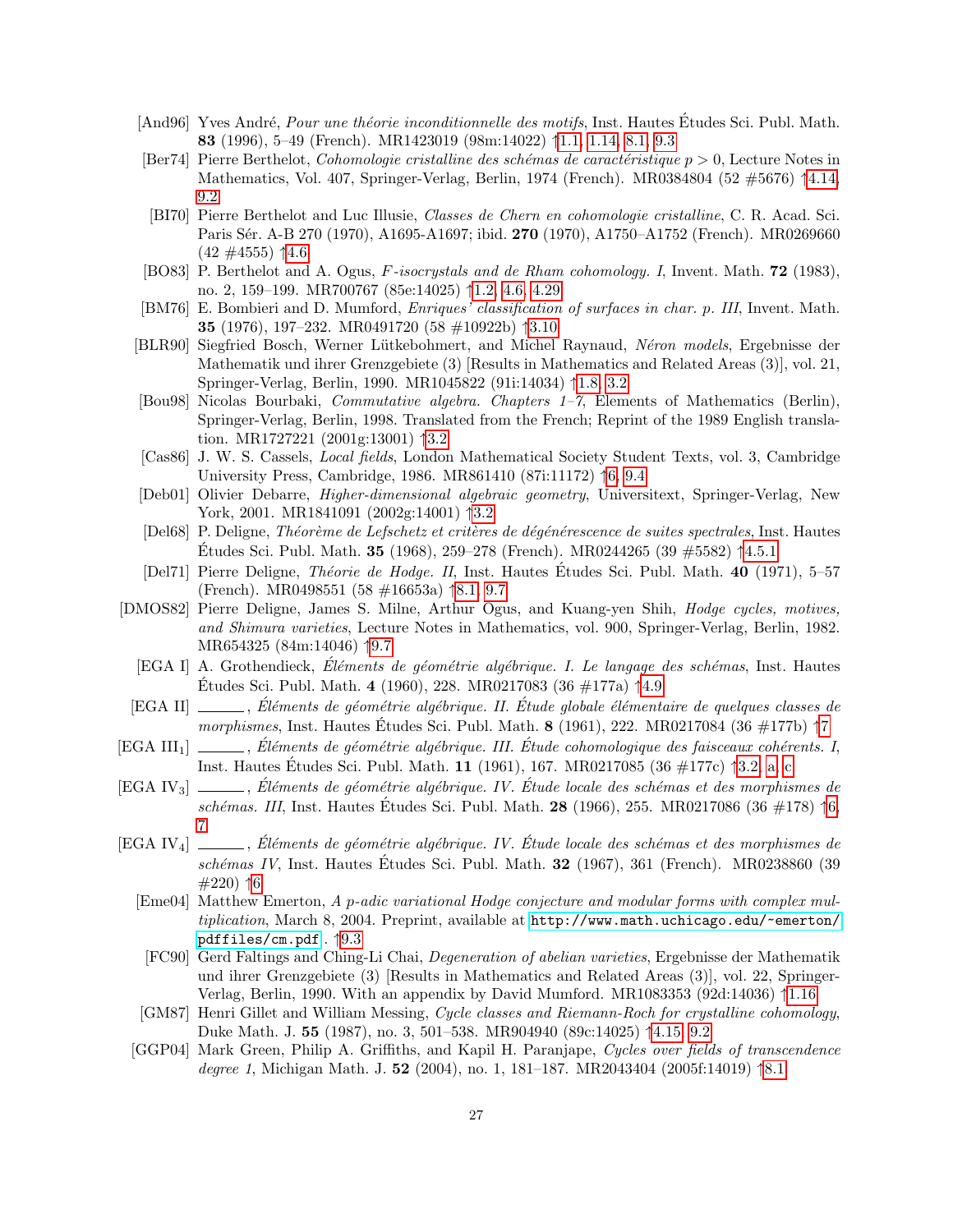- <span id="page-27-16"></span>[Gro66] A. Grothendieck, On the de Rham cohomology of algebraic varieties, Inst. Hautes Etudes Sci. ´ Publ. Math. 29 (1966), 95–103. MR0199194 (33 #7343) ↑[4.17](#page-10-5)
- <span id="page-27-14"></span> $[Gr 68]$  , Crystals and the de Rham cohomology of schemes, Dix Exposés sur la Cohomologie des Sch´emas, North-Holland, Amsterdam, 1968, pp. 306–358. MR0269663 (42 #4558) ↑[4.14](#page-10-4)
- <span id="page-27-17"></span>[Har75] Robin Hartshorne, On the De Rham cohomology of algebraic varieties, Inst. Hautes Études Sci. Publ. Math. 45 (1975), 5–99. MR0432647 (55 #5633) ↑[4.5.1,](#page-10-5) [9.1,](#page-22-2) [9.2](#page-23-3)
- <span id="page-27-19"></span>[Igu00] Jun-ichi Igusa, An introduction to the theory of local zeta functions, AMS/IP Studies in Advanced Mathematics, vol. 14, American Mathematical Society, Providence, RI, 2000. MR1743467 (2001j:11112) ↑[4.7](#page-15-0)
- <span id="page-27-15"></span>[Kle68] S. L. Kleiman, Algebraic cycles and the Weil conjectures, Dix exposés sur la cohomologie des schémas, North-Holland, Amsterdam, 1968, pp. 359–386. MR0292838 (45 #1920) †[4.15](#page-10-2)
- <span id="page-27-9"></span>[Kle05] Steven L. Kleiman, The Picard scheme, Fundamental algebraic geometry, Math. Surveys Monogr., vol. 123, Amer. Math. Soc., Providence, RI, 2005, pp. 235–321. MR2223410 ↑[3.1](#page-5-0)
- <span id="page-27-0"></span>[Kür13] Josef Kürschák, Uber Limesbildung und allgemeine Körpertheorie, J. reine angew. Math.  $142$ (1913), 211–253. ↑[1.6](#page-1-1)
- <span id="page-27-2"></span>[Lam86] David Lampert, *Algebraic p-adic expansions*, J. Number Theory 23 (1986), no. 3, 279–284. MR846958 (87j:11130) ↑[1.10](#page-2-1)
- <span id="page-27-12"></span>[Lan83] William E. Lang, On Enriques surfaces in characteristic p. I, Math. Ann. 265 (1983), no. 1, 45–65. MR719350 (86c:14031) ↑[3.11](#page-7-3)
- <span id="page-27-10"></span>[Lip78] Joseph Lipman, Desingularization of two-dimensional schemes, Ann. Math. (2) 107 (1978), no. 1, 151–207. MR0491722 (58 #10924) ↑[3.2](#page-5-1)
- <span id="page-27-4"></span>[Mas96] D. W. Masser, Specializations of endomorphism rings of abelian varieties, Bull. Soc. Math. France 124 (1996), no. 3, 457–476 (English, with English and French summaries). MR1415735 (97k:11093) ↑[1.3](#page-2-2)
- <span id="page-27-11"></span>[Mil80] J. S. Milne, Étale cohomology, Princeton Mathematical Series, vol. 33, Princeton University Press, Princeton, N.J., 1980. MR559531 (81j:14002) ↑[3.2](#page-6-3)
- <span id="page-27-5"></span>[Mum70] David Mumford, Abelian varieties, Tata Institute of Fundamental Research Studies in Mathematics, No. 5, Published for the Tata Institute of Fundamental Research, Bombay, 1970. MR0282985 (44 #219) ↑[1.3](#page-2-0)
- <span id="page-27-18"></span>[Mum99] , The red book of varieties and schemes, Second, expanded edition, Lecture Notes in Mathematics, vol. 1358, Springer-Verlag, Berlin, 1999. Includes the Michigan lectures (1974) on curves and their Jacobians; With contributions by Enrico Arbarello. MR1748380 (2001b:14001) ↑[4.7](#page-15-0)
- <span id="page-27-7"></span>[Mur64] J. P. Murre, On contravariant functors from the category of pre-schemes over a field into the category of abelian groups (with an application to the Picard functor), Inst. Hautes Etudes Sci. ´ Publ. Math. 23 (1964), 5–43. MR0206011 (34 #5836) ↑[3.1](#page-5-0)
- <span id="page-27-6"></span>[Nér52] André Néron, Problèmes arithmétiques et géométriques rattachés à la notion de rang d'une courbe algébrique dans un corps, Bull. Soc. Math. France  $80$  (1952), 101–166 (French). MR0056951 (15,151a) ↑[3.1](#page-4-2)
- <span id="page-27-3"></span>[Noo95] Rutger Noot, Abelian varieties—Galois representation and properties of ordinary reduction, Compositio Math. 97 (1995), no. 1-2, 161–171. Special issue in honour of Frans Oort. MR1355123 (97a:11093) ↑[1.3,](#page-2-2) [1.14](#page-3-1)
- <span id="page-27-13"></span>[Ogu84] Arthur Ogus, F-isocrystals and de Rham cohomology. II. Convergent isocrystals, Duke Math. J. 51 (1984), no. 4, 765–850. MR771383 (86j:14012) ↑[4.5,](#page-8-6) [4.3,](#page-9-5) [4.9,](#page-9-4) [4.10,](#page-9-6) [4.13,](#page-9-2) [4.16, 4.4,](#page-10-0) [4.6,](#page-13-2) [4.6](#page-13-5)
- <span id="page-27-8"></span>[Oor62] Frans Oort, Sur le schéma de Picard, Bull. Soc. Math. France 90 (1962), 1–14 (French). MR0138627 (25 #2070) ↑[3.1](#page-5-0)
- <span id="page-27-20"></span>[Ray70] Michel Raynaud, Faisceaux amples sur les schémas en groupes et les espaces homogènes, Lecture Notes in Mathematics, Vol. 119, Springer-Verlag, Berlin, 1970 (French). MR0260758 (41 #5381) ↑[7.3](#page-19-3)
- <span id="page-27-1"></span>[Rib99] Paulo Ribenboim, The theory of classical valuations, Springer Monographs in Mathematics, Springer-Verlag, New York, 1999. MR1677964 (2000d:12007) ↑[1.6](#page-1-1)
- <span id="page-27-21"></span>[Ser97] Jean-Pierre Serre, Lectures on the Mordell-Weil theorem, 3rd ed., Aspects of Mathematics, Friedr. Vieweg & Sohn, Braunschweig, 1997. Translated from the French and edited by Martin